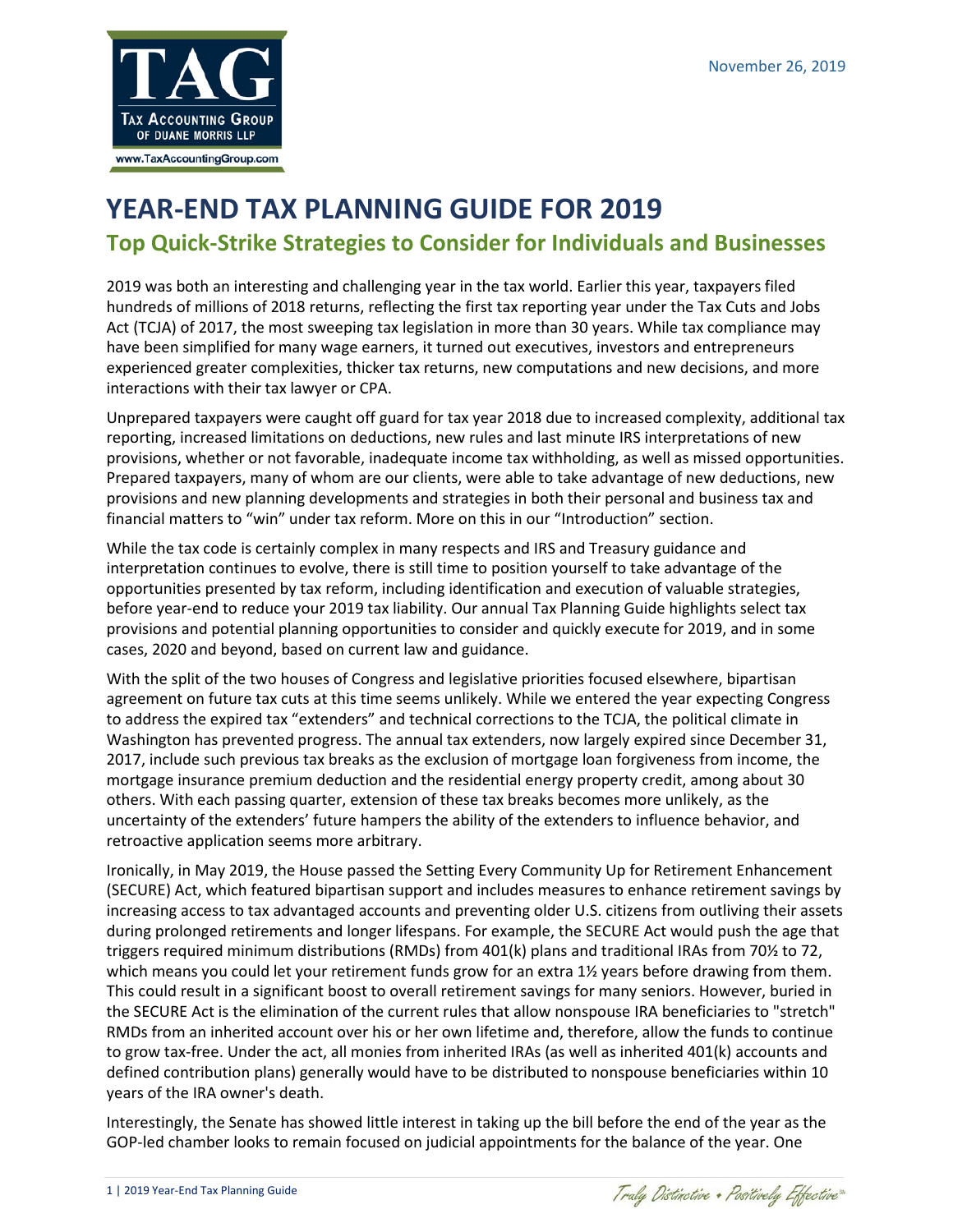

potential avenue to passage, which would not require any floor time, would be through a unanimous consent procedure, where if a bill enjoys the support of all senators, it can be passed without a floor debate. However, at this point, it appears that three senators – Cruz, Lee and Toomey – have concerns with the bill as written and are holding up passage.

Additionally, in June, the president signed into law the Taxpayer First Act, representing the only significant tax legislation of 2019 thus far, albeit of no benefit to taxpayers' pocketbooks. This law focused on IRS and tax administration reforms and enjoyed bipartisan support in aiming to update IRS technology, address cybersecurity and make various improvements to customer service (which has been long overdue).

Although the Treasury and the IRS continue to issue regulatory guidance addressing questions remaining about the TCJA, we anticipate limited legislative changes on the horizon, especially as the congressional calendar provides limited opportunities for new tax legislation. Furthermore, with the focus shifting to political disputes and the 2020 election, we expect more gridlock than tax code progress.

As a result and with no scheduled changes in income tax rates for 2020, many of the tried-and-true tax planning strategies, in particular deferring income and accelerating deductions, with some exceptions, will continue to be an effective method of minimizing your tax obligations. As has been one of our longstanding philosophies, especially in light of the record-setting and volatile nature of the stock market, we recommend the prudent approach of year-round planning based on current law and revising those plans as the need arises. So, please check in with us and keep a watchful eye on our *Alerts*, which are published throughout the year and offer insights on tax developments and changes that may directly affect you, your family and your business.

In this **2019 Year-End Tax Planning Guide** prepared by the Tax Accounting Group (TAG) of Duane Morris, we walk you through some of the quick-strike planning opportunities available to improve your personal and business federal income tax situation and identify actions needed before year-end and beyond to reduce your 2019 and future income tax liabilities.

This focus on personal and business federal income tax has been intentional. For anyone interested in state, local or sales tax planning, please feel free to connect with us. Our national state and local tax practitioners continue to monitor states' reactions to the TCJA and the Supreme Court's decision in *Wayfair v. South Dakota* along with the far-reaching expansion of sales tax and economic nexus rules. All of these developments could affect your tax reporting and obligations to other states and for other taxes.

From nonprofits, whether public charities or private foundations, to estates and trusts as well as international taxpayers, IRS and Treasury guidance and interpretation continue to evolve and bring clarity to changes enacted by the TCJA and tax planning strategies resulting therefrom. Our colleagues practicing in each of these disciplines would enjoy working with you, so please feel free to connect with us as your needs arise.

We hope you find this complimentary guide valuable and invite you to consult with us regarding any of the topics covered or your own unique situation. We will be pleased to help you sort through the options and determine the strategies that are most effective for you, your family and your business. For additional information, please contact me at 215.979.1635 or [magillen@duanemorris.com,](mailto:magillen@duanemorris.com) or my colleagues John I. [Frederick](https://www.duanemorris.com/professionals/johnifrederick.html) at 215.979.1649 or [jifrederick@duanemorris.com,](mailto:JIFrederick@duanemorris.com) [Steven M. Packer](https://www.duanemorris.com/professionals/stevenmpackercpa.html) at 215.979.1697 or [smpacker@duanemorris.com,](mailto:smpacker@duanemorris.com) or the [practitioner](https://www.duanemorris.com/site/taxaccounting.html#tab_Profiles) with whom you are in regular contact.

We wish you and your families a joyous holiday season and a healthy and prosperous new year.

Muha¥

**Michael A. Gillen** Tax Accounting Group

Traly Distinctive . Positively Effective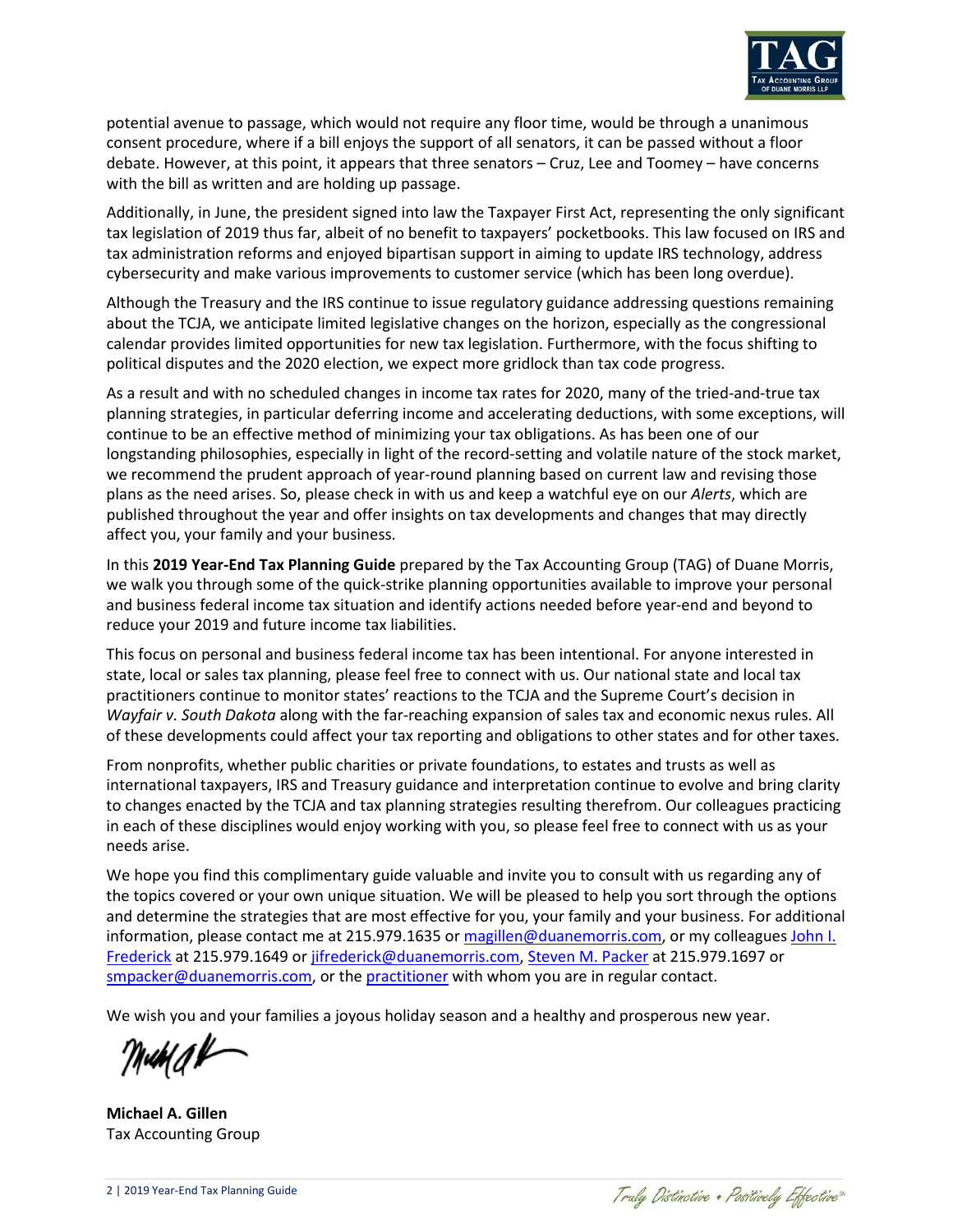

# **About Duane Morris LLP**

Duane Morris LLP, a law firm with more than 800 attorneys in offices across the United States and internationally, is asked by a broad array of clients to provide innovative solutions to today's legal and business challenges. Evolving from a partnership of prominent lawyers in Philadelphia more than a century ago, Duane Morris' modern organization stretches from the U.S. to Europe and the Middle East, and now across Asia. Throughout this global expansion, Duane Morris has remained committed to preserving its collegial, collaborative culture that has attracted many talented attorneys. The firm's leadership, and outside observers like the Harvard Business School, believe this culture is truly unique among large law firms and helps account for the firm continuing to prosper throughout changing economic and industry conditions.

In addition to legal services, Duane Morris is a pioneer in establishing in-depth, nonlegal services to complement and enhance the representation of our clients. The firm has independent affiliates employing approximately 100 professionals engaged in other disciplines, such as the tax, accounting and litigation consulting services offered by the Tax Accounting Group.

# **About the Tax Accounting Group (TAG)**

TAG maintains one of the largest tax, accounting and litigation consulting groups within any law firm in the United States and has an active and diverse practice with over 60 services lines in more than 45 industries from A to Z.

TAG's certified public accountants, lawyers, certified fraud examiners, financial consultants and advisers provide a broad range of proactive and cost-effective tax compliance, planning, consulting and representation services as well as accounting, financial and management advisory services to individuals, businesses, estates, trusts and nonprofit organizations. TAG also provides an array of litigation consulting services to lawyers and law firms representing clients in regulatory and transactional matters and throughout various stages of litigation.

To learn more about our service lines and industries served, please refer to our **[Quick Reference Service](https://www.duanemorris.com/site/static/TAG_Sampling_of_Services_Guide.pdf)  [Guide](https://www.duanemorris.com/site/static/TAG_Sampling_of_Services_Guide.pdf)**.

# **Why TAG of Duane Morris?**

At TAG, our goal is to provide highly personalized and uninterrupted service to maximize our ability to assist our clients in meeting their total tax, financial, accounting and, if necessary, litigation needs.

Our service mission is to enthusiastically provide effective solutions that exceed client expectations. What allows us to fulfill our mission and maintain long-term client relationships is the passion, objectivity and deep experience of our talented professionals. Our senior staff has an average of nearly 25 years working together as a team within our group (with a few having almost 35 years on our platform). Our team believes that extra effort, extra care and extra attention achieve the best results.

As the entrusted adviser to our clients in nearly every state in our nation and 25 countries, TAG continues to enjoy impressive growth year after year, in large part because of our clients' continued expressions of confidence and referrals. We sincerely appreciate the trust and confidence that our clients have bestowed upon us. We are both humbled and invigorated when our clients, both existing and new, tell us that our standards of personalized attention and sense of urgency are refreshing. We are not surprised to often hear from our clients that, while our firm is big enough to serve their various needs, we take a remarkable personal interest in them and are intimately familiar with their activities. The number of referrals we

Traly Distinctive . Positively Effective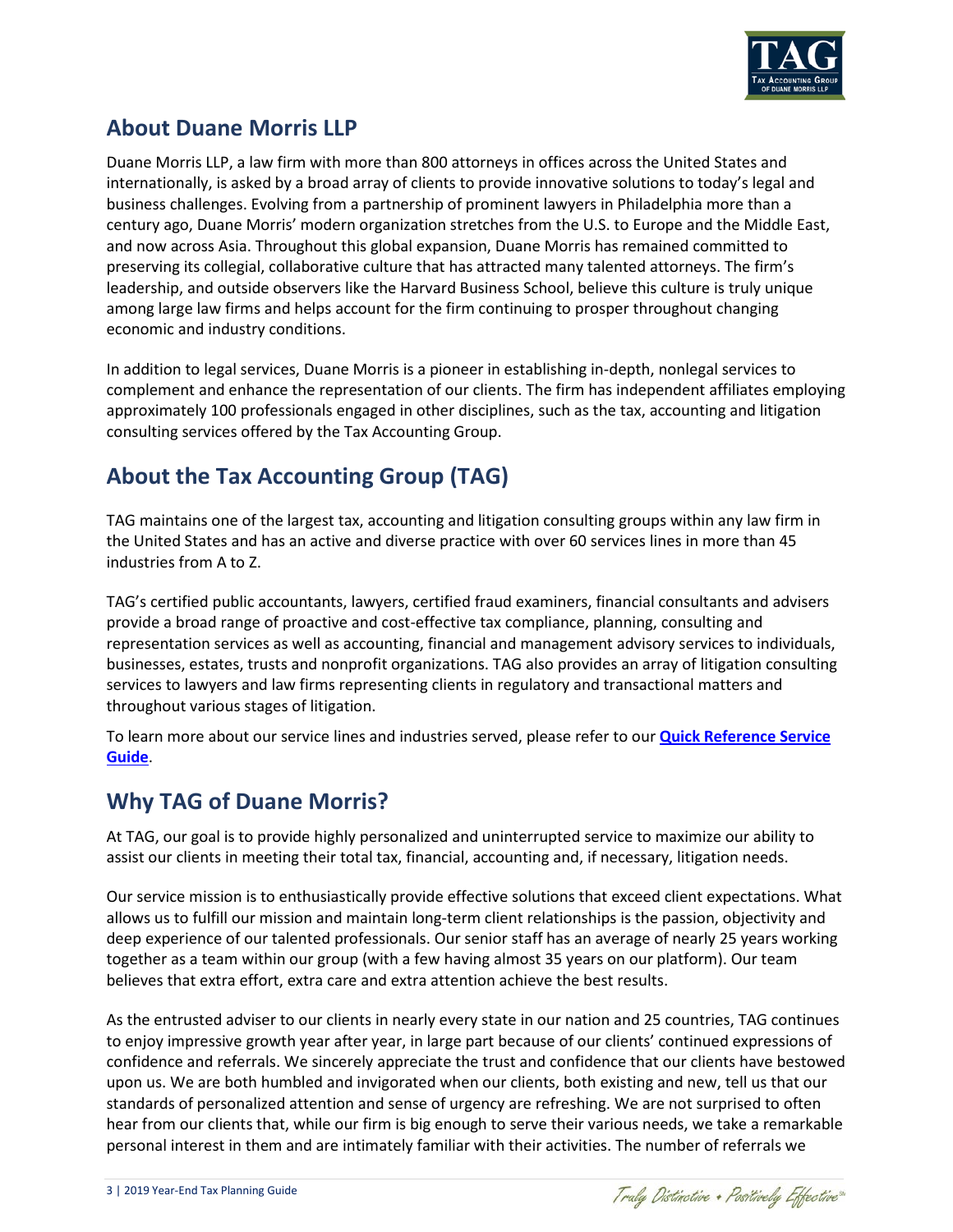

receive from our clients, their families, friends and colleagues is simply incredible. To our clients, we sincerely appreciate your trust and confidence in us, as well as the continued referrals. As always, we strive to work very hard to sustain your trust in us and our firm.

When it comes to serving our clients, we combine the advantages of a boutique national CPA practice with the bench strength, convenience, resources and efficiency of accessing the resources of an international law firm of more than 800 lawyers.

So, while you can depend on us for proactive services as well as for critical advocacy and prompt action in connection with your short- and long-term personal and business objectives, we are also available for any immediate or last-minute needs you may have or Congress may create. Additionally, our one-of-a-kind platform allows us to deliver the flexibility, customization and specialization that assures our clients have the resources required to meet each of their unique needs, all with the convenience of working with a single-source provider.

Selecting an advisor is one of the most important decisions you will make. To meet your unique and specific needs, we invite you to evaluate our truly distinctive approach to personal attention and service, unmatched sense of urgency, deep and broad proficiency and innovative ideas.

Traly Distinctive . Positively Effective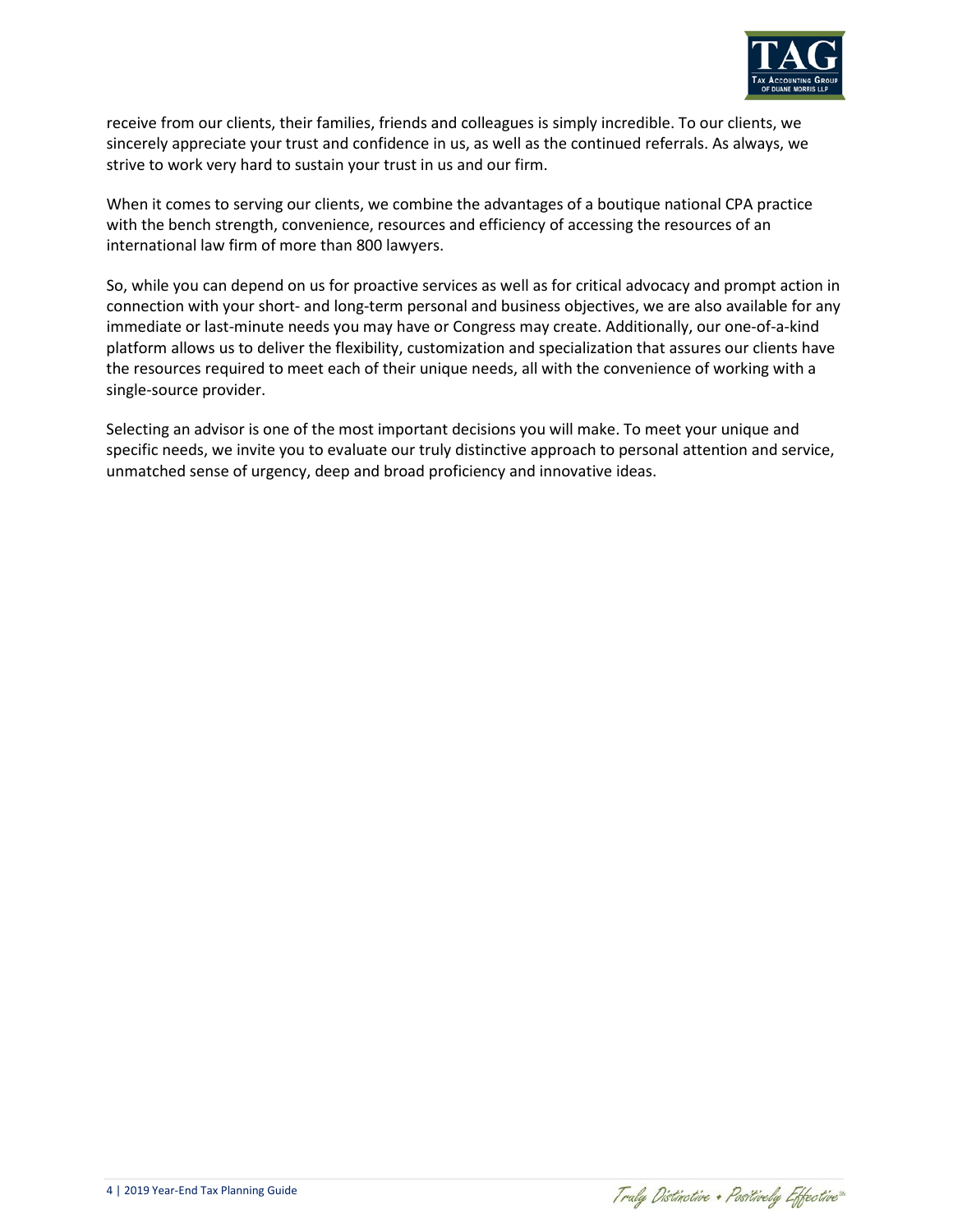

# **Introduction**

Every year poses tax planning opportunities and challenges to achieve tax savings. With tax year 2019 rapidly coming to an end, it is time once again to consider and, where appropriate, implement year-end tax planning strategies available to you, your family and your business.

For both individuals and businesses, many of the tried-and-true tax planning strategies, such as deferring taxable income and accelerating deductions, remain in play for 2019 and 2020.

For individuals, with the increase in the standard deduction, many more taxpayers are considering "bunching" their deductions to maximize itemized deductions in one year, while claiming the higher standard deduction in the following year. To accomplish this, while maintaining consistent funding to charitable programs, many clients are turning to donor-advised funds (DAFs), as we discuss in greater depth below. Additionally, a focus this past year and presently has been on the explosion of qualified opportunity funds (QOFs). While an investment obviously must, above all, be financially sound, QOFs, created with the passage of the TCJA, have many gain deferral and exclusion features that make them very attractive from a tax perspective.

For many, an expanded safe harbor for the new 20 percent qualified business income (QBI) deduction for pass-through entities and single owner businesses creates, if certain qualifications are met, ongoing tax saving opportunities. Finally, an expanded alternative minimum tax credit exemption and increases in child tax credits continue.

For businesses, the headlines of the past two years include the lowering of the corporate tax rate from 35 percent to 21 percent and the corresponding QBI deduction for pass-through income. In 2018 and 2019, businesses large and small evaluated their entity selection, with several large partnerships deciding that the benefits of a C corporation, including the ease of raising capital was ultimately worth a second tier of tax at the new lower rate. Also in the business arena, the thresholds for accelerated and bonus depreciation remain high for 2019 and 2020, allowing more businesses to immediately deduct a greater percentage of their capital expenditures. Finally, the move to a territorial tax system (as opposed to the previous tax system based on worldwide income) will continue to reverberate through businesses with international operations.

The impact of certain tax provisions that became effective in 2019 should be considered now in order to ensure that you take advantage of any tax savings opportunities available.

This guide focuses on tax planning strategies for corporate executives, businesses and individuals. We hope that this guide will help you leverage the tax benefits available to you or reinforce the tax savings strategies you may already have in place.

For your convenience, we begin this year's edition with a quick reference guide of action steps that can help you reach your tax-minimization goals, as long as you act before the clock strikes midnight on December 31, 2019. Not all of the action steps will apply in your particular situation, but you may benefit from many of them. Taxpayers should consult with us to develop and tailor a customized plan, and to focus on the specific actions that should be taken. We will be pleased to help you analyze the options and decide on the strategies that are most effective for you, your family, and your business.

Traly Distinctive . Positively Effective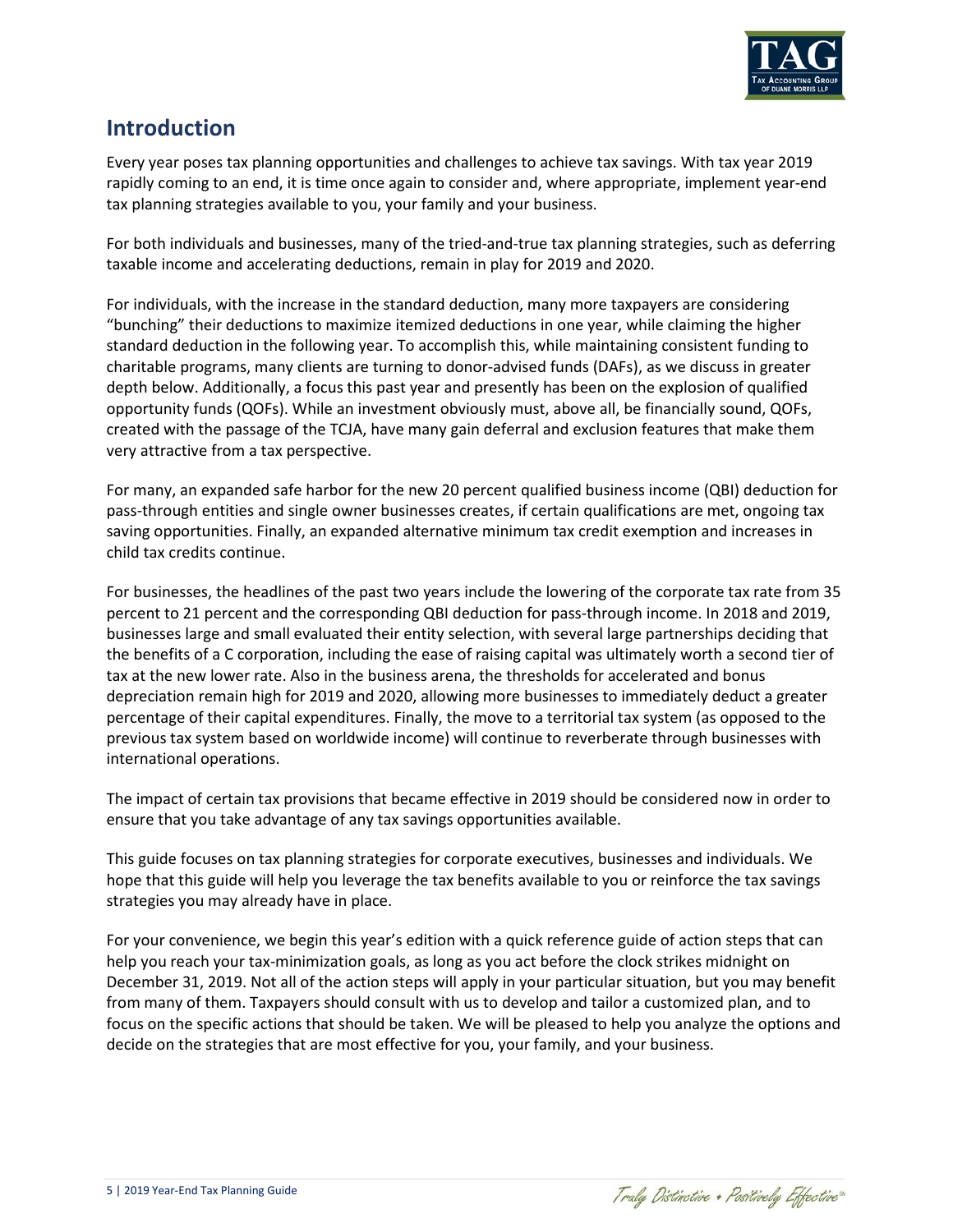

# **TABLE OF CONTENTS**

| <b>Year-End Tax Planning Quick Reference Action Steps</b> |         |  |
|-----------------------------------------------------------|---------|--|
| <b>Words of Caution</b>                                   | Page 8  |  |
| <b>Tax Planning Strategies for Individuals</b>            | Page 10 |  |
| <b>Find Ways to Defer Income</b>                          | Page 10 |  |
| <b>Tax-Efficient Investment Planning</b>                  | Page 12 |  |
| <b>Reevaluate Your Deduction Strategy</b>                 | Page 19 |  |
| <b>Planning for Retirement</b>                            | Page 25 |  |
| <b>Tax Payments, Tax Liabilities and Credits</b>          | Page 28 |  |
| <b>A Note on Estate Planning</b>                          | Page 29 |  |
| <b>Tax Planning Strategies for Businesses</b>             | Page 30 |  |
| <b>Maximize your Qualified Business Income Deduction</b>  | Page 30 |  |
| <b>Acquiring Assets to Reduce Tax Liability</b>           | Page 32 |  |
| <b>Maximize Your Deductions</b>                           | Page 34 |  |
| <b>Involve Your Children in the Family Business</b>       | Page 34 |  |
| <b>Establish a Tax-Efficient Business Structure</b>       | Page 35 |  |
| <b>TAG's Perspective</b>                                  | Page 36 |  |

Traly Distinctive . Positively Effective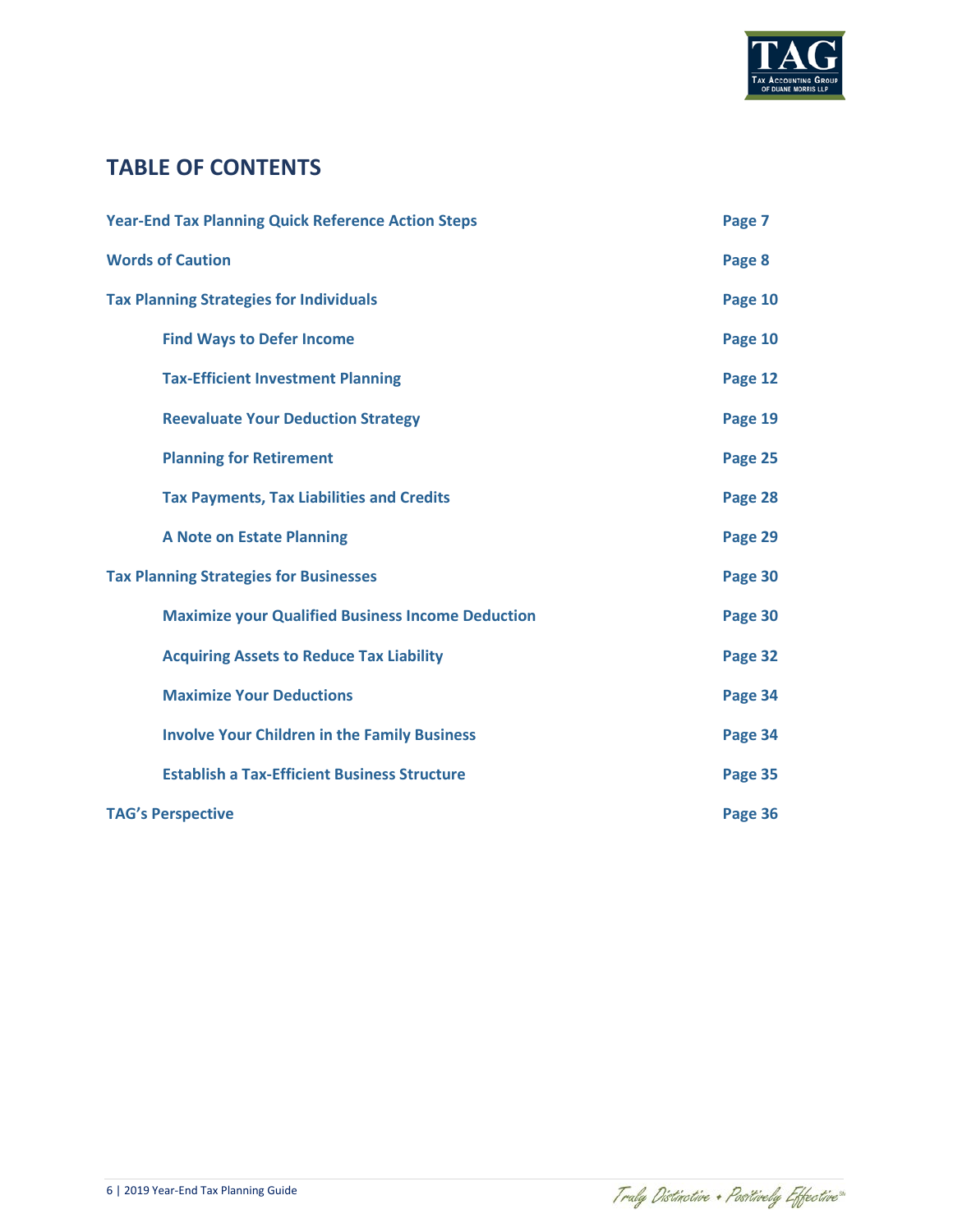

# **Year-End Tax Planning Quick Reference Action Steps**

For your convenience, below is a quick and easy reference guide of action steps that can help you reach your tax-minimization goals, as long as you act before midnight on December 31, 2019. All of the action steps listed below are featured in greater depth later in this guide. Of course, not all of the action steps will apply in your particular situation, but you may benefit from many of them. Consultation with us to develop and tailor a customized plan and focus on the specific actions that should be taken is paramount.

# **10 Income and Loss Quick-Strike Strategies**

- Defer income to 2020 and accelerate deductions into 2019.
- Coordinate timing of your capital gains and losses to minimize tax on your gains and maximize the tax benefit from your losses.
- Increase your tax basis in pass-through entities so that you can deduct current year losses.
- Convert a traditional IRA to a Roth IRA.
- 5. Defer bonuses until 2020, if your employer will allow it.
- Spread out recognition of gain from the sale of property through the use of an installment sale.
- Consider disposing of a passive activity to allow you to deduct suspended losses.
- Make charitable gifts directly from your IRA, if you are age 70½ or older.
- Track purchases and sales of cryptocurrency to comply with updated and clarified rules and provide audit defense.
- 10. Invest in Qualified Opportunity Funds before the year-end to maximize gain exclusions.

# **10 Deduction Quick-Strike Strategies**

- Prepay as many medical expenses in 2019 as possible if your unreimbursed medical expenses are close to exceeding 10 percent of adjusted gross income (AGI) for 2019.
- Defer payment of state and local taxes (income, sales and property) where possible if these payments already exceed \$10,000 in 2019.
- Ensure that you are maximizing your retirement savings contributions in 2019 to reduce income in the current year and to achieve tax-deferred growth.
- Consider making 529 plan contributions for the education expenses of children and grandchildren prior to year-end to maximize potential state tax deductions.
- Consider using a credit card to prepay expenses that can generate deductions for this year while holding onto the cash until the bill is due next year.
- Purchase qualified plug-in electric vehicles before year-end, if you are in the market for such a vehicle.
- 7. Apply a bunching strategy to itemized deductions such as medical expenses, charitable contributions and mortgage interest.
- Consider purchasing qualified business property to take advantage of the \$1,020,000 business property expensing option or to increase your QBI deduction.
- Contribute to a donor advised fund to maintain separate control of charitable contributions and deduction timing.
- 10. Donate appreciated stock in lieu of selling the stock, recognizing the gain and contributing the proceeds.

Traly Distinctive . Positively Effective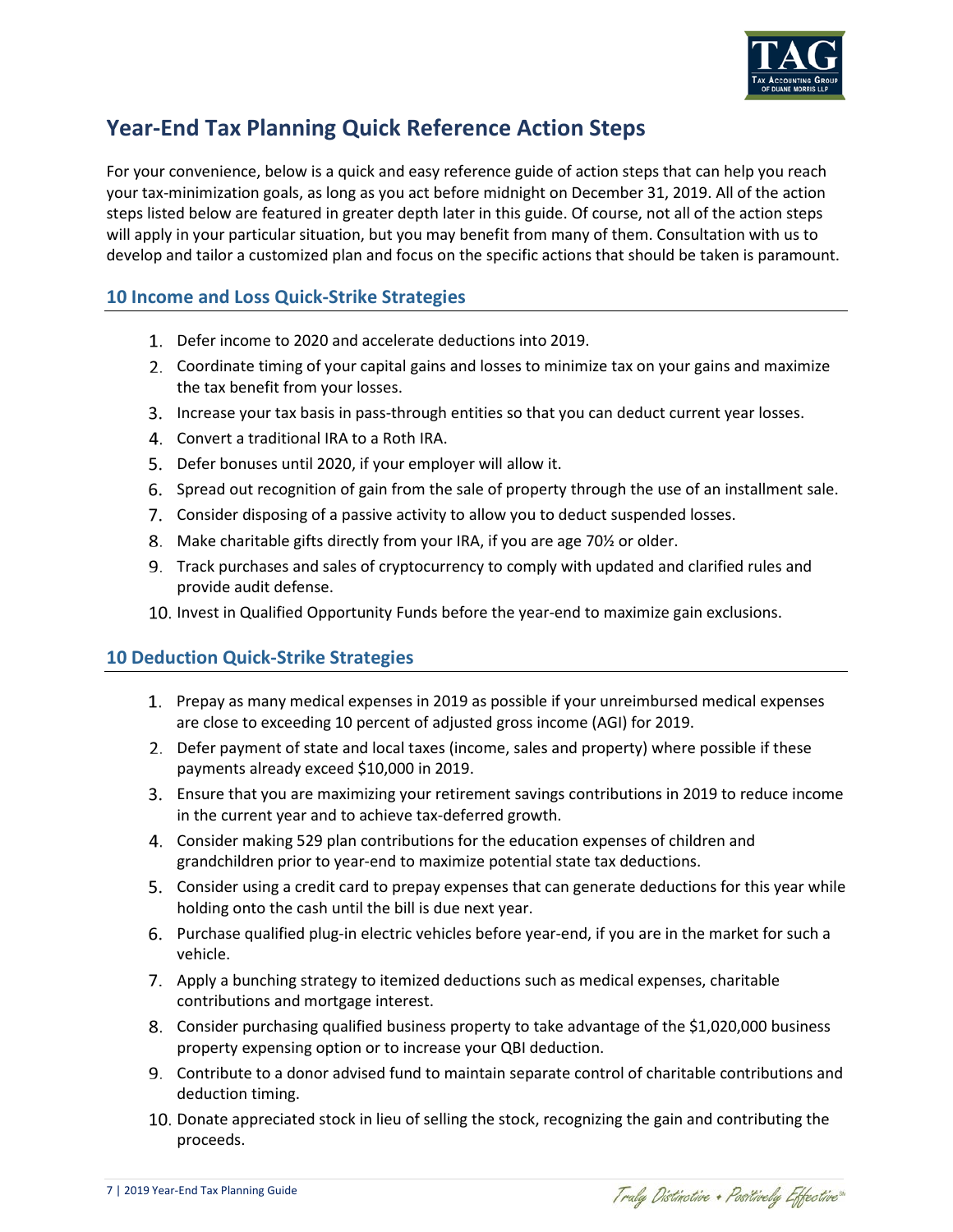

# **Words of Caution**

While reviewing this guide, please keep the following in mind:

## **Manage Your Tax Bracket**

Whether you should accelerate taxable income or defer deductions between 2019 and 2020 largely depends on your projected highest (aka marginal) tax rate for each year. While the highest official marginal tax rate for 2019 is again 37 percent, even if your income is similar when compared to 2018, you might pay more tax due to differences in deductions, credits or sources of income.

The chart below summarizes the 2019 tax rates together with corresponding taxable income levels. Effective management of your tax bracket can provide meaningful tax savings, as often a change of \$1 in taxable income can catapult you into the next higher or lower bracket. These differences can be further exacerbated by other income thresholds throughout the code, which are discussed in this guide, such as those for determining eligibility for the child tax credit and qualified business income deductions, among others. Income deferral and acceleration, while being mindful of bracket thresholds, can be accomplished through numerous income strategies discussed in this guide, such as retirement distribution planning, bonus acceleration or deferral and harvesting of capital gains and losses.

| <b>Tax Rate</b> | Single                    | Head of<br>Household      | Joint/Surviving<br>Spouse | <b>Married Filing</b><br>Separate | Estates and<br><b>Trusts</b> |
|-----------------|---------------------------|---------------------------|---------------------------|-----------------------------------|------------------------------|
| 10%             | $$0 - $9,700$             | $$0 - $13,850$            | $$0 - $19,400$            | $$0 - $9,700$                     | $$0 - $2,600$                |
| 12%             | $$9,701 -$<br>\$39,475    | $$13,851 -$<br>\$52,850   | $$19,401 -$<br>\$78,950   | $$9,701 -$<br>\$39,475            | N/A                          |
| 22%             | \$39,476 -<br>\$84,200    | $$52,851 -$<br>\$84,200   | \$78,951 -<br>\$168,400   | \$39,476 -<br>\$84,200            | N/A                          |
| 24%             | \$84,201 -<br>\$160,725   | $$84,201 -$<br>\$160,700  | $$168,401 -$<br>\$321,450 | \$84,201 -<br>\$160,725           | $$2,601 -$<br>\$9,300        |
| 32%             | $$160,726 -$<br>\$204,100 | $$160,701 -$<br>\$204,100 | $$321,451 -$<br>\$408,200 | $$160,726 -$<br>\$204,100         | N/A                          |
| 35%             | $$204,101 -$<br>\$510,300 | $$204,101 -$<br>\$510,300 | \$408,201 -<br>\$612,350  | $$204,101 -$<br>\$306,175         | $$9,301 -$<br>\$12,750       |
| 37%             | Over \$510,300            | Over \$510,300            | Over \$612,350            | Over \$306,175                    | Over \$12,750                |

# **2019 Federal Income Tax Rate Schedule**

Traly Distinctive . Positively Effective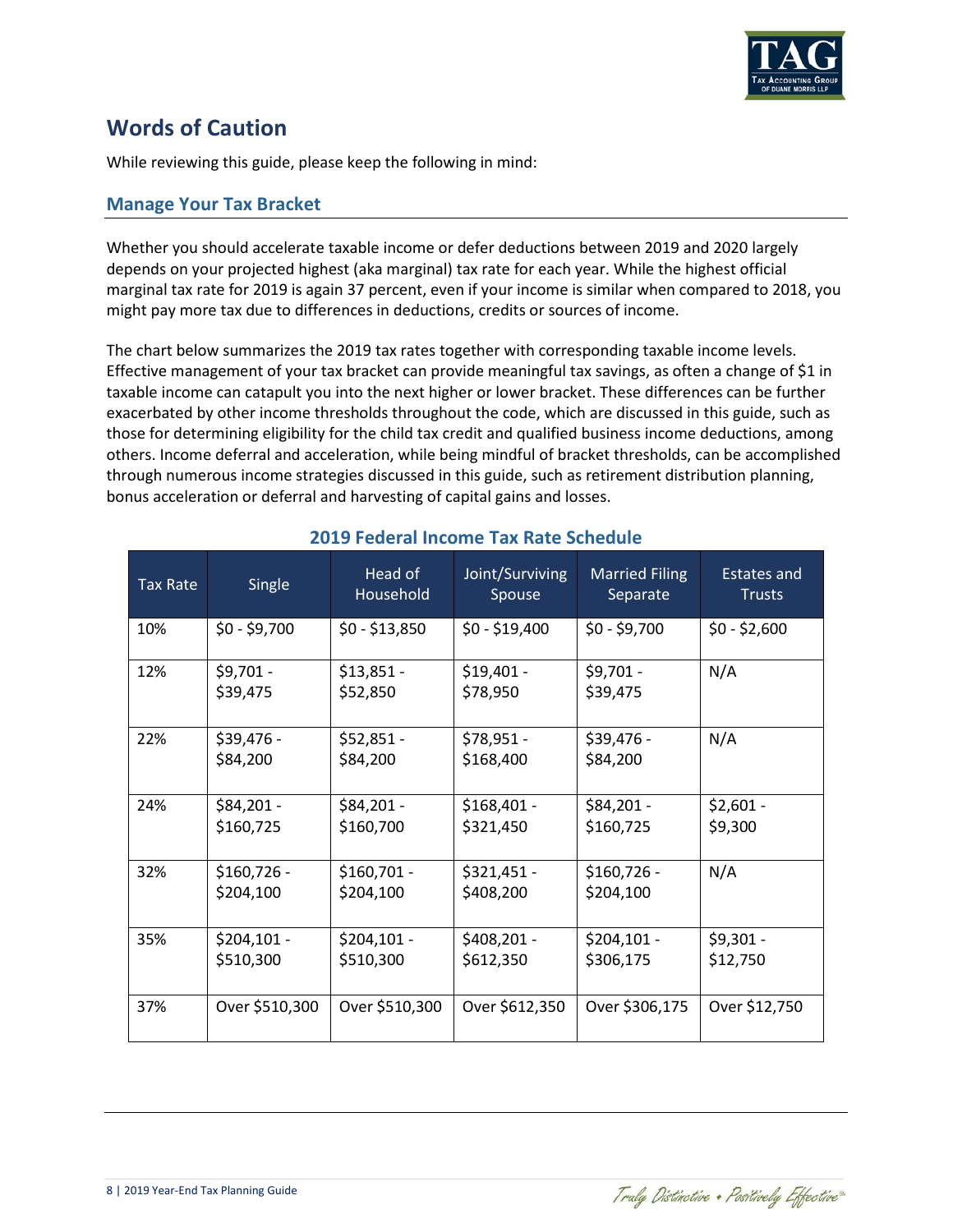

# **The Tax Tail Should not Wag the Financial Dog**

This guide is intended to help you achieve your personal and business financial objectives in a "tax efficient" manner. It is important to note that proposed transactions should make economic sense in addition to saving on taxes. Therefore, you should review your entire financial position prior to implementing changes. Various nontax factors can influence your year-end planning, including a change in employment, your spouse reentering the work force, the adoption or birth of a child, a death in the family or a change in your marital status. Never let the tax tail wag the dog, so to speak. Always assess economic viability. It is best to look at your tax situation for at least two years at a time with the objective of reducing your tax liability for both years combined, not just for 2019 in isolation. In particular, multiple years should be considered when implementing "bunching" strategies, as discussed on page 21.

# **Reverse, Reverse**

While the traditional strategies of deferring taxable income and accelerating deductible expenses are the focus of this guide, with exceptions, you can often achieve overall tax efficiency by reversing this technique. For example, you should consider deferring deductions and accelerating income if you expect to be in a higher tax bracket next year, you have charitable contribution carryovers to absorb, your marital status will change next year, or your head of household or surviving spouse filing status ends this year. This analysis can be complex, and you should consult with us before implementation.

# **Time Value of Money**

Any decision to save taxes by accelerating income must consider the possibility that this means paying taxes on the accelerated income earlier, which would require you to forego the use of money that could have been otherwise invested. Accordingly, the time value of money can make a bad decision worse or, hopefully, a good decision better.

# **Be Flexible and Nimble**

While there are always uncertainties in the stock market, economy and tax environments, we recommend the prudent approach of planning now and revising those plans as the need arises.

# **Urgency Is Good**

We recommend that you examine your tax situation now and consult with us.

With these words of caution in mind, following are observations and specific strategies that can be employed in the waning days of 2019 regarding income and deductions for the year, where the tried-andtrue principles of deferring taxable income and accelerating deductible expenses will result in maximum tax savings.

Traly Distinctive . Positively Effective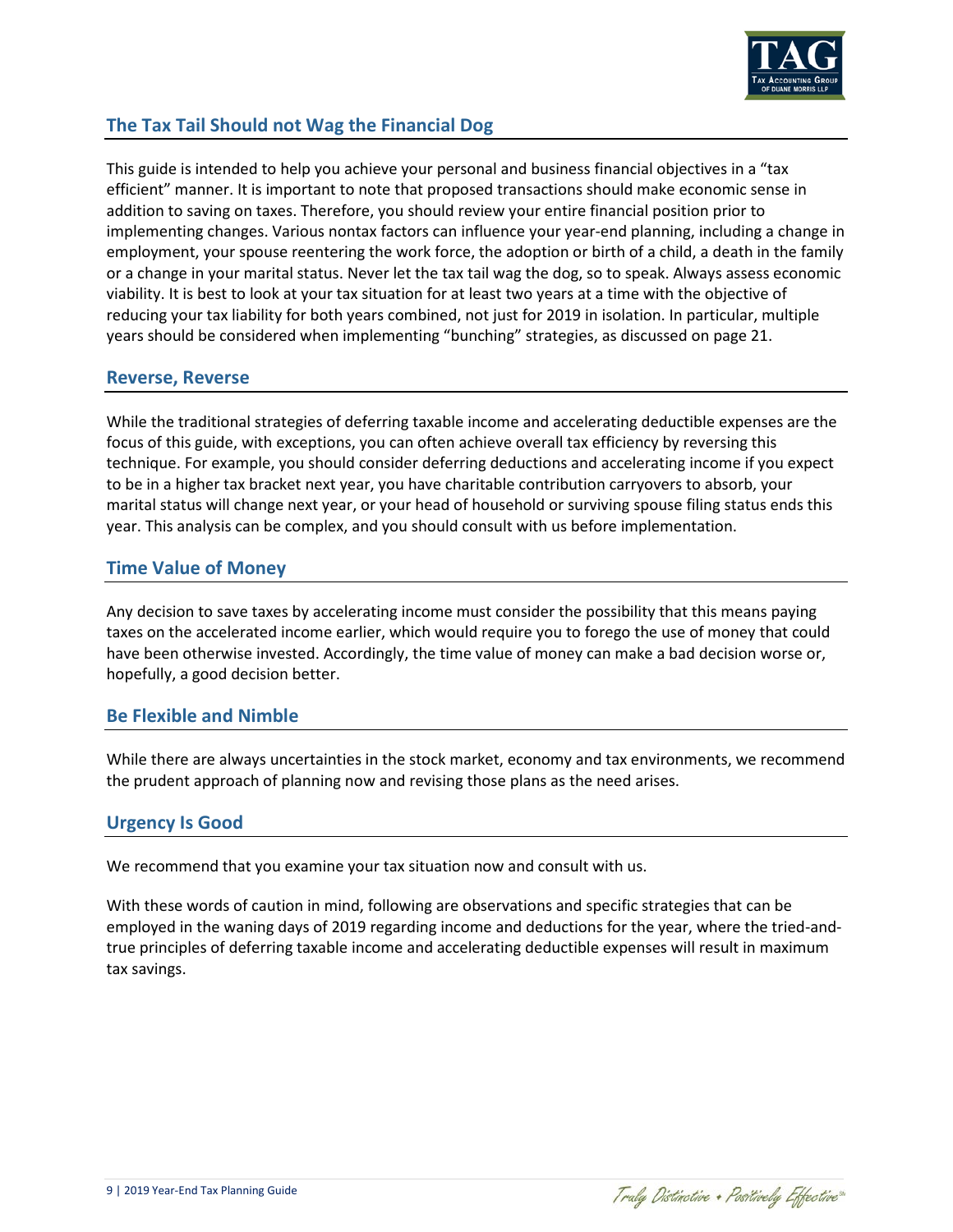

# **Tax Planning Strategies for Individuals**

# **Find Ways to Defer Income**

If you expect to be in the same or lower tax bracket in 2020, it may be beneficial to employ the proven technique of deferring taxable income until next year. For example, if you own a business and use the cash method of accounting, you can wait until the end of the year to issue invoices to ensure you won't receive payments until 2020. If you are still working and do not own 5 percent or more of the business employing you, you can postpone required minimum distributions (RMDs) from your employer's qualified plan (*e.g.*, 401(k)) until you retire. This "still working exception" does not apply to RMDs from IRAs or plans of employers where you no longer work. Another deferral strategy includes contributing up to \$19,000 to a 401(k), 403(b) and most governmental plans in 2019 (\$25,000 if you are age 50 or older). There are also increased contribution limits for IRAs, SEPs and defined benefit pension plans, subject to certain phaseout rules. See the chart later in this guide and contact us for details. To the extent possible, employees may also consider deferring bonuses normally paid at the end of the year until the beginning of 2020. You can also postpone taxable income by accelerating some deductible expenses into 2019. This may be helpful if you're affected by unfavorable phaseout rules that reduce or eliminate various tax breaks (higher education tax credits, for example).

# **Consider Installment Sale Treatment for Sales of Gain Property**

Income may also be deferred through an installment sale. When property is sold, a gain is generally included in income when the asset is sold at a profit. The installment method is required in cases where there is a sale of property and the seller receives at least one payment after the year in which the sale occurs. Under the installment method, the gain is recognized ratably over multiple years to the extent payments are made on the installment note, subject to a gross profit computation. This method allows gains to be recognized only to the extent of payments actually received and is a valuable method to defer income. Utilizing the installment sale method may also yield reductions in net investment income, which may reduce or eliminate the 3.8 percent tax on net investment income.

### **OBSERVATION**

An election is available to "elect out" of installment sale treatment. In addition, not all states recognize this type of gain treatment, so the state tax effects also need to be considered.

# **Participate in Health and Dependent Care Flexible Spending Accounts**

Flexible Spending Accounts, also known as FSAs or IRC Section 125 Accounts, enable employees to set aside funds on a pretax basis for (1) medical expenses that are not covered by insurance, (2) dependent care costs up to \$5,000 (married filing jointly, head of household and single) and \$2,500 (married filing separately) per year and (3) adoption assistance of up to \$14,080 per year. Funds contributed by employees are free of federal income tax (at a maximum rate of 37 percent), Social Security and Medicare taxes (at 7.65 percent) and most state income taxes (at maximum rates as high as 13.3 percent), resulting in potential tax savings of up to 57.95 percent. Paying for these expenses with after tax dollars, even if taxpayers meet various AGI requirements to claim an itemized medical deduction or dependent care credit, is more costly under the current tax rate structure. Since many restrictions apply, such as the "use it or lose it" rule, review this arrangement before making the election to participate.

Traly Distinctive . Positively Effective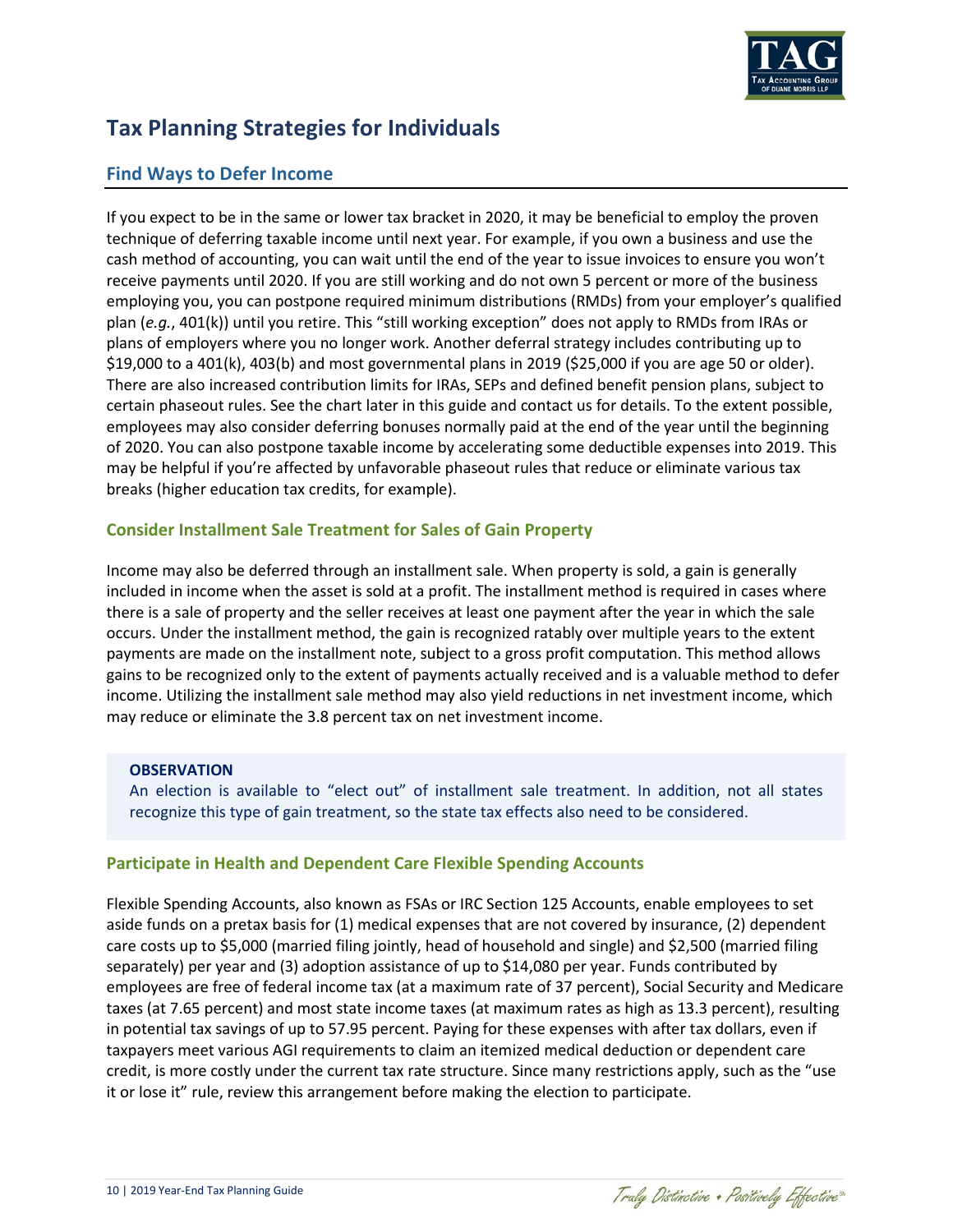

# **ILLUSTRATION**

*Taxpayer participation in FSAs often boast significant tax savings. Let us assume a family contributes \$5,000 for uncovered medical costs and \$5,000 for qualified daycare expenses. Assuming a 37 percent tax rate, the family creates a tax savings of about \$4,465 (\$3,700 in federal income taxes and \$765 in Social Security/Medicare taxes, not including any potential reductions in state income taxes).*

## **Planning Tip**

*Section 125 plans, also known as cafeteria plans, often adopt a 2.5-month grace period during which employees who participate in the Section 125 plan can incur expenses that can be treated as 2019 qualified expenses. Thus, for distributions of 2019 contributions, employees can incur expenses until March 15, 2020. Accordingly, this can potentially reduce employee contributions that would otherwise be subject to forfeiture.* 

## **Planning Tip**

*Married couples who both have access to flexible spending accounts (FSAs) will need to decide whose FSA to use. Assuming one spouse's salary is likely to be higher than the FICA wage limit (\$132,900 for 2019) and the other spouse's salary will be less, the one with the smaller salary should fund as much of the couple's FSA needs as possible. This is because FSA contributions by the spouse whose income is higher than the FICA wage limit will not reduce the 6.2 percent Social Security tax portion of the FICA tax, but FSA contributions by the lower-earning spouse will reduce it. This planning tip also applies to HSAs mentioned below.*

*For example, if Shawn's salary is \$460,000 and Heather's salary is \$50,000, FSA contributions of \$10,000 by Shawn will not reduce his Social Security tax (since, even reflecting the FSA contributions, his Social Security wages exceed \$132,900). However, FSA contributions of \$10,000 by Heather will save her approximately \$600 in Social Security tax.* 

### **Using an HSA to Deduct Medical Expenses**

For 2019, unreimbursed medical expenses are deductible as an itemized deduction only if they exceed 10 percent of a taxpayer's adjusted gross income. In some cases, since the standard deduction may now exceed a taxpayer's itemized deduction, taxpayers may be missing out on deductions they may have benefited from in the past, such as a large medical bill (often the only silver lining to that situation). One tactic to combat the increased difficulty of deducting medical expenses is to set up a health savings account, better known as an HSA. Taxpayers can deduct contributions to an HSA, and then use the HSA funds to cover medical expenses. It is important to note that HSA funds are not forfeitable, like an FSA discussed above.

In order to qualify for an HSA, the taxpayer must have a health insurance policy known as a high deductible health plan (HDHP), which generally have lower premiums but higher deductibles, increasing annual out of pocket costs for taxpayers. The HSA was developed to allow taxpayers to be able to pay these increased out of pocket costs with pre-tax funds. In recent years, employers and insurers have been marketing HDHPs as "consumer driven health plans" or CDHPs. These plans are usually similar to HDHPs in terms of their premiums and deductibles, often making them eligible coverage for taxpayers to qualify for an HSA.

### **OBSERVATION**

HSA contributions count as a deduction against gross income up to a maximum amount, which is adjusted yearly. For 2020, the HSA contribution deduction limit is \$3,550 for individuals with selfonly coverage, and \$7,100 for those with family coverage. This is a slight increase from 2019's figures of \$3,500 and \$7,000, respectively.

Traly Distinctive . Positively Effective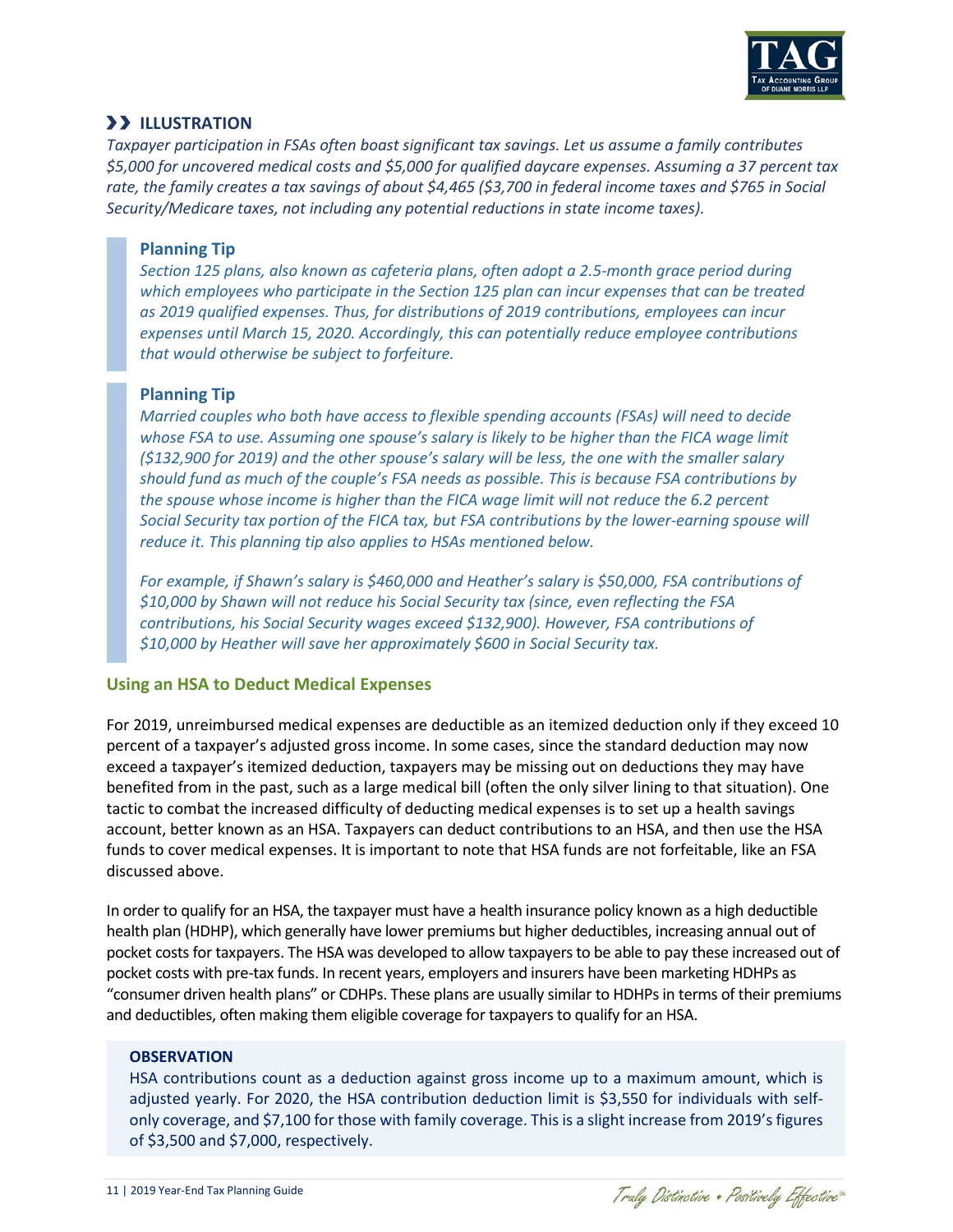

# **Tax-Efficient Investment Planning**

Income from an investment held for more than one year is generally taxed at preferential capital gains rates. Those rates are zero percent, 15 percent and 20 percent for most investments. (Higher-income individuals may be subject to an additional 3.8 percent net investment income tax.) The rate that applies is determined by your taxable income. For example, the zero percent rate applies if your 2019 taxable income doesn't exceed \$78,750 for joint filers, \$52,750 for heads of household or \$39,375 for single filers. The 20 percent rate kicks in when taxable income exceeds \$488,850 for joint filers, \$461,700 for heads of household or \$434,550 for single filers.

If your taxable income hovers around these threshold amounts, there are ways to reduce your income to take advantage of a lower capital gains rate. For example, you could make deductible IRA contributions or reduce taxable wages by deferring bonuses or contributing to employer retirement plans. With proper planning, you may be able to qualify for the zero percent rate.

## **Reduce Recognized Gain or Increase Recognized Loss Through Specific Identification of Shares**

When selling stock or mutual fund shares, the general rule is that the shares acquired first are the ones deemed sold first. However, you can elect to specifically identify the shares to sell if you are not divesting your entire holding of a stock or mutual fund. By notifying your broker of the shares you want sold, the gain or loss from the sale is based solely on the identified shares. This sales strategy gives you better control over the amount of your gain or loss, and whether it is long-term or short-term. Once the specific identification method is chosen, however, you may not use a different method (*e.g.*, average cost method or first in, first out method) for the particular security you have specifically identified or throughout the life of the fund, unless you obtain permission from the IRS.

### **Planning Tip**

*In order to use the specific identification method, you must ask the broker or fund manager to sell the shares you identify and maintain records that include both dated copies of letters ordering your fund or broker to sell specific shares as well as written confirmations that your orders were carried out.*

### **Gifting to Lower Tax Rate Individuals**

Gifting stock to relatives with lower tax rates is a tax reduction strategy worth considering. Taxpayers should be on the lookout for opportunities to take advantage of the zero percent tax rate on investment income. For example, taxpayers electing single status may be taxed at a zero percent income tax rate on long-term capital gains and qualified dividends if their taxable income is \$39,275 or less. Similar rules apply to heads of household and married couples filing jointly, when their taxable incomes are less than \$52,750 and \$78,750, respectively.

While many taxpayers exceed these thresholds, some family members, particularly children and other dependents, may qualify. High-net-worth taxpayers should considering gifting appreciated stock to not only shift the tax burden to those with lower tax rates, but also to allow the relative to be taxed at the zero percent rate. As the recipient's holding period is carried over from the donor, gains will be categorized as long-term providing that the donor's holding period plus the recipient's holding period exceeds one year.

Traly Distinctive . Positively Effective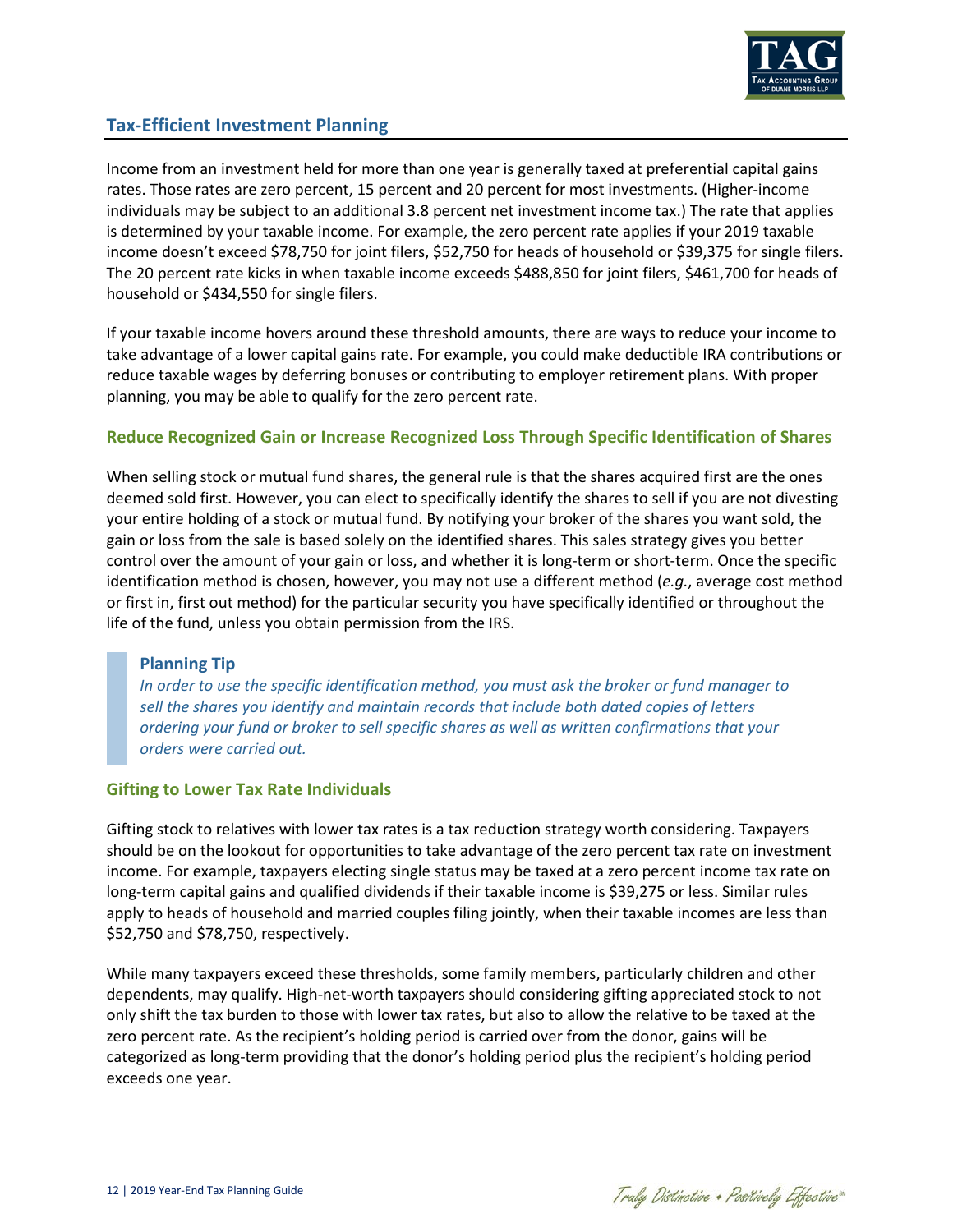

#### **OBSERVATION**

Keep in mind when gifting securities to anyone under the age of 24 that you may have just opened the door to the world of "the kiddie tax."

The kiddie tax occurs when a child's net unearned income of \$2,200 or more is taxed at trust rates, is no longer automatically taxed at the parent's marginal rate and could be taxed as high as 37 percent. Unfortunately, this could create a negative outcome where the additional income pushes the child into a higher tax rate than donor's original rate. Certain situations may apply in which the parent may report the child's unearned income on their tax return, avoiding the trust rates. In certain cases, if applicable, taking that route may be more advantageous.

Moral of the story: Gifting to individuals under the age of 24 may trigger the kiddie tax and taxation at higher rates, completely eliminating the benefit of the zero percent income tax rate. Also, one has to be mindful of potential gift tax consequence if the transfer of assets exceeds \$15,000 during 2019. Please contact us for guidance in this complex area.

## **Take Advantage of Your Capital Losses**

It always makes sense to periodically review your investment portfolio to see if there are any "losers" you should sell. This is especially true with the present market volatility and threats of recession. As year-end approaches, so does your last chance to shelter capital gains recognized during the year and take advantage of the \$3,000 (\$1,500 for married separate filers) limit on deductible net capital losses. However, one must be mindful not to run afoul of the wash-sale rule.

An often overlooked rule, the wash-sale rule provides that no deduction is allowed for a loss if you acquire identical, or substantially identical securities within a 61-day period beginning 30 days before the sale and ending 30 days after the sale. Instead, the disallowed loss is added to the cost basis of the new stock. However, there are ways to avoid this rule. For example, you could sell securities at a loss and use the proceeds to acquire similar, but not substantially identical, investments. If you wish to preserve an investment position and realize a tax loss, consider the following options:

- Sell the loss securities and then purchase the same securities no sooner than 31 days later. The risk inherent in this strategy is that any appreciation in the stock that occurs during the waiting period will not benefit you.
- Sell the loss securities and reinvest the proceeds in shares of a mutual fund that invests in securities similar to the one you sold or reinvest the proceeds in the stock of another company in the same industry. This approach considers an industry as a whole, rather than a particular stock. After 30 days, you may wish to repurchase the original holding. This method may reduce the risk of missing out on any anticipated appreciation during the waiting period.
- Buy more of the same security (double up), wait 31 days and then sell the original lot, thereby recognizing the loss. This strategy allows you to maintain your position but also increases your downside risk. Keep in mind that the wash sale rule typically will not apply to sales of debt securities (such as bonds) since such securities usually are not considered substantially identical due to different issue dates, rates of interest paid and other terms.

Traly Distinctive . Positively Effective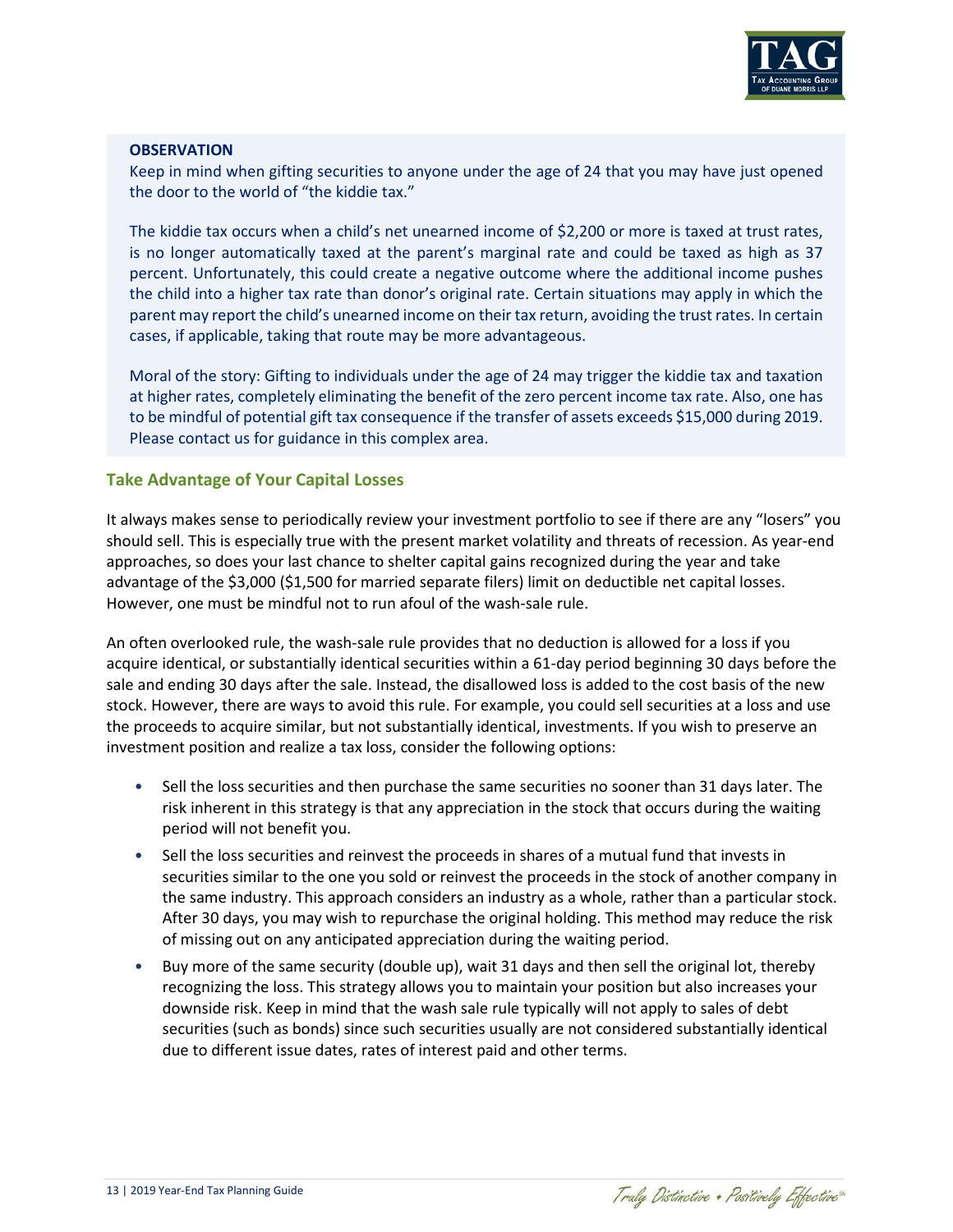

### **OBSERVATION**

To implement one of these three strategies, action is required by November 29, 2019, in order to allow 31 days to lapse prior to year-end, thus allowing you to capitalize on the loss for 2019.

Another, less-costly method to avoiding the wash sale would be to purchase a call option on the stock you want to sell. Again, the cutoff would be November 29. Note that call options are often much less expensive than investing in a large number of shares and they carry significantly less risk.

Diligent portfolio management can provide taxpayers with numerous benefits, including the ability to reduce taxable income. "Losers" is a term affectionately used to describe stocks whose market values are less than the cost to acquire such assets. However, there is great benefit to taking advantage of losers for tax purposes: namely, the ability to reduce taxable income. Sales generating losses are first used to offset taxable gains. Then, if there are any unused losses remaining, the excess losses can be used to reduce the overall taxable income reported. The maximum reportable loss is \$3,000, but any loss in excess of \$3,000 can then be carried forward indefinitely until the loss is completely absorbed.

# **ILLUSTRATION**

*Suppose a taxpayer's portfolio generated \$50,000 of capital gains as of December 1, 2019, then on December 20, the taxpayer sold a separate, unrelated investment for a loss of \$30,000. The net reportable capital gain would be \$20,000 because the losses offset the previously generated gain.*

*However, if a taxpayer had a \$55,000 capital gain followed by a loss of \$57,000, the net reportable capital loss would be \$2,000, reducing the taxpayer's total taxable income. Similarly, if a taxpayer had a \$50,000 capital gain, then a loss of \$60,000, the net reportable capital loss would be \$3,000 because the maximum limit of \$3,000 of capital loss would have been achieved. There would also be a carryover of \$7,000 capital loss that would be carried forward indefinitely until it can be used.*

### **Track Purchases and Sales of Cryptocurrency**

Cryptocurrency is continuing to gain the attention and scrutiny of the IRS in 2019 and beyond. See our *[Alert](https://www.duanemorris.com/alerts/did_you_report_your_virtual_currency_transactions_properly_0919.html)* on this topic. Earlier this year, the IRS sent letters to taxpayers to ensure they are accurately reporting virtual currency/crypto transactions (think Bitcoin, among others). For the first time, on the 2019 tax return, the IRS will be asking each taxpayer if he or she received, sold, sent, exchanged or otherwise acquired any interest in virtual currency in 2019.

While tracking may prove difficult and time-consuming, proper record keeping would allow taxpayers to take advantage of losses from cryptocurrency. Much like any other capital investment, sales of cryptocurrency are treated as property and will be subject to the capital gain and loss rules, unless you are a professional virtual currency trader, in which case, your gains are subject to tax as trade or business income at ordinary income rates. Any gains or losses generated will be used to offset other capital losses or gains, and could possibly reduce ordinary income. The most important takeaway is that cryptocurrency investments will be treated as any other capital investment, and taxpayers need to manage their accounts to ensure they are reporting all gains and losses to their tax preparers.

Reporting is fairly straightforward if you converted U.S. dollars to Bitcoin and then converted the virtual currency back to U.S. dollars for a profit. However, what happens if instead, you use appreciated Bitcoins to purchase a new car, desk or television? In this instance, such transactions are treated as if the Bitcoin had been converted back to cash in a deemed sale, and the gain would be taxed as capital gain or

Traly Distinctive . Positively Effective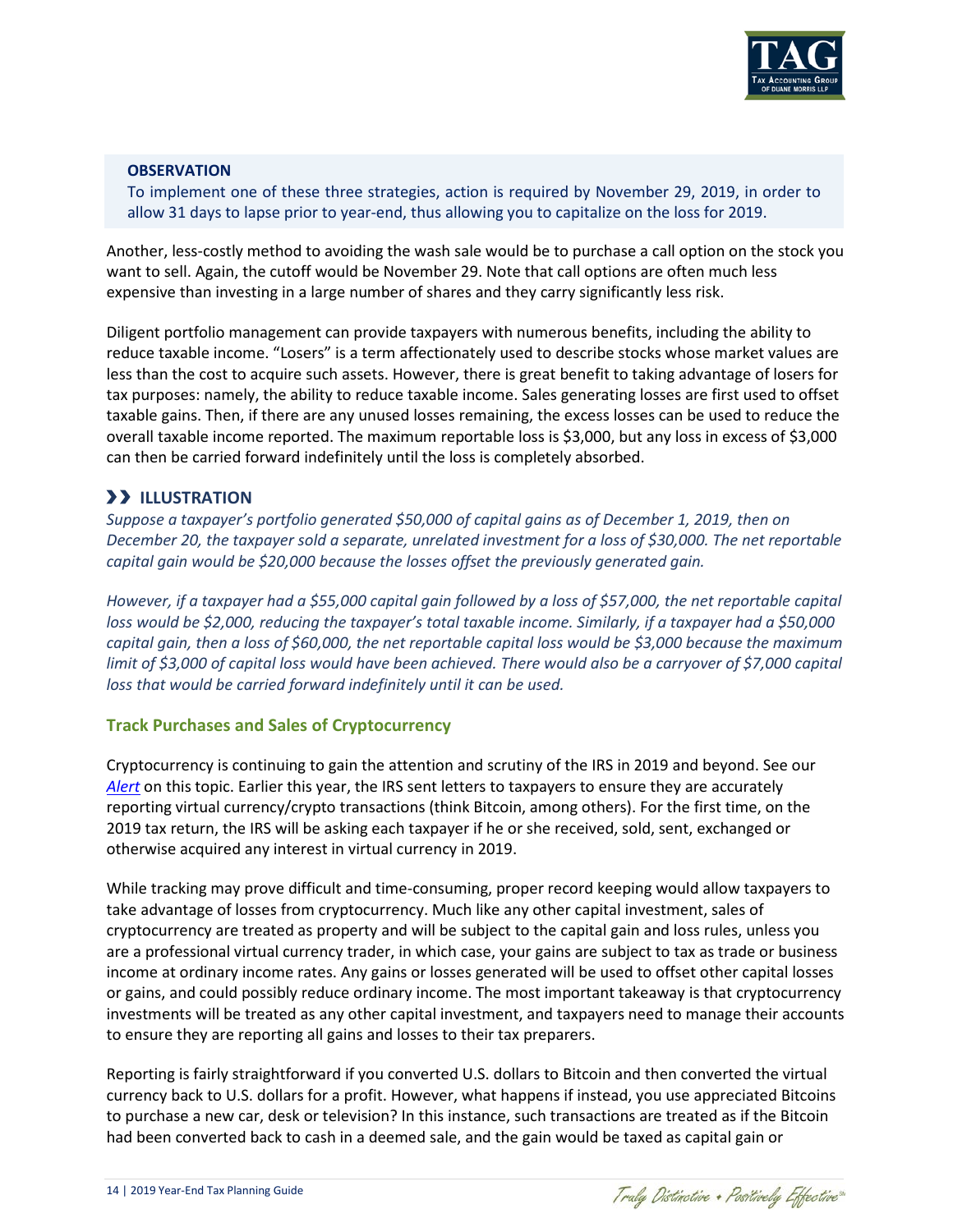

ordinary income depending on the professional/nonprofessional status of the owner. The rules are complex and burdensome, without significant precedent. Thus, utilizing virtual currency as an actual currency is not without its pitfalls – taxpayers need to take care that their recordkeeping is immaculate.

# **Avoiding Mutual Fund Capital Gains Distributions**

If you are planning to invest in a mutual fund prior to February 2020, you should contact the fund manager to determine if 2019 dividend payouts are expected. It is common for mutual funds to make capital gain distributions near the end of the year, but the fund companies often make specific dates public. If such payouts take place, you may be taxed in 2019 on part of your investment. You need to avoid such payouts, especially if they include large capital gain distributions. In addition, certain dividends from mutual funds are not "qualified" dividend income and therefore are subject to tax at the taxpayer's marginal income tax rate, rather than at the preferential 20 percent, 15 percent or even zero percent rate. One easy way to avoid these capital gain distributions is to sell the fund before the date of distribution.

In the event you have received a capital gain distribution, you can avoid increasing your tax by holding your investment in the fund. If your fund is more valuable now than it was at the time of purchase, you can avoid additional tax by holding your position and not selling. Additional capital gains would be triggered only by a sale of the investment.

# **ILLUSTRATION**

*If you receive a dividend of \$25,000, the value of your original shares declines by approximately \$25,000 ─ the dividend payment. Furthermore, if you are in the automatic dividend reinvestment plan, so that the \$25,000 dividend purchases new shares, the value of your fund should now be about the same as your original investment. However, the \$25,000 dividend payout is subject to the preferential tax rates. If it is not a "qualified" dividend, it is subject to tax of up to 37 percent. If you had invested after the dividend date, you would own about the same shares but would have paid no tax!*

### **Plan to Maximize Losses**

Planning before year-end may allow you to maximize realized losses for 2019 and ultimately minimize your tax burden in the short term. There are a number of steps you can take to ensure your losses are maximized in 2019.

**Increase your basis in partnerships or S corporations to take advantage of any losses generated by the pass-through entities.** Losses generated by pass-through entities are limited to an individual's investment or basis. Therefore, an owner is only permitted to take losses to the extent of their basis. Keep in mind that loans made by a third party lender to an S corporation and guaranteed by an S corporation shareholder do not increase the shareholder's basis. The loan must be made directly from the S corporation shareholder to the S corporation in order to increase his or her basis.

**Determine your level of participation in activities to either avoid or qualify for passive activity loss treatment.** In general, if an individual spends more than 500 hours participating in an activity during the year, the individual will be deemed to be an active member of the entity. There are other exceptions, as well.

For real estate professionals, eligible taxpayers may deduct losses and credits from rental real estate activities in which they materially participate. Because they are not treated as passive investments, any losses produced may be used to offset nonpassive income. An eligible taxpayer, for these purposes, spends more than 750 hours of services during the tax year in real property trades or businesses. Thus, in

Traly Distinctive . Positively Effective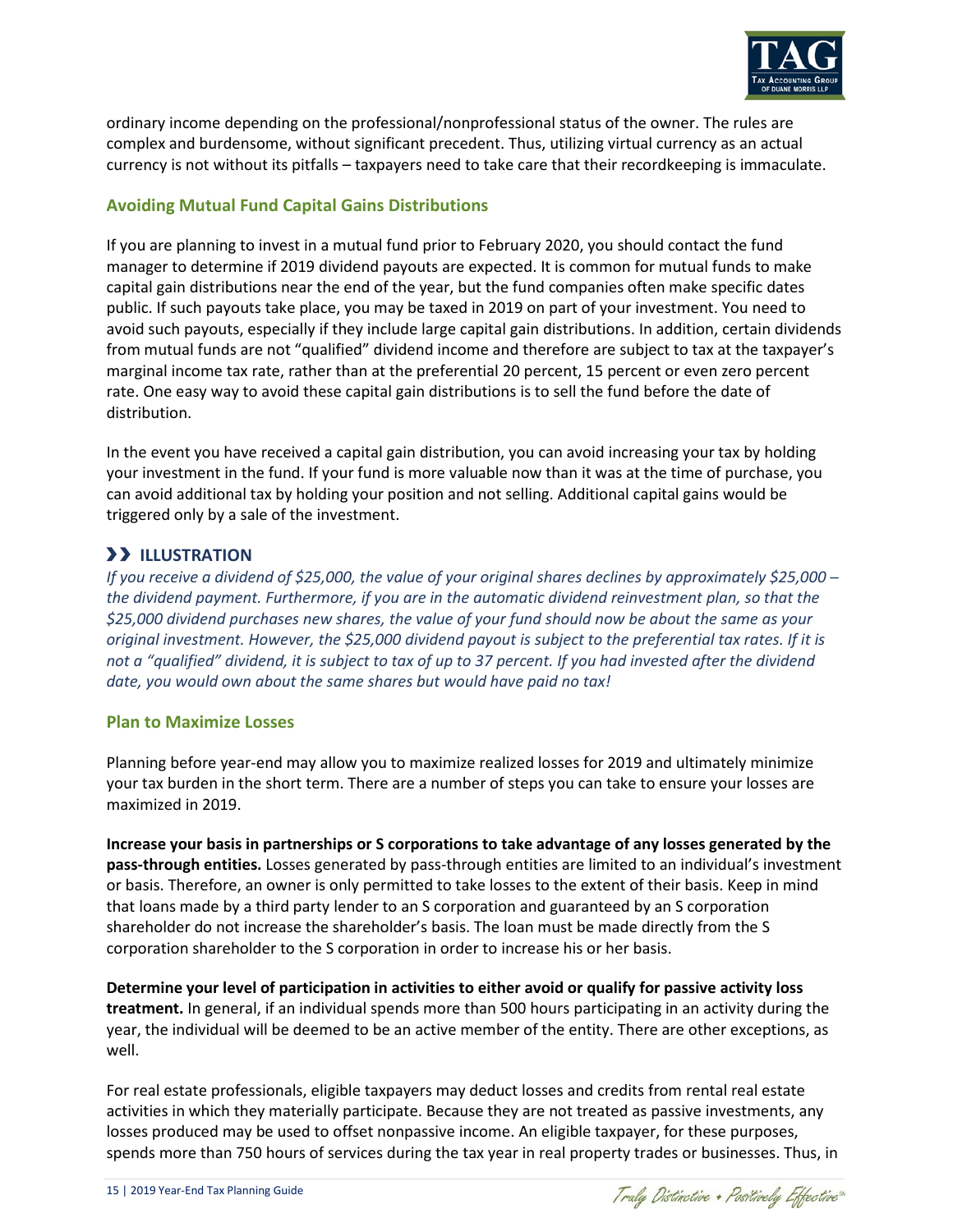

the waning days of the year, it may be valuable to spend additional hours in these activities as necessary to meet these thresholds in order to qualify for this beneficial treatment. In addition, a taxpayer's personal use or rental to others of a vacation home during the last few days of the year may have a substantial tax impact, so mind personal activity over the holidays that may negatively affect your tax situation.

**Do not overlook the advantages of selling passive activities to free up suspended losses.** Typically, passive losses can only be used to offset passive income. However, passive losses can be used to offset nonpassive income in the year you dispose of or abandon your entire interest in the activity in a taxable transaction, regardless of whether the transaction results in a gain or a loss.

## **Invest in Municipal Bonds**

Tax exempt interest is not included in adjusted gross income (AGI). Therefore, any deductions or credits which may be limited based on a taxpayer's AGI are not adversely affected by the receipt of tax-exempt interest. While maintaining a well-diversified portfolio remains important, greater weight in municipal bonds may prove advantageous from a tax-planning perspective. However, be mindful of the AMT impact on income from private activity bonds, which is still a tax preference item for AMT purposes. In general, a private activity bond is a municipal bond issued after August 7, 1986, whose proceeds are used for a private (*i.e.*, nonpublic) purpose. Accordingly, review the prospectus of the municipal bond fund to determine if it invests in private activity bonds. While the scope of the AMT has greatly diminished over the past two years, due to increased and permanent AMT exemptions as well as the reduction or elimination of certain itemized deductions that previously caused an AMT liability, anyone subject to the AMT, particularly those with incentive stock options, should avoid these funds.

# **Determine Worthless Stock in Your Portfolio**

In the year that stock becomes worthless, your basis in the stock is generally deductible (generally as a capital loss). However, you may be required to obtain a professional appraiser's report or other evidence to prove the stock has no value, and it lost its value in the current tax year. Instead, you may wish to consider selling the stock to an unrelated person for at least \$1. You have now eliminated the need for an appraiser's report and are almost guaranteed a loss deduction.

# **Invest in a Qualified Small Business Corporation**

Investing in a qualified small business corporation (QSBC) can generate significant tax savings. Under the TCJA, C corporations, including QSBCs, received a huge tax cut - from a top rate of 35 percent to a flat 21 percent tax rate. QSBCs are domestic corporations in specific industries with assets of less than \$50 million. In addition, 80 percent or more of the corporation's assets must be used in the active conduct of a qualified business. There are other requirements as well. Contact us for further information.

To reap the greatest tax benefit from an investment in a QSBC, one must hold the investment for five years or more. After this period, when the QSBC stock is sold the entire gain can be excluded from tax. If the investment is held for less than five years, it will be subject to either long or short-term capital gain treatment, depending on the length of time the investment was held.

Another perk of investing in a QSBC is the rollover provision. The rollover provision allows an investor who held QSBC stock for at least six months to sell their interest and reinvest in the stock of another QSBC within 60 days without paying tax on the gain from the original sale. This allows a taxpayer to sell their original QSBC stock, defer gain on the sale and continue to accrue the holding period until the five-year holding period requirement has been met. Once five years has elapsed from the purchase of the original

Traly Distinctive . Positively Effective"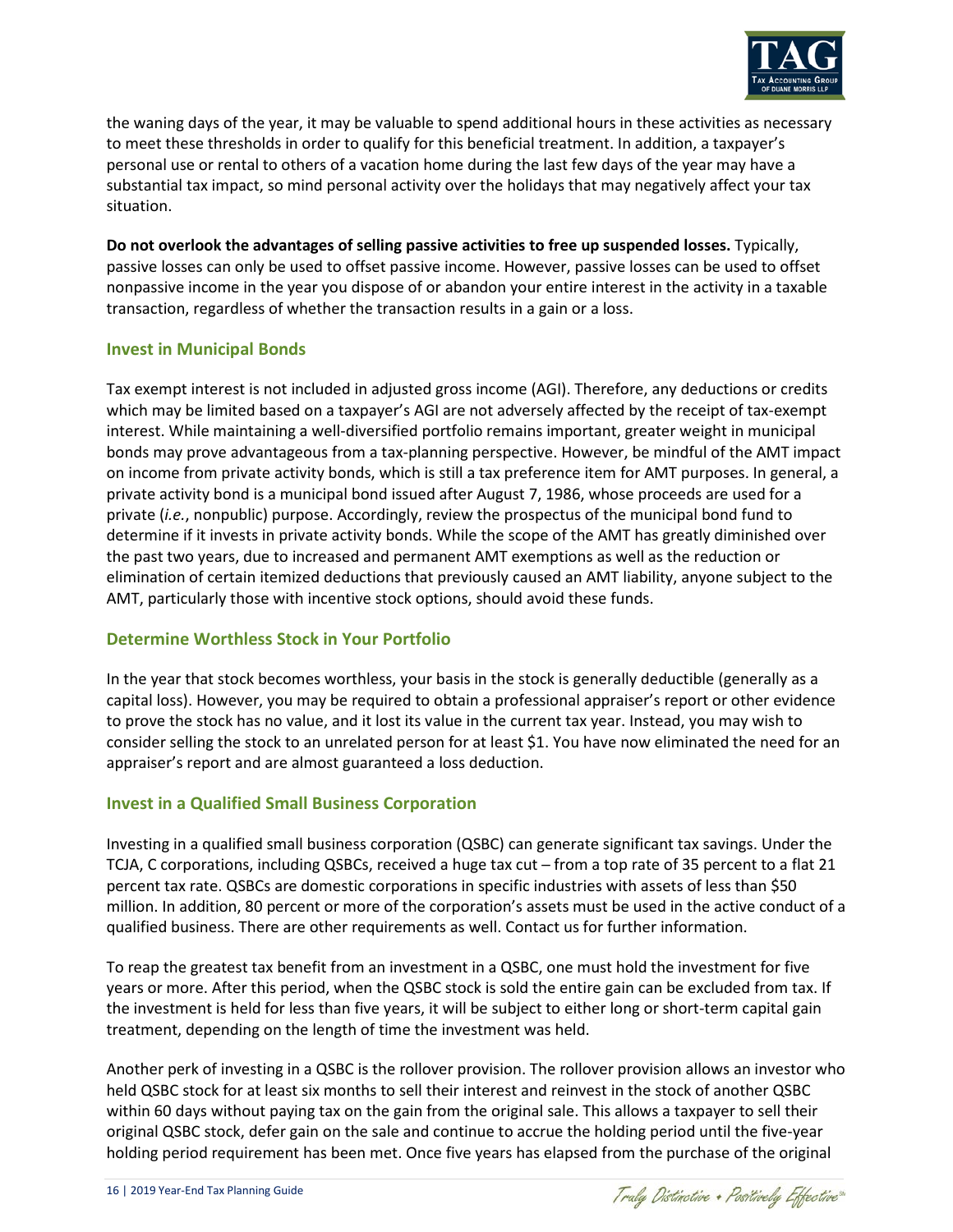

QSBC stock, the gain on the initial sale will be ultimately excluded from tax. When combined with the new 21 percent tax rate, these benefits can make operating a business as a QSBC more tax-efficient than operating it as a pass-through entity such as a sole proprietorship, partnership, LLC or S corporation.

# **Invest in a Qualified Opportunity Fund**

Added by the TCJA, qualified opportunity funds (QOFs) are entities that invest in certain low-income communities (known as qualified opportunity zones). They provide unique planning opportunities for investors who have gains to defer. Exercise caution, however, as opportunity zone investments are not for everyone. While the tax incentives are valuable, the investments are new, complex and not without risk.

There are two major tax benefits of investing in qualified opportunity zones. The first is an election to temporarily defer and partially exclude gain from the sale of property if such gain is reinvested in a QOF. Gains may be deferred until the taxpayer sells their interest in the QOF, or December 31, 2026, whichever occurs first. Additionally, taxpayers may be eligible for exclusion of up to 15 percent of these deferred capital gains. However, the amount of the exclusion is contingent on how long the QOF is held. If the taxpayer maintains the investment for five years, the taxpayer would be eligible to exclude 10 percent of the capital gains generated by sales in the QOF. By holding the QOF investment for two additional years (seven years total), the taxpayer would be eligible to exclude an additional 5 percent (15 percent total) of the deferred capital gain.

Another advantage of a QOF investment is an election to permanently exclude from income the total gain from the appreciation of the QOF itself. In order to qualify for this permanent exclusion, the investment in the QOF must be maintained for at least 10 years. QOFs are a hot, and quite complex, topic right now, so please contact us if you are considering an investment of this type.

# **Planning Tip**

*Please be aware that December 31, 2019, is the last day that taxpayers can invest in a QOF and be eligible for the 15 percent gain exclusion. After this date, any QOF investment will only be eligible for the 10 percent exclusion.*

# **Consider Stock Elections to Defer Income**

Stock elections could prove a valuable tool for tax planning as a means of reducing your 2019 tax bill.

In the event you received restricted stock grants in 2019, you can make the 83(b) election that could decrease your potential gain. The 83(b) election must be made within 30 days of the grant, and you will be forced to pay income taxes currently on the spread between the market price (the value of the stock) and the grant price (the amount you paid for the stock). The benefit, however, is that you are able to defer taxation on future appreciation in the value of the restricted stock until the stock is sold. An additional benefit of the 83(b) election is that the post-election increase in the stock's value is taxed at the lower capital gain rates rather than the much higher ordinary income rates. The election does not come without risk. In the event that the market price of the stock declines by the vesting date, you will have then prepaid income tax on an unrealized gain. The rules governing restricted stock awards are technically complex and call for some careful and well-thought-out tax planning strategies.

A qualified employee of a privately held company may elect under Section 83(i) to defer the income attributable to qualified stock transferred to the employee by the employer. This election is an alternative to being taxed in the year in which the property vests under Code Section 83(a) or in the year in which it is received under Code Section 83(b). As was the case for the 83(b) election, the election must be made no

Traly Distinctive . Positively Effective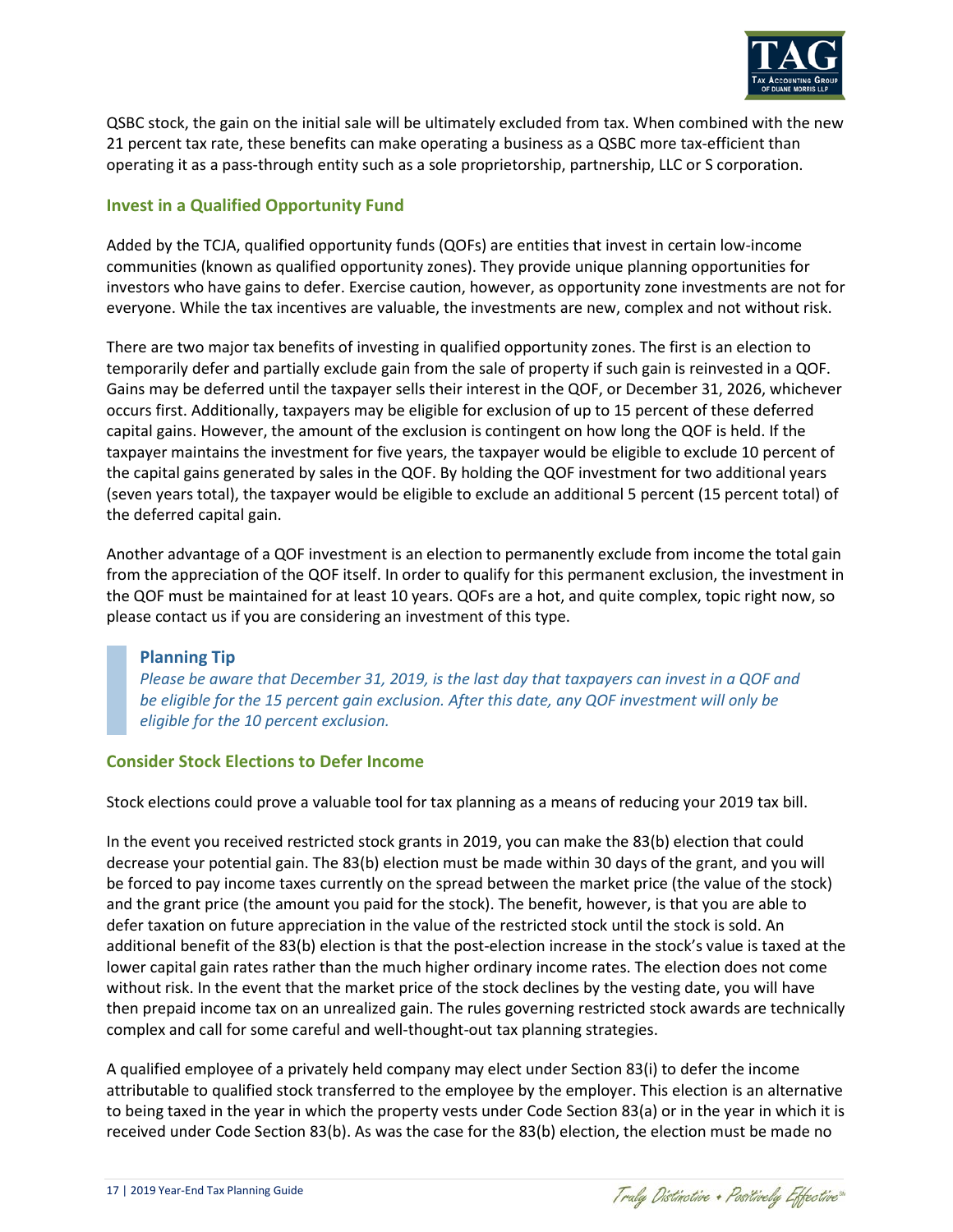

later than 30 days after the first date the employee's right to the stock is substantially vested or is transferable, whichever occurs earlier.

If a qualified employee elects to defer income inclusion, the employee must include the income at the earliest of the following dates:

- The first date the qualified stock becomes transferable, including transferable to the employer;
- 2. The date the employee first becomes an excluded employee;
- The first date on which any stock of the employer becomes readily tradable on an established securities market;
- The date five years after the earlier of the first date the employee's right to the stock is transferable or is not subject to a substantial risk of forfeiture; or
- The date on which the employee revokes his or her inclusion deferral election.

# **Establish a Qualified Tuition Plan and Take Advantage of Expanded Features**

Although the particulars of qualified tuition plans (QTPs) can vary widely, they generally allow parents and grandparents to set up college savings accounts for children and grandchildren before they reach college age. Once established, QTPs qualify for favorable federal (and often state) tax benefits, which can ease the financial burden of paying for college. QTPs may be particularly attractive to higher-income parents and grandparents because there are no income-based limits on who can contribute to these plans.

Under pre-TCJA law, the earnings on funds in a QTP could be withdrawn tax-free only if used for qualified higher education at eligible schools. Eligible schools included colleges, universities, vocational schools or other postsecondary schools eligible to participate in a student aid program of the Department of Education.

The TCJA expanded qualified higher education expenses to include tuition at elementary or secondary private or religious schools up to a \$10,000 limit per tax year. As a result, this is the perfect time to set up a QTP if you have children or grandchildren attending elementary or secondary schools.

# **Plan for State Tax Treatment of 529 Plan Contributions**

Thirty-two states (including the District of Columbia) allow a deduction for contributions to a 529 plan, while nine states do not. Three other states allow a credit against taxes paid in lieu of a deduction. As each state's law contains varying limits on deductible amounts and how the state deduction or credit is calculated, it is important to plan for these contributions before you make them. Additionally, only seven states that allow for a deduction will allow for a deduction from any state's plan. Most states require you to contribute to that state's 529 plan in order for you to be able to deduct the contributions. If you end up moving to a new state, your contribution to a 529 plan may not be deductible in your new resident state. Please contact us so we can help ensure that you retain maximum benefits for your education savings.

# **Planning Tip**

*If you are about to write a check to university or a private high school, consider depositing the money into a 529 plan and paying the school from the 529 account. If your state allows a deduction for 529 plan contributions, the deduction and corresponding tax savings are effectively free money.*

Traly Distinctive . Positively Effective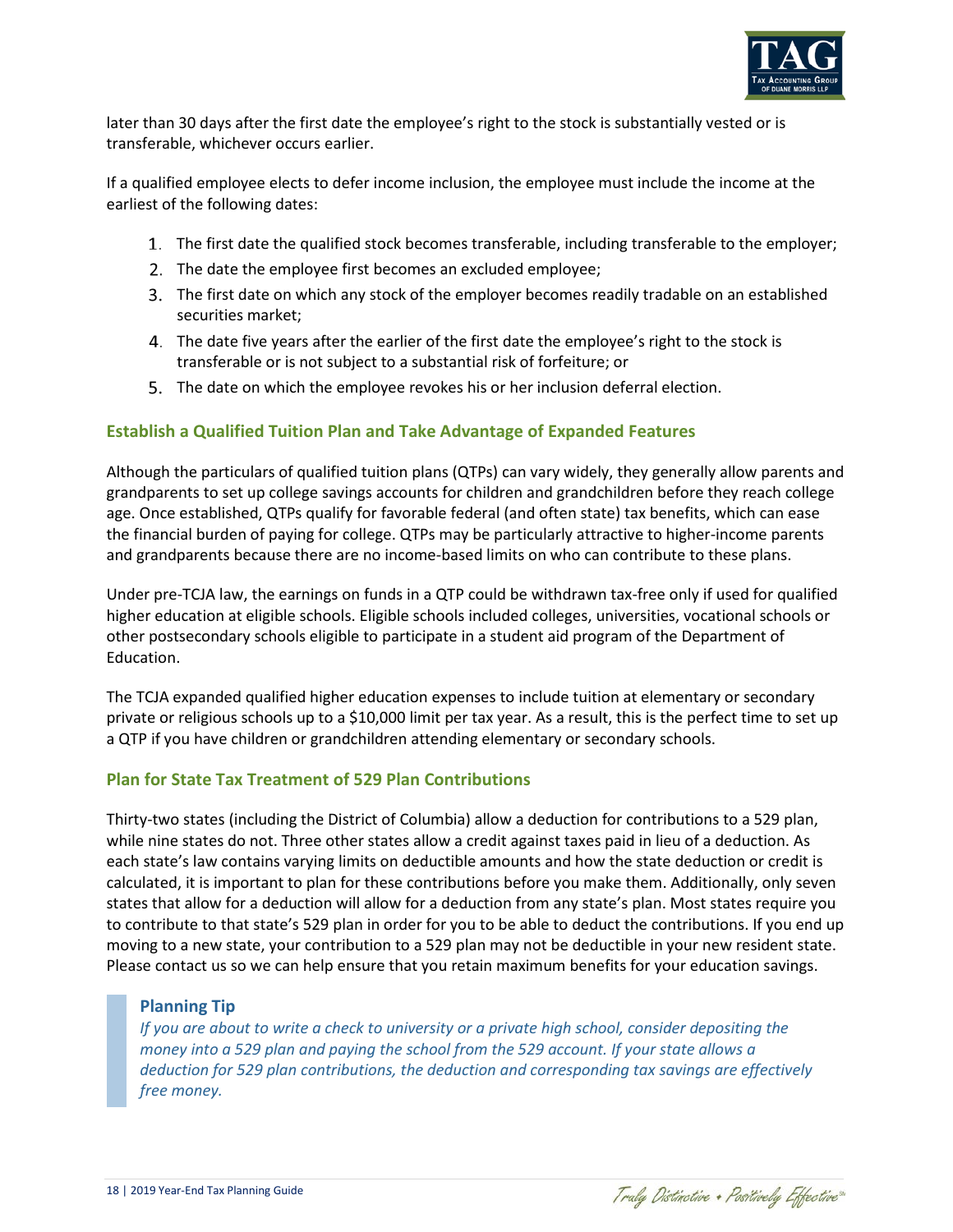

# **Reevaluate Your Deduction Strategy**

In most scenarios, it is advantageous to itemize your deductions if you have significant deductible expenses and these expenses, taken together, exceed your standard deduction. If itemizing is not an option, however, you can utilize the standard deduction. For the 2019 tax year, joint filers can utilize a standard deduction of \$24,400. The standard deduction for heads of household is \$18,350, and single taxpayers (including married taxpayers filing separately) can claim a standard deduction of \$12,200. There are additional standard deduction amounts available based on age and certain health statuses.

Unfortunately, the TCJA suspended or limited many of the itemized deductions. Most notably, the deduction for state and local taxes is now limited to \$10,000 (\$5,000 if married filing separately).

The TCJA temporarily increased the limit on cash contributions to public charities and certain private foundations from 50 percent to 60 percent of adjusted gross income. However, with the increased standard deduction and limits on itemized deductions, it is likely that fewer taxpayers will be eligible to deduct charitable contributions for 2019 without some advanced tax planning.

As a reminder, the TCJA also eliminated most deductions subject to the 2 percent AGI limitation, such as investment expenses and unreimbursed employee business expenses, among others.

### **Defer Your State and Local Tax Payments into 2020**

Possibly the most attention grabbing provision of the TCJA has been the limitation on the state and local tax deduction. As we saw over the past year, the deduction for state and local income or sales, and property taxes, is now only allowed up to a limit of \$10,000 per joint return (\$5,000 in the case of a married individual filing separately). As a result, many taxpayers have been and will continue to be severely limited in their deductions going forward.

#### **OBSERVATION**

While House Democrats are expected to introduce a bill next week changing the \$10,000 limitation on state and local taxes, either by lifting the cap for three years or increasing the dollar limit of the cap, the chances of such a bill progressing through both houses and being signed by the president are slim. As state and local taxes tend to be highest in "blue" states with large constituencies of Democrats, Republicans are largely uninterested in allowing greater deductions for state and local taxes. Thus, the success of such a bill likely hinges on Democratic control of the legislative and executive branches.

### **Prepay your January Mortgage Payment if You Will Be Under the Mortgage Interest Limitation**

As you may recall, the TCJA reduced the mortgage interest deduction to interest incurred on up to \$750,000 of debt (\$375,000 in the case of a married individual filing a separate return), for acquisition indebtedness incurred after December 15, 2017. However, the mortgage interest from both a taxpayer's primary and secondary residences remains deductible, up to this balance limit on new debt. Keep in mind, home equity indebtedness not used to substantially improve a qualified home is no longer deductible as of 2018. Also, debt existing prior to December 15, 2017, is still limited to the prior law amounts of \$1 million (married filing jointly) and \$500,000 (married filing separately).

Traly Distinctive . Positively Effective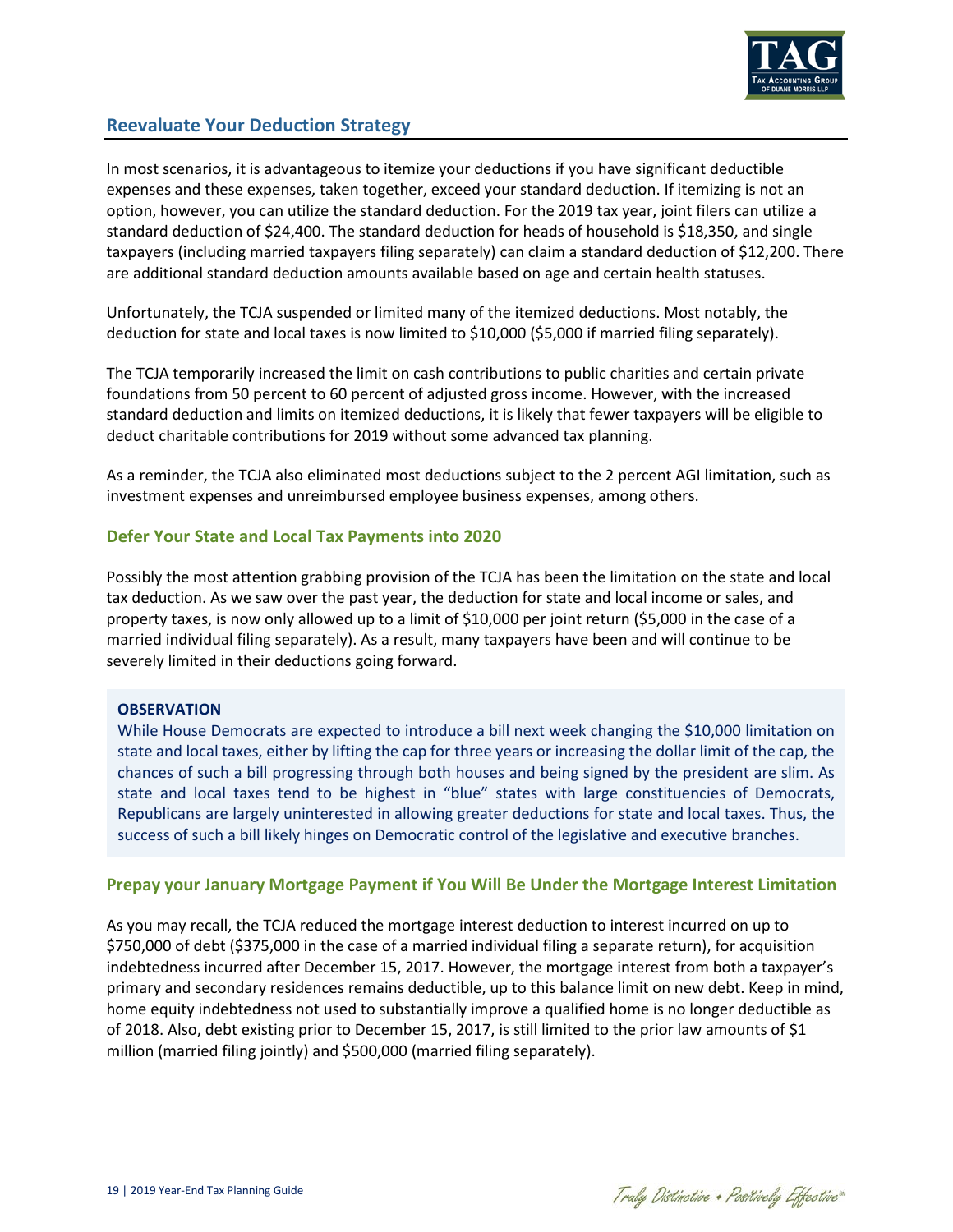

# **Planning Tip**

*If you hold a home equity loan that was used for a purpose other than improving your home, such home equity interest will not be deductible going forward. If you are planning to refinance and your total mortgage balance will exceed \$750,000, please contact us to ensure you retain maximum deductibility and do not conflict with certain rules related to refinancing mortgage indebtedness.*

## **Consider "Bunching" Itemized Deductions**

You may wish to consider paying certain itemized deductions, such as state and local taxes, mortgage interest, medical expenses, charitable gifts, etc. (subject to limits noted within this guide), in the same year as opposed to spreading the payments over two years. By bunching deductions and deferring taxable income along with using AGI reducing techniques, you increase the value of all deductions and reduce your overall tax liability.

In considering this strategy, however, keep in mind that if you pay a deductible expense in December 2019 instead of in January 2020, you reduce your 2019 tax instead of your 2020 tax, but you also forfeit the use of your money for one month. Generally, this will be to your advantage, unless you have an alternative use for the funds that will produce a rate of return in that one month that will exceed the tax savings. In other words, you must decide whether the cash used to pay the expense early should be for something more urgent or more valuable than the increased tax benefit.

# **Planning Tip**

*With interest rates expected to rise in the near future, consider refinancing your mortgage to take advantage of the current lower rates. Any points you paid on a previous refinancing that have not been fully amortized would be deductible in full in 2019 as long as the previous mortgage is paid off by the end of the year. In addition, while the interest paid on a lower rate mortgage would be less and would result in a smaller tax deduction, it would also improve your monthly cash flow. In other words, as noted above, use logical economic planning for your situation rather than viewing every transaction solely in terms of its tax effect.* 

### **High Medical Expenses? Pay Attention to Filing Status**

For married couples, filing a joint return usually produces the best tax results. However, if one spouse has substantial unreimbursed medical expenses, he or she may pay less tax by choosing a "married filing separately" status (assuming deductions are itemized by both spouses on their respective returns). That's because for 2019, only unreimbursed medical expenses that exceed 10 percent of adjusted gross income are deductible, rather than 7.5 percent as in prior years. By filing separately, the spouse with high medical expenses generally lowers his or her adjusted gross income, which allows a larger deduction for medical expenses. Please note that if you live in one of the nine community property states (Louisiana, Arizona, California, Texas, Washington, Idaho, Nevada, New Mexico and Wisconsin) this strategy may not work for you as income and expenses must be split equally unless attributable to separate funds.

### **Bunch Medical Expenses to Maximize Deduction**

In years of high medical costs, pay careful attention should be paid to bunching as many medical expenses as possible into the year. As previously stated, unreimbursed medical expenses are only allowable to be used as an itemized deduction to the extent they exceed 10 percent of your adjusted gross income. In years of high medical expenses, steps to reduce adjusted gross income (*i.e.*, retirement contributions,

Traly Distinctive . Positively Effective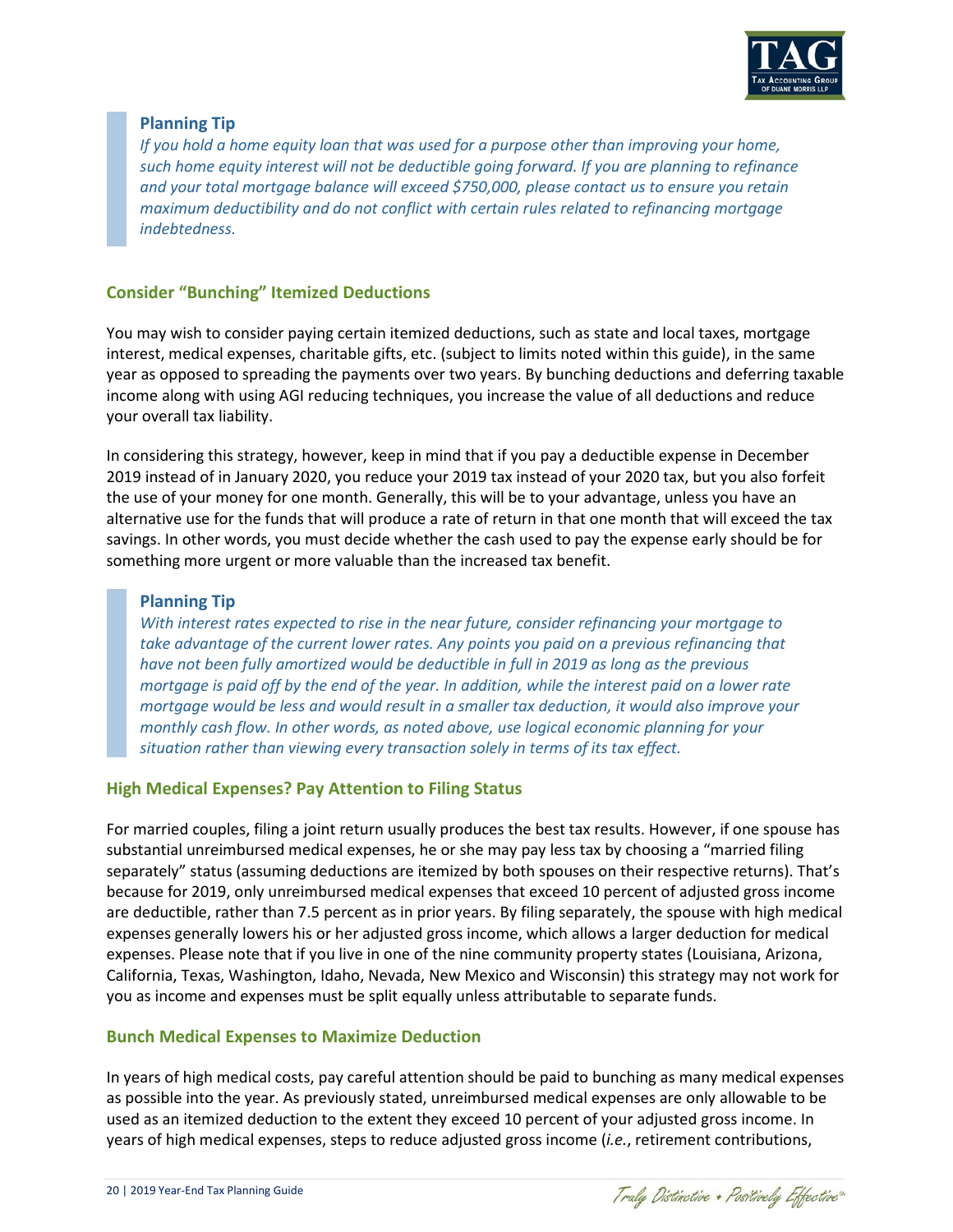

qualified charitable distributions, deferring income, etc) and increase medical expenses by bunching into one year will result in the largest allowable medical deduction. If you are experiencing or expecting to experience high medical costs, please consult us immediately.

Additionally, medical expenses are no longer a preference item for AMT as the 10 percent floor is the same for both regular and AMT purposes.

#### **OBSERVATION**

As a side note, for 2019, the effectiveness of the individual mandate requiring individuals to carry health insurance or face a penalty has been diminished as the penalty has been reduced to zero. You will still have to report to the IRS whether or not you have health insurance, but there is no penalty for failure to maintain acceptable coverage.

#### **Planning Tip**

*As you may recall, premiums paid on a qualified long-term care insurance policy are deductible as medical expenses. The maximum amount of the deduction is based on the taxpayer's age. For example, the deduction for such premiums paid for an individual age 40 or younger is limited to \$420, while the deduction for an individual age 71 or older is limited to \$5,270. These limitations are per person, not per tax return, so a married couple where both husband and wife are 71 or older would be entitled to a maximum deduction of \$10,540, subject to the 10 percent of AGI floor noted above.* 

#### **OBSERVATION**

A divorced parent generally can deduct medical payments incurred for his or her child even though the other parent claims the dependency exemption. Also, a child may be entitled to a deduction for the medical expenses paid on behalf of a parent, even though he or she cannot claim the parent as a dependent.

### **Consider Deducting State and Local Sales Taxes (SALT) in Lieu of Income Taxes**

Instead of deducting state and local income taxes, taxpayers are able to choose to deduct state and local sales taxes by either (1) accumulating receipts or (2) using IRS sales tax tables and adding actual sales taxes paid for major items, such as vehicles. Accordingly, to the extent possible, and to the extent your state and local income taxes will not exceed \$10,000, accumulate the receipts reflecting sales taxes you have paid this year and compare the total to the state income taxes paid this year. Keep in mind that the deduction for state and local sales taxes includes the amount provided in IRS tables plus the amounts of general state and local sales taxes paid on the purchase of motor vehicles, boats and airplanes. For 2019, the state and local sales tax deduction is limited to \$10,000, just as for income taxes.

#### **OBSERVATION**

This provision is attractive to taxpayers residing in states without an income tax, such as Alaska, Florida, Nevada, South Dakota, Texas, Washington and Wyoming; states that tax only dividends, such as New Hampshire and Tennessee; and in lower tax rate jurisdictions in order to maximize the state and local tax deduction.

Traly Distinctive . Positively Effective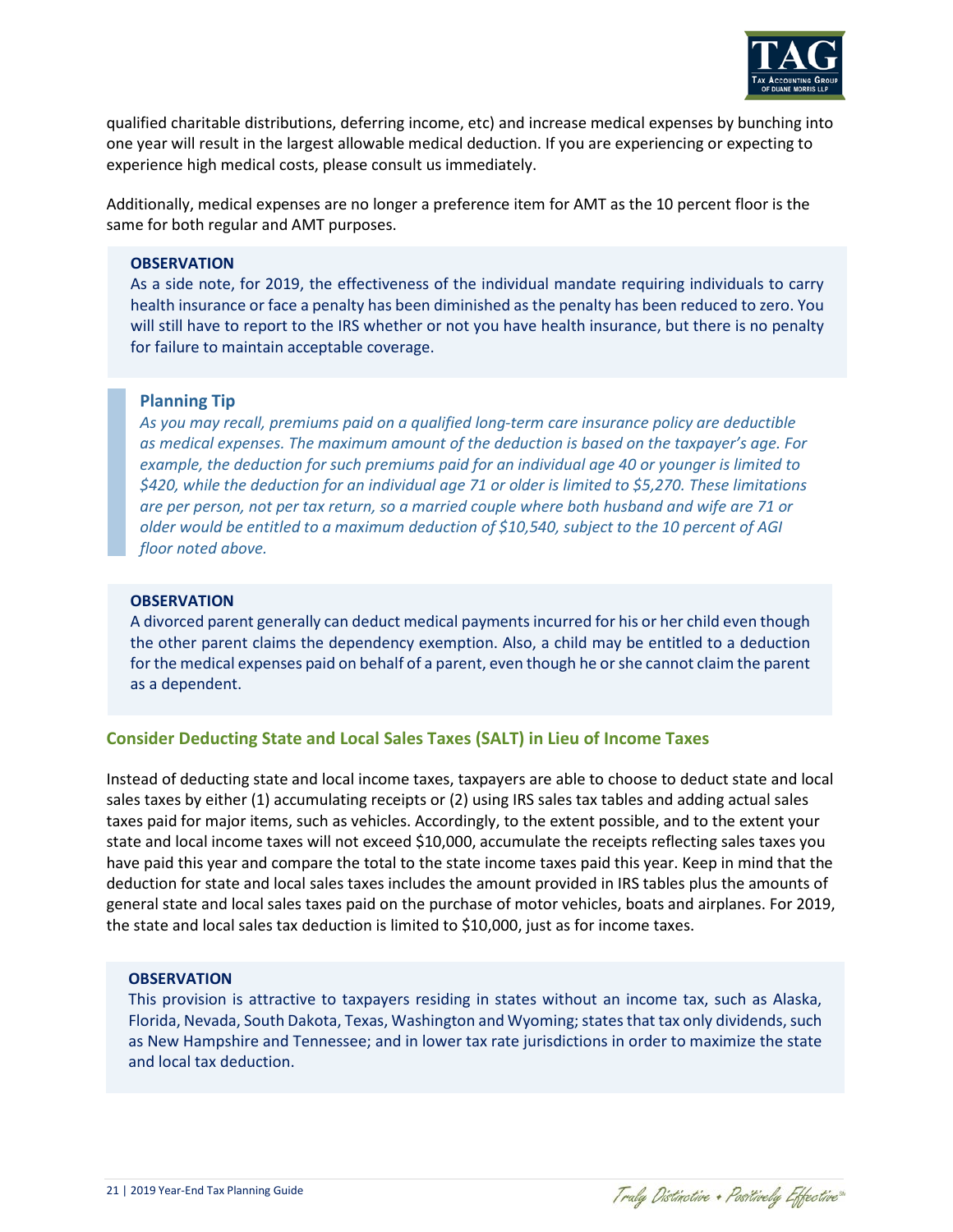

#### **OBSERVATION**

Several high property tax states, including Connecticut, New York and New Jesery, attempted to develop SALT cap workarounds to allow residents to make contributions to state and local agencies or charitable funds in exchange for state and local tax credits. Hence, a so-called workaround of the \$10,000 cap. As suspected, the IRS has ended state-run charitable contribution strategies that are intended to work around the federal limit on itemized state and local tax deductions for years 2018 through 2025. See our *[Alert](https://www.duanemorris.com/alerts/irs_issues_final_regulations_confirming_harsh_restriction_salt_workarounds_0819.html)* on this topic.

## **Make Charitable Contributions That Work for You**

Charitable contributions remain one of the most claimed itemized deductions after passage of the TCJA. The types of property contributed to charity are generally divided into two main categories: cash and noncash. Cash contributions are straightforward – they are contributions of money made to qualified charities, which are fully deductible to the extent they do not exceed 60 percent of your AGI (increased from a limit of 50 percent prior to the TCJA).

### **Planning Tip**

*Collect substantiation for cash contributions. Charitable contributions of money must be supported by a canceled check, bank record or receipt from the donee organization showing the name of the organization, the date of the contribution and the amount of the contribution. Charitable contributions in excess of \$250 must have a written acknowledgment from the organization.* 

**Avoid deduction limits for noncash charitable contributions.** Donations of noncash property remain deductible at a limit of 50 percent of AGI. In addition, the charitable deduction for airplanes, boats and vehicles may not exceed the gross proceeds from their resale. In such cases, Form 1098-C must be attached to tax returns claiming these types of noncash charitable contribution. Furthermore, donations of used clothing and household items, including furniture, electronics, linens, appliances and similar items, must be in "good" or better condition to be deductible. You should maintain a list of such contributions together with photos to establish the item's condition. To the extent they are not in "good condition," you will need to secure a written appraisal to deduct individual items valued at more than \$500.

#### **OBSERVATION**

Substantiation of charitable contributions has grown in importance in the eyes of the courts and the IRS. If you are thinking of making a large noncash charitable contribution that is not in the form of publically traded stock, make sure you acquire and maintain the correct documentation needed to substantiate your deduction. The chart below is a useful guide for determining what you need to obtain and maintain in order to deduct your noncash charitable contribution.

Traly Distinctive . Positively Effective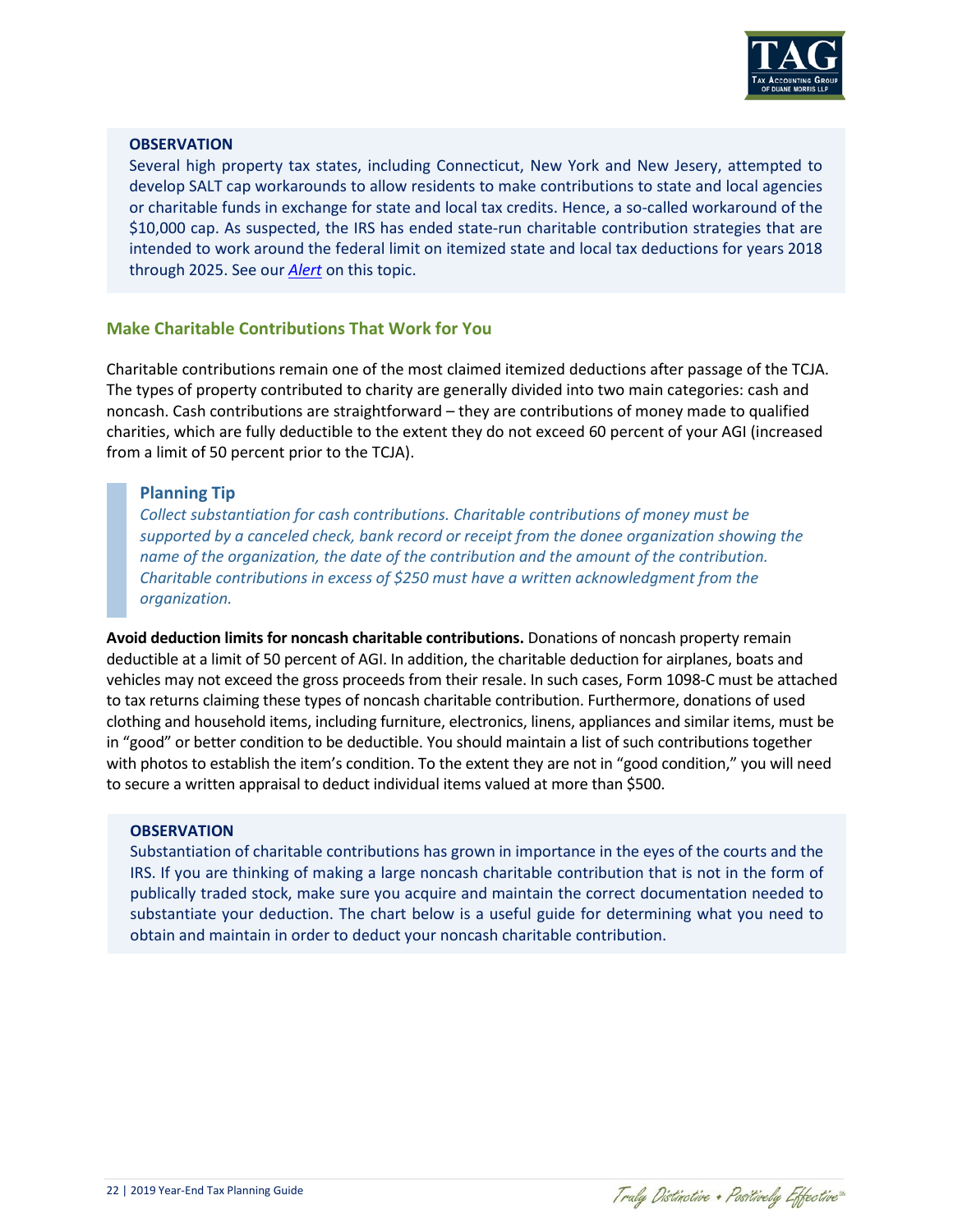

|                                        | <b>Amount Donated</b>        |                                     |                                     |                                                                                     |  |
|----------------------------------------|------------------------------|-------------------------------------|-------------------------------------|-------------------------------------------------------------------------------------|--|
| <b>Type of Donation</b>                | Less than \$250              | \$250 to \$500                      | \$501 to \$5,000                    | Over \$5,000                                                                        |  |
| Publicly traded<br>stock               | -Receipt<br>-Written records | -Acknowledgment<br>-Written records | -Acknowledgment<br>-Written records | -Acknowledgment<br>-Written records                                                 |  |
| Nonpublicly<br>traded stock            | -Receipt<br>-Written records | -Acknowledgment<br>-Written records | -Acknowledgment<br>-Written records | -Acknowledgment<br>-Written records<br>-Qualified appraisal<br>-Form 8283 Section B |  |
| Artwork                                | -Receipt<br>-Written records | -Acknowledgment<br>-Written records | -Acknowledgment<br>-Written records | -Acknowledgment<br>-Written Records<br>-Qualified Appraisal<br>-Form 8283 Section B |  |
| Vehicles, boats<br>and airplanes       | -Receipt<br>-Written records | $-1098-C$ or<br>-Acknowledgment     | $-1098-C$ and<br>-Written records   | $-1098-C$<br>-Written records<br>-Qualified appraisal<br>-Form 8283 Section B       |  |
| All other noncash<br>donations         | -Receipt<br>-Written records | -Acknowledgment<br>-Written records | -Acknowledgment<br>-Written records | -Acknowledgment<br>-Written records<br>-Qualified appraisal<br>-Form 8283 Section B |  |
| Volunteer<br>out-of-pocket<br>expenses | -Receipt<br>-Written records | -Acknowledgment<br>-Written records | -Acknowledgment<br>-Written records | -Acknowledgment<br>-Written records                                                 |  |

# **Noncash Contribution Substantiation Guide**

**Consider donations of appreciated property.** Noncash donations also include securities, like stocks, bonds, and mutual funds. Donations of appreciated securities to qualified charities have significant tax benefits over cash. When you donate appreciated securities, (securities that have increased in value since you purchased or received them), you are able to exclude a potential gain, while also claiming a charitable deduction equal to the fair market value of your contribution. Consider the below example of owning securities with a fair market value of \$100,000 and an original purchase price of \$50,000 and the differences between selling those securities and then gifting or gifting the appreciated securities directly to the charity.

Traly Distinctive . Positively Effective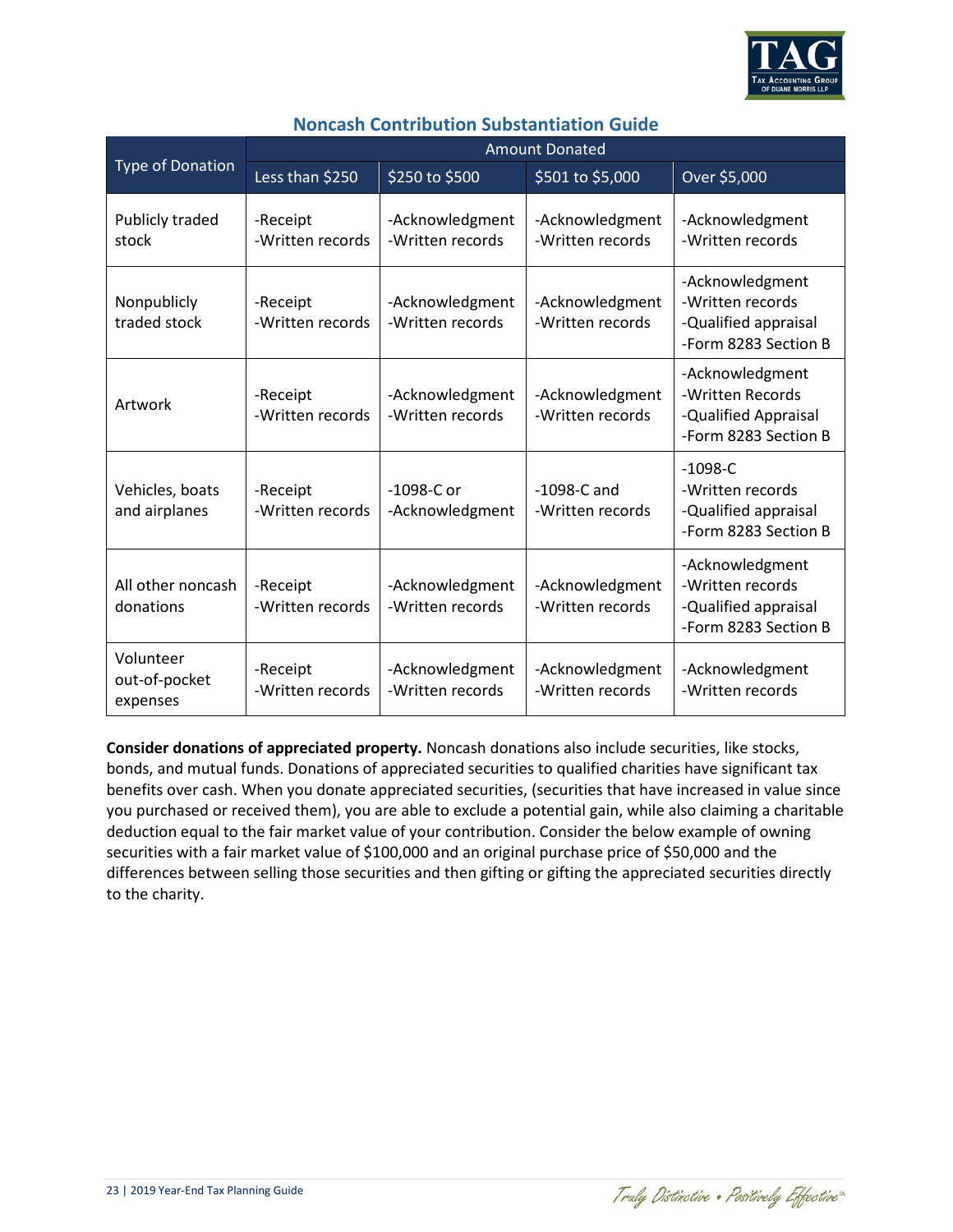

|                                                   | Sell stock then<br>contribute | Contribute the<br>stock directly to |
|---------------------------------------------------|-------------------------------|-------------------------------------|
|                                                   | proceeds                      | the charity                         |
| Fair market value of stock                        | 100,000                       | 100,000                             |
| Tax on gain (at 20% long-term capital gains rate) | (10,000)                      |                                     |
| Post-tax amount available for contribution        | 90,000                        | 100,000                             |
| Tax savings (assuming a top marginal rate of 37%) | 33,300                        | 37,000                              |

# **The Benefits of Donating Appreciated Securities Directly**

As the chart shows, in addition to the charity receiving \$10,000 more, the taxpayer also receives an additional tax benefit of \$3,700 from the additional \$10,000 deduction when contributing the appreciated stock. It is also important to note that donations of appreciated property are subject to a 30 percent of adjusted gross income limitation for both public charities and private operating foundations and a 20 percent limitation for contributions to private nonoperating (grant-making) foundations.

# **Planning Tip**

*Do not donate "loser" stocks, or stocks that are currently trading at an unrealized loss. Instead, sell the stock and donate the proceeds, while claiming the capital loss on your return.*

**Utilize donor-advised funds to strategically time donation.** One way to remain charitable while enjoying related tax benefits is to bunch or increase charitable contributions in alternating years. This may be accomplished by donating to donor-advised funds. Also known as charitable gift funds or philanthropic funds, donor-advised funds allow donors to make a charitable contribution to a specific public charity or community foundation that uses the assets to establish a separate fund. Taxpayers can claim the charitable tax deduction in the year they fund the donor-advised fund and schedule grants over the next two years or other multiyear periods. This strategy provides a tax deduction when the donor may be subject to a higher marginal tax rate while actual payouts from the account can be deferred until later.

Bunching charitable contributions in alternating years should be done hand-in-hand with income deferral planning. For example, if you are unable to defer income into 2020, you can make a large donor advised fund contribution in 2019 when your income is projected to be higher in 2020. You will take the donation as a charitable deduction for 2019 when your income is higher and reduce the amount of income subjected to higher rates. If you are then successful in deferring income into 2021 you will save your next donor-advised fund contribution to 2021.

Additionally, most major brokerage advisory firms have donor-advised funds already set up which can simplify making direct transfers of appreciated securities to avoid the capital gain tax that would have been realized upon sale. You may also be able to take advantage of the donor-advised fund strategy through the use of payroll deductions, a relatively new trend, essentially creating your own donor-advised fund which is funded through your payroll deductions.

The use of donor advised funds requires accurate, precise and multiyear planning. If you are considering the use of donor advised funds, contact us so that we can have a full understanding of your entire tax situation.

Traly Distinctive . Positively Effective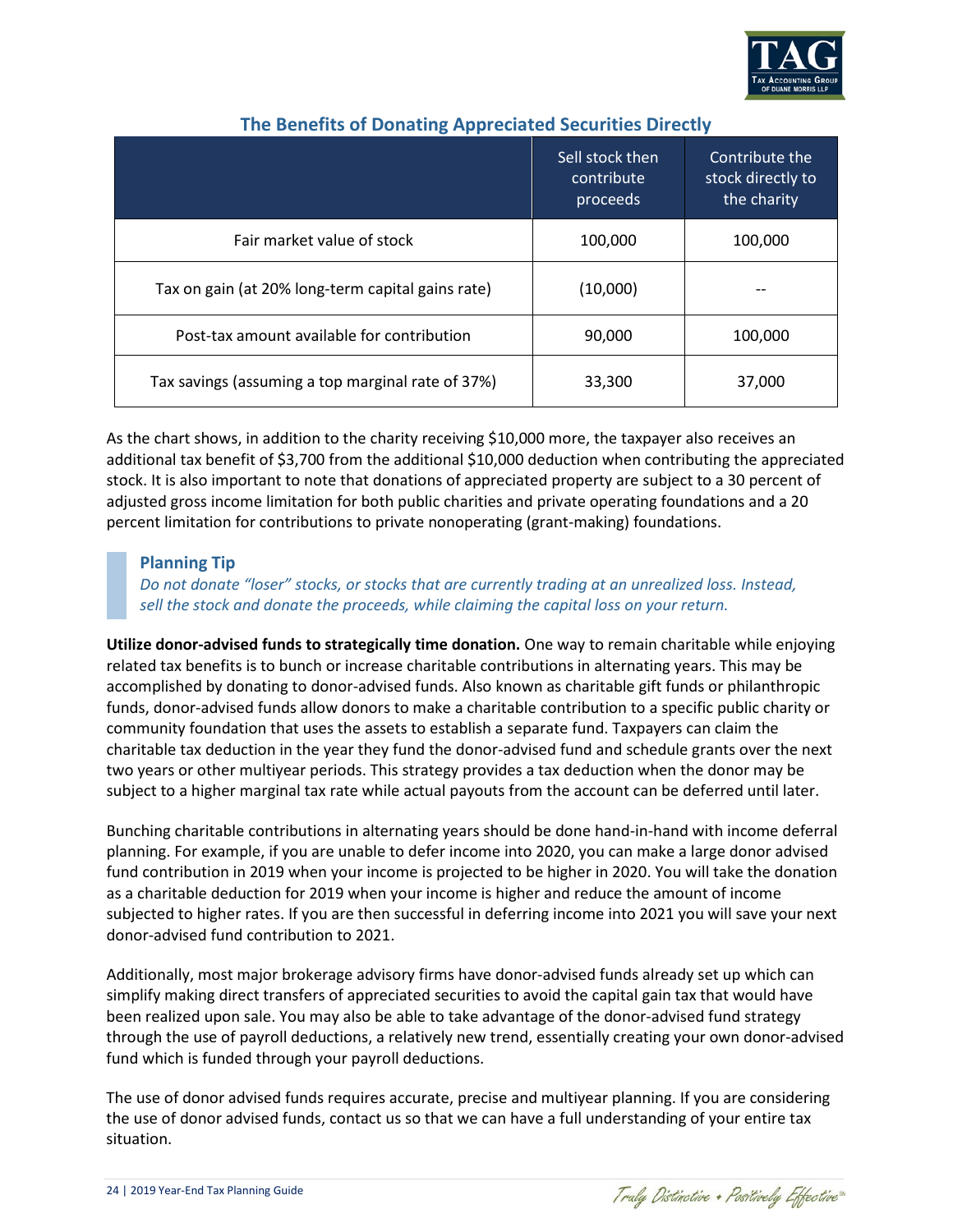

**Charge charitable contributions.** Charitable contributions charged to a credit card are deductible in the year charged, not when payment is made on the card. Therefore, charging charitable contributions to your credit card before year-end enables you to increase your 2019 charitable contributions deduction even if you are temporarily short on cash or simply want to defer payment until next year. Note, however, that any interest paid with respect to the charge is not deductible.

## **Mind Changes to Alimony Rules in 2019**

Prior to 2019, alimony payments were an includable income item for the recipient, while payments were fully deductible by the payer. However, the TCJA adjusted the treatment of alimony payments, which greatly benefits recipients of alimony. For all divorce decrees issued after December 31, 2018, alimony payments are no longer reportable as income or as a deduction. This change also applies to some agreements existing prior to December 31, 2018 and subsequently modified after December 31, 2018. If both parties agree to change the terms of the alimony, *and* state that the alimony is no longer deductible/includable, the alimony payments would be excluded from both parties' tax returns, regardless of when the original agreement or decree occurred. However, if both conditions are not met, the alimony will remain as includable items on both tax returns.

# **ILLUSTRATION**

*If a divorce decree entered into on January 1, 2018 requires a taxpayer to pay \$10,000 per month to an ex-spouse for every month for the next 10 years, \$120,000 would be includable in income for the ex-spouse and reportable as a deduction on the taxpayer's tax returns annually until the alimony ends.*

*If the same agreement was entered into on January 1, 2019, no payments would be reported on the tax returns of either person.* 

*If the divorce decree was entered into on January 1, 2018, but was amended on January 1, 2020, all payments made prior to the amendment would be reportable for both the taxpayer and spouse. However, any alimony payments made after the date of amendment, assuming both parties agree to exclude the payments, would neither be includable in the income of the exspouse nor deductible for the taxpayer.*

### **Planning for Retirement**

Whether saving for retirement, or several years into retirement, it is important to ensure that your nest egg affords you the opportunity to accomplish all of things you have planned for your golden years. The strategies below will help ensure that you can achieve your goals, while also protecting your legacy.

# **Establish and/or Maximize Contributions to a Tax-Favored Retirement Plan**

If you are self-employed and you do not already have a retirement plan, now might be the time to take the plunge. Current retirement plan rules allow for significant deductible contributions for the selfemployed. For example, if you set up a SEP IRA, you can contribute up to 20 percent of your net selfemployment earnings, with a maximum contribution of \$56,000 for 2019. If you are employed by your own corporation, up to 25 percent of your salary can be contributed with a maximum contribution of \$56,000.

Traly Distinctive . Positively Effective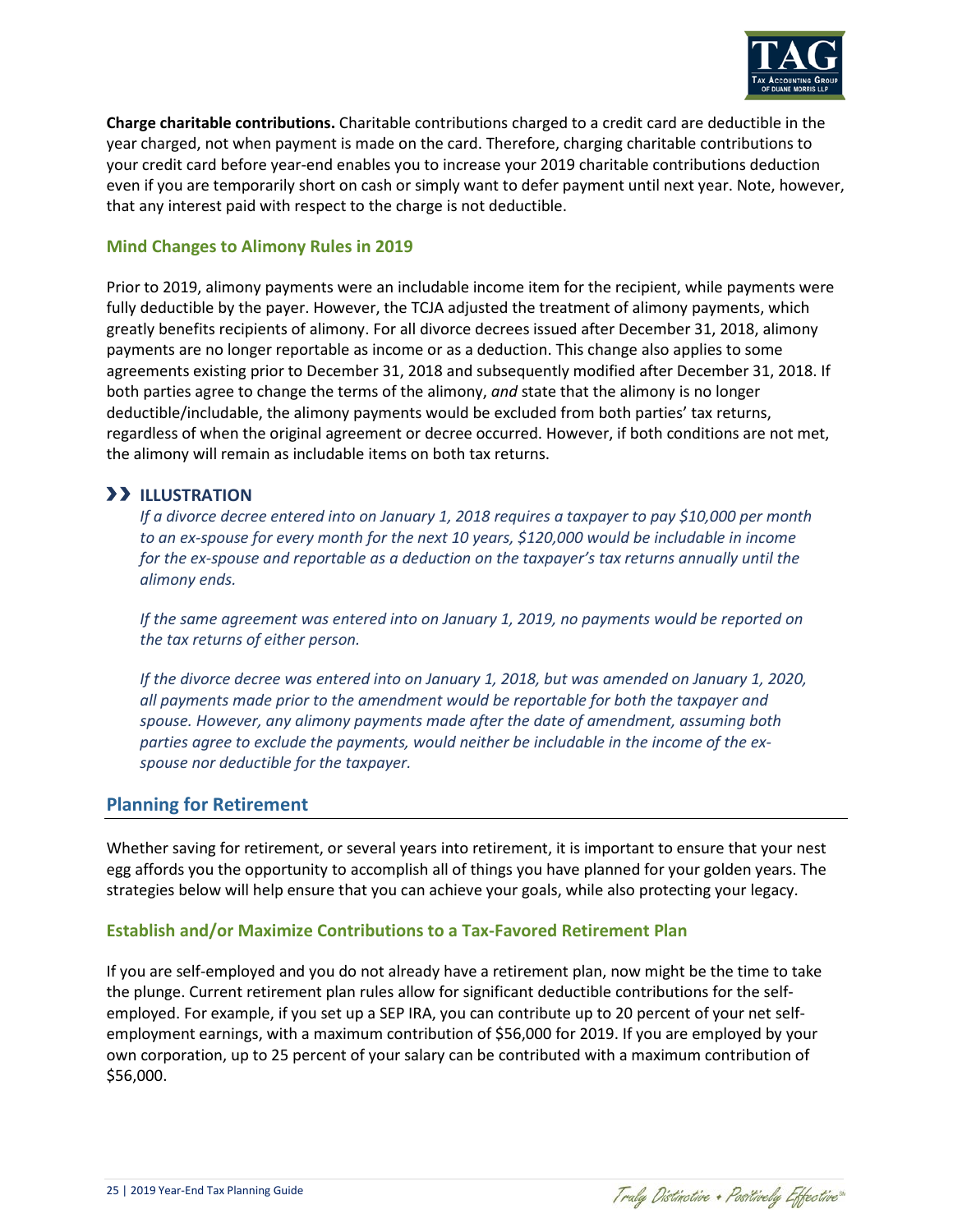

Other small business retirement plans include the solo 401(k) plan (which can be set up for just one person), the defined benefit pension plan and the SIMPLE IRA. Depending on your circumstances, these other plans may allow larger deductible contributions.

For a sole proprietorship, a SEP IRA may be set up and funded at any time prior to the extended due date of the business owner's tax return. Thus, for the 2019 tax year, a taxpayer who extends his return can set up and make deductible contributions to the SEP IRA any time up until October 15, 2020. Other types of plans generally must be established by December 31, 2019, if you want to make a deductible contribution for the 2019 tax year, while the deadline for the contribution itself may be as late as the extended due date of your 2019 return. However, in order to make a SIMPLE IRA contribution for 2019, you must have set up the plan by October 1, 2019.

Contact us for more information on small business retirement plan alternatives, and be aware that if your business has employees, you may have to cover them too.

#### **OBSERVATION**

While many taxpayers are aware of the benefits of maximizing retirement contributions, many are unaware that they can often contribute on behalf of their spouse as well. For example, even if one spouse is retired, the spouse that is still working can often contribute up to the maximum limit for the retired spouse as well, effectively doubling up the contribution. Of course, the working spouse must meet certain requirements, so contact us to review the best way to maximize the benefits of this strategy.

| Type of Plan                                                          | 2018      | 2019      | 2020      |
|-----------------------------------------------------------------------|-----------|-----------|-----------|
| <b>Traditional and Roth IRAs</b>                                      | \$5,500   | \$6,000   | \$6,000   |
| Catch-up contributions (ages 50+) for traditional and<br>Roth IRAs    | \$1,000   | \$1,000   | \$1,000   |
| Roth and traditional 401(k), 403(b) and 457 plans                     | \$18,500  | \$19,000  | \$19,500  |
| Catch-up contributions (ages 50+) for 401(k), 403(b)<br>and 457 plans | \$6,000   | \$6,000   | \$6,500   |
| Simple plans                                                          | \$12,500  | \$13,000  | \$13,500  |
| Catch-up contributions (ages 50+) for simple plans                    | \$3,000   | \$3,000   | \$3,000   |
| SEPs and defined contribution plans                                   | \$55,000  | \$56,000  | \$57,000  |
| SEP maximum compensation                                              | \$275,000 | \$280,000 | \$285,000 |
| Social Security taxable wage base                                     | \$128,400 | \$132,900 | \$137,700 |

# **Select Annual Retirement Plan Contribution Limits**

Traly Distinctive . Positively Effective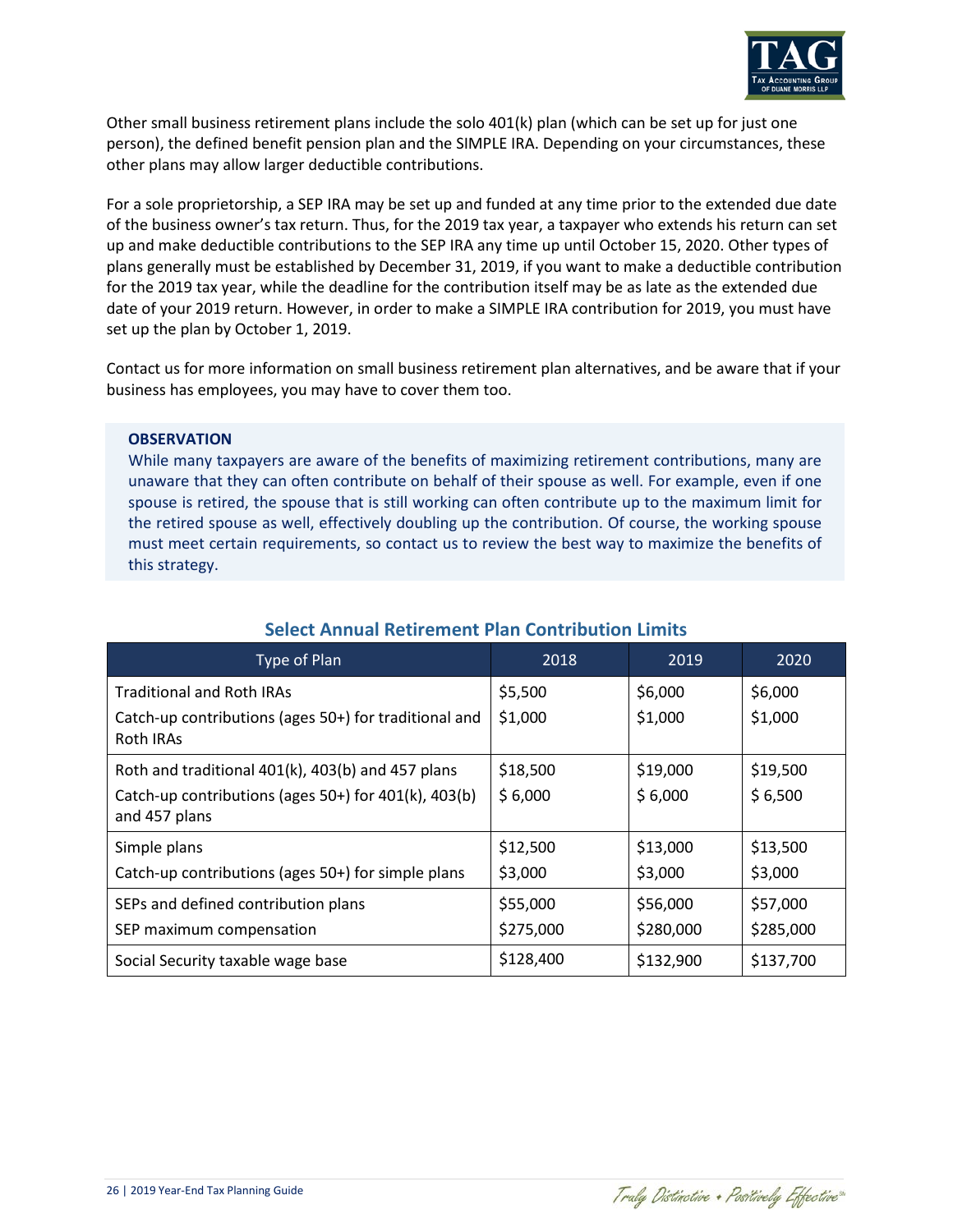

## **Convert Traditional IRAs into Roth Accounts**

The best time for the Roth conversion strategy is when you expect to be in the same or higher tax bracket during your retirement years and you are currently in a low-income year, as a conversion from a traditional IRA to a Roth is includable in income.

The current tax hit from a conversion may turn out to be a relatively small price to pay for completely avoiding potentially higher future tax rates. In addition, the account's earnings can grow and be distributed tax free, assuming certain requirements are met. In effect, a Roth IRA can insure part or all of your retirement savings against future tax rate increases. Finally, Roth IRAs do not have an RMD requirement like traditional IRAs do.

# **Planning Tip**

*In limited circumstances, the increase in taxable income resulting from a Roth IRA conversion can actually increase the QBI deduction available for pass through income. As the QBI deduction is limited to the lesser of taxable income (less long-term capital gains) or QBI, increasing taxable income can be particularly beneficial in instances where taxable income is primarily from qualified businesses, itemized or other above-the-line deductions are large relative to income, or there are large capital gains as a percentage of income. In such cases, converting a traditional IRA to a Roth might be considered to increase the QBI deduction and obtain the benefits of a Roth IRA, while minimizing the tax hit of the conversion.*

## **Consider Optimal Timing for Retirement Plan Distributions**

If you are age 70½ or older, you are normally subject to the minimum distribution rules with regard to your retirement plans. Under these rules, you must receive at least a certain amount each year from your retirement accounts. You can always take out more than the required amount, but anything less is subject to a 50 percent penalty on the shortfall amount. Therefore, if you have not taken your RMD for 2019, do so before year-end to avoid a hefty penalty.

If you have reached age 70½ in 2019, you can delay your 2019 required distribution until April 1, 2020, if you choose. However, waiting until 2020 will result in two required distributions in 2020: the amount required for 2019 plus the amount required for 2020. While deferring income is normally a sound tax strategy, here it may result in bunching income into 2020, which may or may not push you into a higher tax bracket or have a detrimental impact on other tax deductions you normally claim. A careful timing assessment is needed. "Crunching the numbers" for 2019 and 2020 will help you to determine the optimal timing of the distributions.

### **OBSERVATION**

Certain individuals still employed at the age of 70½ are not required to begin receiving minimum required distributions from qualified retirement plans (401(k), profit sharing, defined benefit plans, 403(b)s, etc.) until after they retire, representing another often overlooked method of deferral of tax on retirement savings. However, these individuals are still required to take their RMDs for traditional IRAs.

### **Utilize Qualified Charitable Distributions for those over 70½**

You can also lower your taxable income by directing RMDs from a retirement account other than a SEP or simple IRA to a charity. By converting your RMD into a qualified charitable distribution (QCD) you can exclude up to \$100,000 of your RMD (per taxpayer) from taxable income by having the retirement distribution payable directly to a qualified charity, subject to certain rules. This allows you to remain

Traly Distinctive . Positively Effective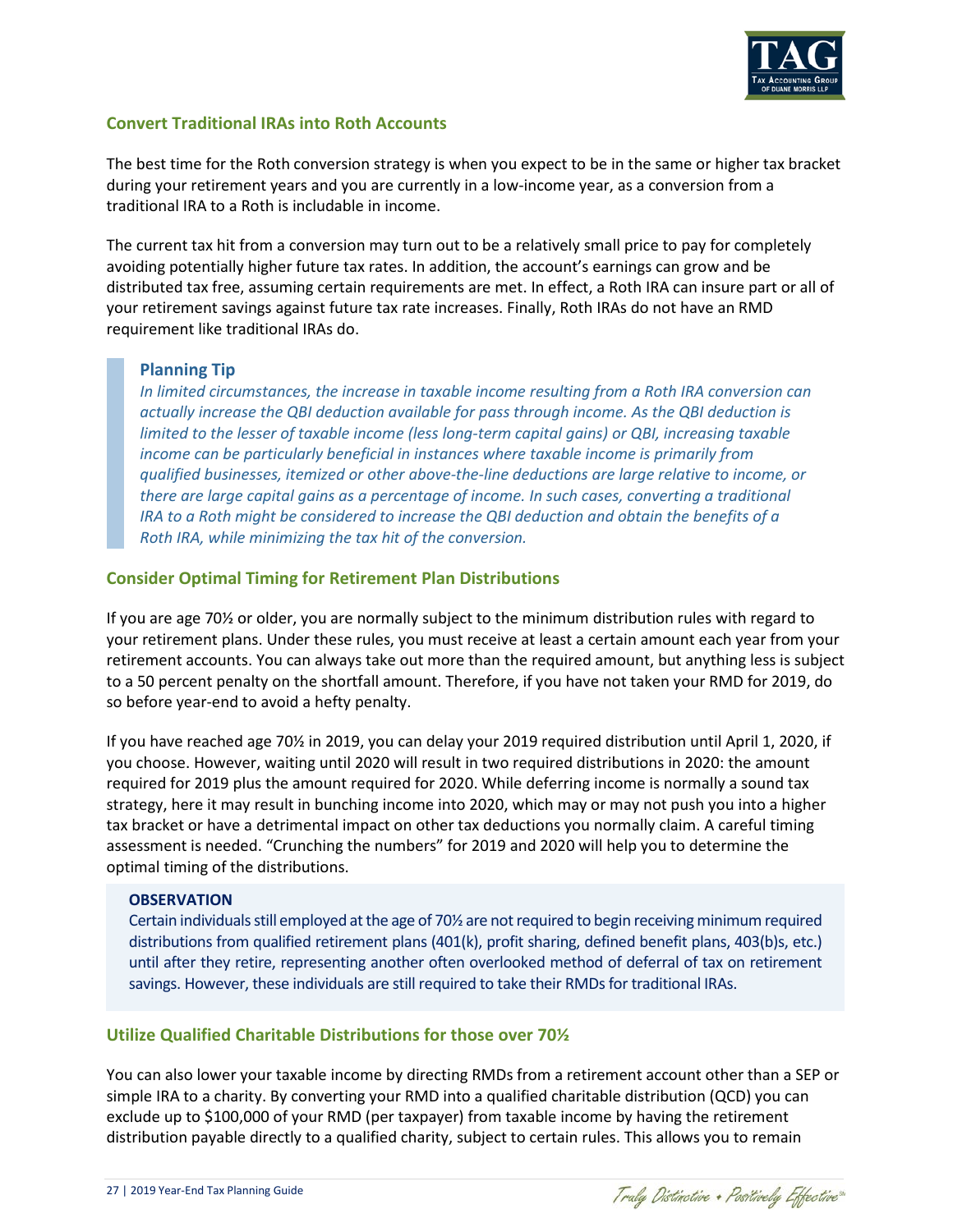

charitable and lower your taxable income, while simultaneously utilizing the higher standard deduction available under the TCJA.

# **Tax Payments, Tax Liabilities and Credits**

After the amount of income and deductions are determined, a number of factors determine the total tax owed. Consider the following strategies to reduce your overall tax bill come tax time.

# **Consider Adjusting Tax Withholding or Estimated Payments**

Some taxpayers were surprised they owed taxes for the 2018 tax year, or were similarly surprised when they received a substantially lower refund than in previous years. In many cases, this was because they did not adjust their tax withholding or estimated payments as a result of tax reform. In other cases, underpayment was due to adjustments made to the withholding tables used by employers after the TCJA. Regardless of the cause of the underpayment, for those accustomed to receiving refunds every year, an unexpected tax bill cannot only be surprising, but can be a real hardship. Fortunately, there is still time to make sure the right amount of federal income tax is being withheld from your paychecks for 2019.

IRS Form W-4 instructs your employer how much tax to withhold from each paycheck. If you had a balance due with your 2018 tax return, you may want to decrease the number of allowances claimed on Form W-4. While the IRS recommends using its "Withholding Estimator" available at [www.irs.gov,](http://www.irs.gov/) we recommend a more precise approach. A 2019 tax projection prepared by a qualified tax professional is the best and most accurate way to evaluate the status of your withholding and any required estimated tax payments, particularly if you have investment income and capital gains or are self-employed and earn income that is not subject to withholding.

Please keep in mind the IRS made changes to the 2018 threshold for the imposition of penalties for underwithholding by reducing required tax payments to 80 percent (as opposed to 90, 100 or 110 percent depending on your level of income) of your ultimate tax liability paid in via withholding or estimated payments. We believe it is unlikely the IRS will make those same concessions for the 2019 tax year. If you received underpayment penalty relief in 2018, you may not receive the same benefit in 2019.

If you believe you underwithheld for 2019, you may still have time to correct the issue. Unlike estimated payments, withholding is considered paid ratably throughout the tax year. If you are currently underpaid for the first through third quarters of 2019 you may wish to file an updated W-4 with your employer to increase withholding for your remaining 2019 pay periods and any related year-end bonuses.

Another strategy is to make a direct distribution (not a trustee-to-trustee distribution) from a qualified retirement account and withhold a high amount of tax from the distribution. Then, using other preexisting funds, payback the full amount (including the amount that was withheld and sent to the IRS) of the distribution within a 60-day period. This results in zero taxable income and additional withholding to be ratably spread throughout the year. You can only perform this 60-day rollover strategy once per 12-month period and it should only be reserved for correcting large underpayments in earlier quarters. As the rules are quite strict and penalties lurk for the unwary, again, this plan is best executed with assistance from us.

# **Qualify for Plug-In Energy Tax Credits**

The qualified plug-in electric drive motor vehicle credit allows a nonrefundable credit to taxpayers in the year of purchase of specified four-wheeled vehicles built by qualified manufacturers and meeting certain battery and kilowatt requirements. The base amount of the credit is \$2,500 per vehicle. The allowable

Traly Distinctive . Positively Effective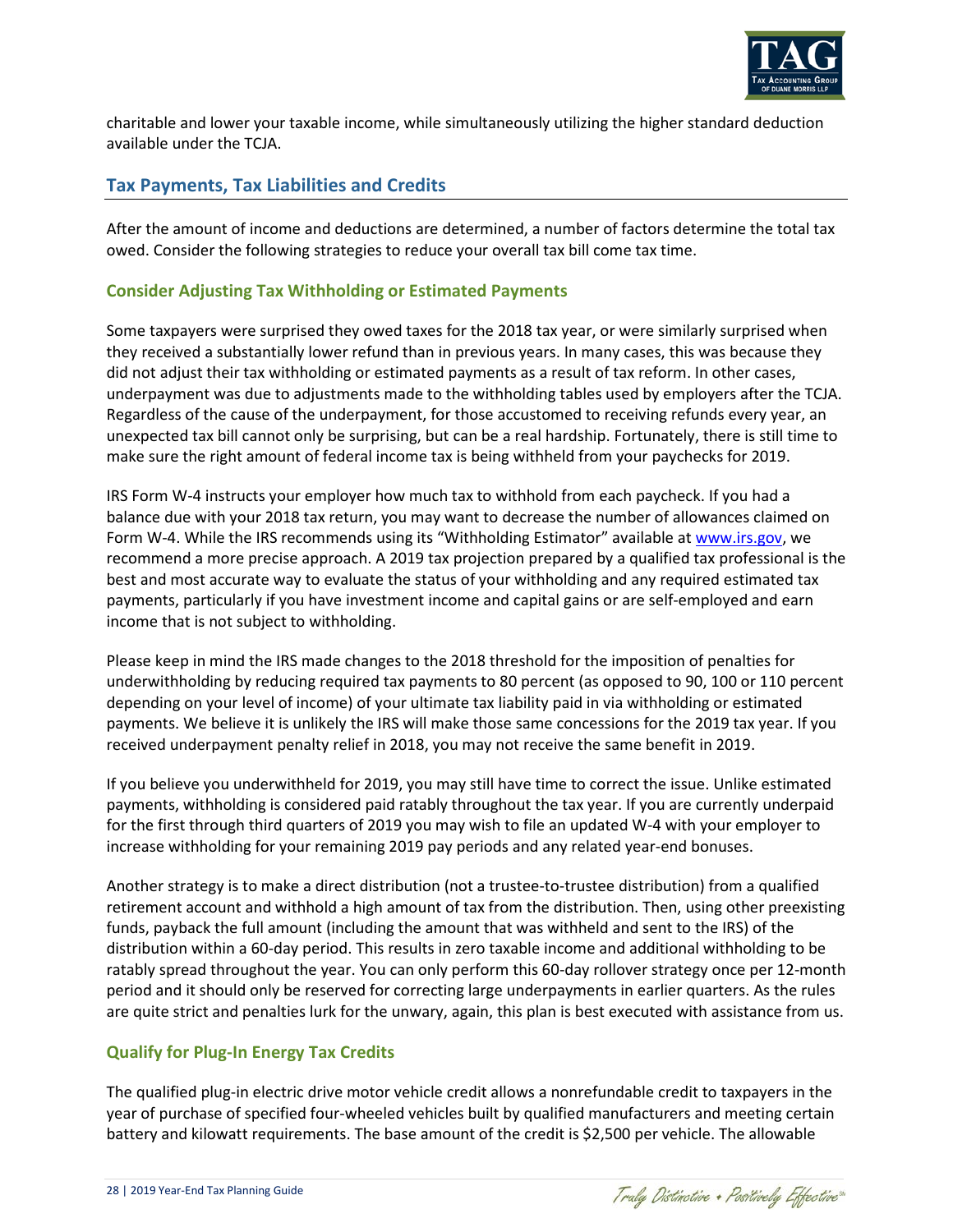

credit is increased by an additional \$5,000 per vehicle based on a formula that increases the credit by \$417 for every kilowatt-hour of battery capacity in excess of five, for a total maximum credit of \$7,500. It is important to note that this credit is not subject to any income phaseouts for high-earning taxpayers.

#### **PLANNING TIP**

*For taxpayers considering purchasing any Tesla model, it is important to keep in mind that Tesla, as the first manufacturer to sell 200,000 cars eligible for this credit, has had the tax credits pertaining to its vehicles reduced during 2019. Beginning January 1, 2019, the credit pertaining to the luxury brand was reduced to a maximum value of \$3,750. On July 1, 2019, the credit was further slashed, down to \$1,875. However, effective January 1, 2020, no Tesla vehicles purchased will be eligible for tax credits. Thus, taxpayers have until December 31, 2019, to not only secure a state of the art, luxury vehicle, but also claim electric vehicle tax savings before they diminish for good. For vehicles produced by General Motors, the maximum credit was similarly reduced to \$3,750 on April 1, 2019, and \$1,875 on October 1, 2019. GM vehicles will remain eligible for a credit of up to \$1,875 until March 31, 2020. For electric vehicles produced by other manufacturers, the tax credits have not yet been reduced, so maximum credits are still available, subject to the battery and kilowatt requirements discussed above.*

#### **OBSERVATION**

Last week, House Democrats released a draft bill entitled the Growing Renewable Energy and Efficiency Now Act of 2019 (aka the GREEN Act). The draft includes provisions extending the credits for electric vehicles beyond 200,000 sold, with a maximum credit of \$7,000 available up to 600,000 vehicles. In addition, the bill adds a credit of up to \$2,500 for used electric vehicles and extends credits for solar, wind, biodiesel and hydropower. Perhaps most significantly, the package also increases and retroactively extends the nonbusiness energy property credit that originally expired at the end of 2017. Of course, this legislation is far from its final form, so any changes to energy credits are quite speculative as of this point. Nonetheless, we are monitoring the situation and will advise on developments should any reforms occur.

### **Manage Your Nanny Tax**

When considering hiring a household employee, such as a nanny, it is important to keep in mind the ramifications that come along with it. The key consequence of having a household employee is that the employer must likely withhold and/or pay Social Security taxes, Medicare taxes and federal unemployment taxes, particularly for cash wages of \$2,100 or more paid. Such withholdings must also be reported on Schedule H of the employer's federal income tax return. In addition, certain state and local taxes and filings may also apply.

### **A Note on Estate Planning**

In 2018, the TCJA established an estate and gift tax exemption of nearly double the amount in place for 2017. For 2019, the exemption is \$11.4 million, or \$22.8 million for married couples. However, in 2026, the large estate and gift tax exemption is scheduled to revert back to the previous, much lower rates. There is a chance Congress could make that change sooner, or alternatively, Congress could extend the exemption. At this time, it is not known what the outcome could be, or if or when to expect a change. Any choice regarding to your estate involves an element of speculation, as the estate and gift taxes remain a perennial "easy" target of politicians to raise revenue.

Traly Distinctive . Positively Effective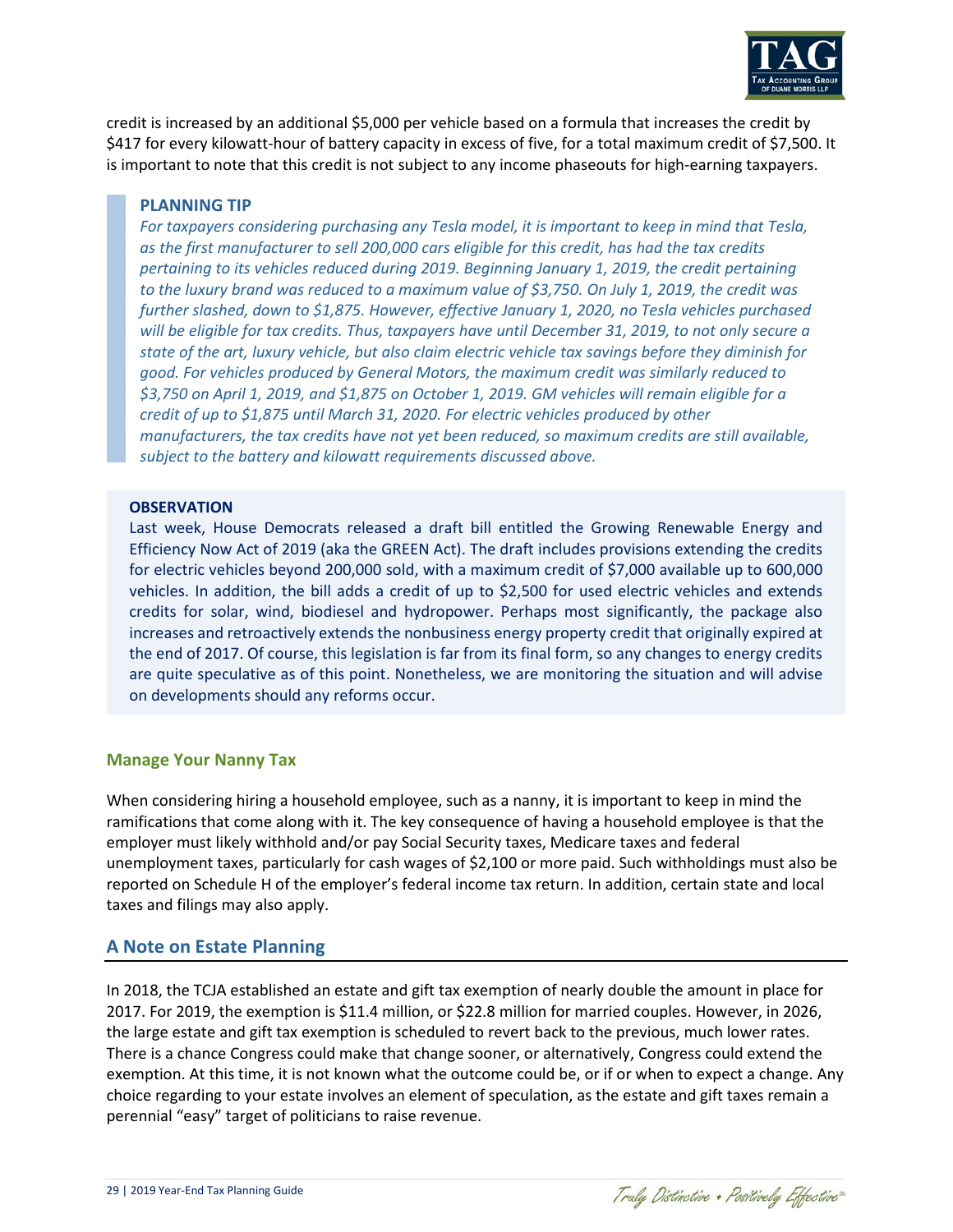

# **Take Advantage of the \$15,000 Annual Gift Exclusion and Unlimited Medical and Education Expense Exclusion**

The maximum annual gift exclusion remains unchanged for 2019 and 2020, at \$15,000, or \$30,000 for any recipient provided the donor is married and the gift is split with their spouse. Therefore, a donor may make a gift in these amounts without using any of their unified credit or incurring a gift tax. Further, medical and education expenses paid directly to a providing institution are not subject to gift tax. In addition, as indicated in the education planning section, contributions to Section 529 plans may also qualify for special gift tax treatment. A substantial tax reduction can be achieved by making gifts to fund your child or grandchild's education.

# **Tax Planning Strategies for Small Businesses**

If you own a business, consider the following strategies to minimize your 2019 tax bill.

# **Maximize Your Section 199A Qualified Business Income Deduction**

One of the most impactful pieces of the TCJA was the Section 199A deduction. Because of this legislation, business owners may deduct up to 20 percent of their qualified business income from sole proprietorships and pass-through entities such as partnerships, LLCs and S corporations. Taxpayers with qualified REIT dividends and qualified PTP income can take advantage of the deduction as well. The deduction is complex and subject to various rules and limitations based on your taxable income, the type of business you operate and your business' W-2 wages and property. Planning strategies should be considered now to maximize your deduction.

The Section 199A deduction can be limited or completely phased out when taxable income exceeds certain thresholds. For 2019, taxpayers with taxable income below \$321,400 for joint filers, \$160,700 for single and head-of-household filers and \$160,725 for married filing separately filers qualify for the Section 199A deduction without being subject to any limitations. Taxpayers with taxable income exceeding \$421,400 for joint filers, \$210,700 for single and head-of-household filers and \$210,725 for married filing separately filers will be subject to the wage and property limitations or phased out completely if they are owners of a specified service trade or business (SSTB). SSTBs are service-based businesses in the fields of law, health, accounting, actuarial science, performing arts, consulting and financial services, where the principal asset of the trade or business is the reputation or skill of one or more of its owners or employees. Taxpayers with taxable income falling between the lower and upper thresholds can still take advantage of the deduction, but will be subject to the wage and property limitations and a much more complex calculation of their deduction amount.

New for 2019, the Section 199A deduction will be calculated on a separate, designated form. A draft version of Form 8995 was released by the IRS in July and will be used to calculate a taxpayer's Section 199A deduction for the 2019 return, replacing impromptu worksheets devised by taxpayers, computer software providers and the IRS during the 2018 filing season.

### **OBSERVATION**

Engineers and architects are specifically excluded from the definition of SSTBs as reflected in the statute. Therefore, taxpayers with QBI from engineering and architecture services will remain eligible for the QBI deduction even if their taxable income exceeds the upper threshold amounts. They will, however, remain subject to the wage and property limitations.

Traly Distinctive . Positively Effective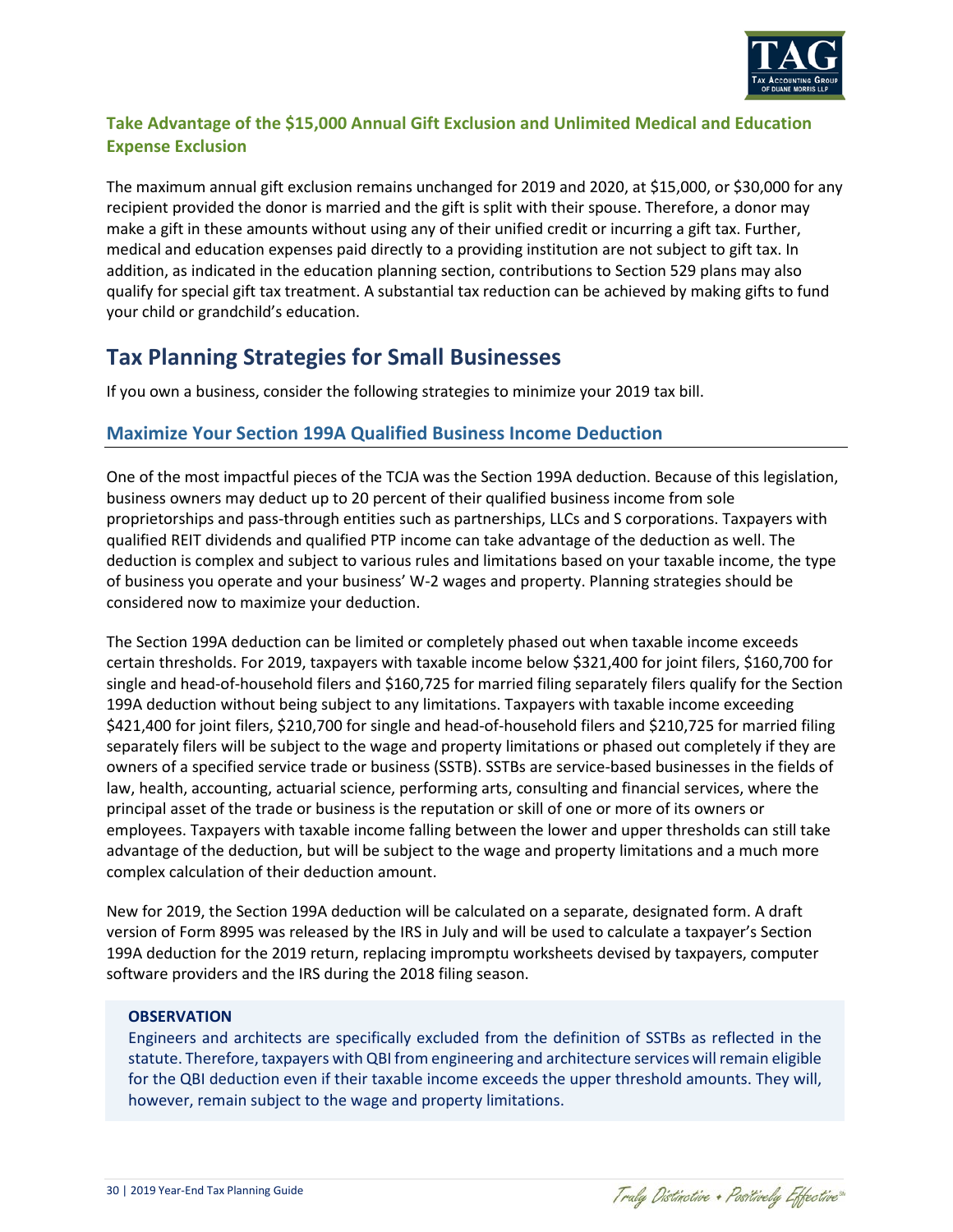

# **Planning for the QBI Deduction**

As the end of 2019 approaches, there are several planning tools available to taxpayers attempting to maximize their Section 199A deduction. First, if possible, taxpayers should aim to keep taxable income below the lower threshold for their filing status. With taxable income below the lower threshold, the Section 199A deduction will not be subject to the wage or property limitations, and the QBI deduction will be allowed even if the income is derived from a SSTB. In order to achieve this, business owners should consider purchasing equipment, vehicles or other property that could be expensed immediately under Section 179. For cash-basis taxpayers, the receipt of income could also be delayed until 2020 and expenses could be accelerated into 2019. You could also consider reducing your taxable income by:

- contributing to an employer retirement plan,
- making deductible IRA contributions,
- contributing to a health savings account, or
- using donor-advised funds (see above) to effectively deduct charitable donations for several years within a single tax year.

If it seems likely the Section 199A deduction will be subject to the wage or property limitations, the taxpayer may be able to increase the amount of wages paid or the basis in qualified property, potentially allowing for a more favorable deduction. Wages can be increased by increasing year-end bonuses or converting independent contractors to employees — assuming the benefit of the QBI deduction outweighs the increased payroll tax burden. Further, basis in qualified property can be increased by making equipment or other capital purchases. Lastly, S corporation owners might consider paying themselves less through W-2 wages and shifting more income to their K-1 to maximize the deduction. Please keep in mind however, that the S corporation owner's wages must still meet the reasonable compensation standard so the IRS receives its cut of payroll taxes.

# **Qualified Business Deduction for Real Estate Activities**

If you own rental real estate, your activities may qualify for the QBI deduction. Under recent guidance issued by the IRS, safe harbor rules for rental real estate enterprises have been established to provide these activities an opportunity to qualify for the Section 199A deduction even if they do not rise to the level of a trade or business under Section 162. Taxpayers seeking to qualify for the safe harbor have until the end of 2019 to meet the following requirements:

- 1. Separate books and records must be maintained reflecting the income and expenses for each rental real estate enterprise.
- Each year, 250 or more hours of rental services must be performed for rental real estate enterprises that have been in existence for less than four years. For rental real estate enterprises in existence for four years or more, 250 or more hours of rental services must be performed in at least three of the past five years.
- The taxpayer must maintain contemporaneous records, including time reports or logs tracking the hours of all services performed, description of all services performed, dates on which services were performed and who performed the services. This requirement does not apply to the 2019 tax year, but will be in effect for all tax years beginning on or after January 1, 2020. However, taxpayers are reminded that they bear the burden of showing the right to any claimed deductions in all taxable years.

Traly Distinctive . Positively Effective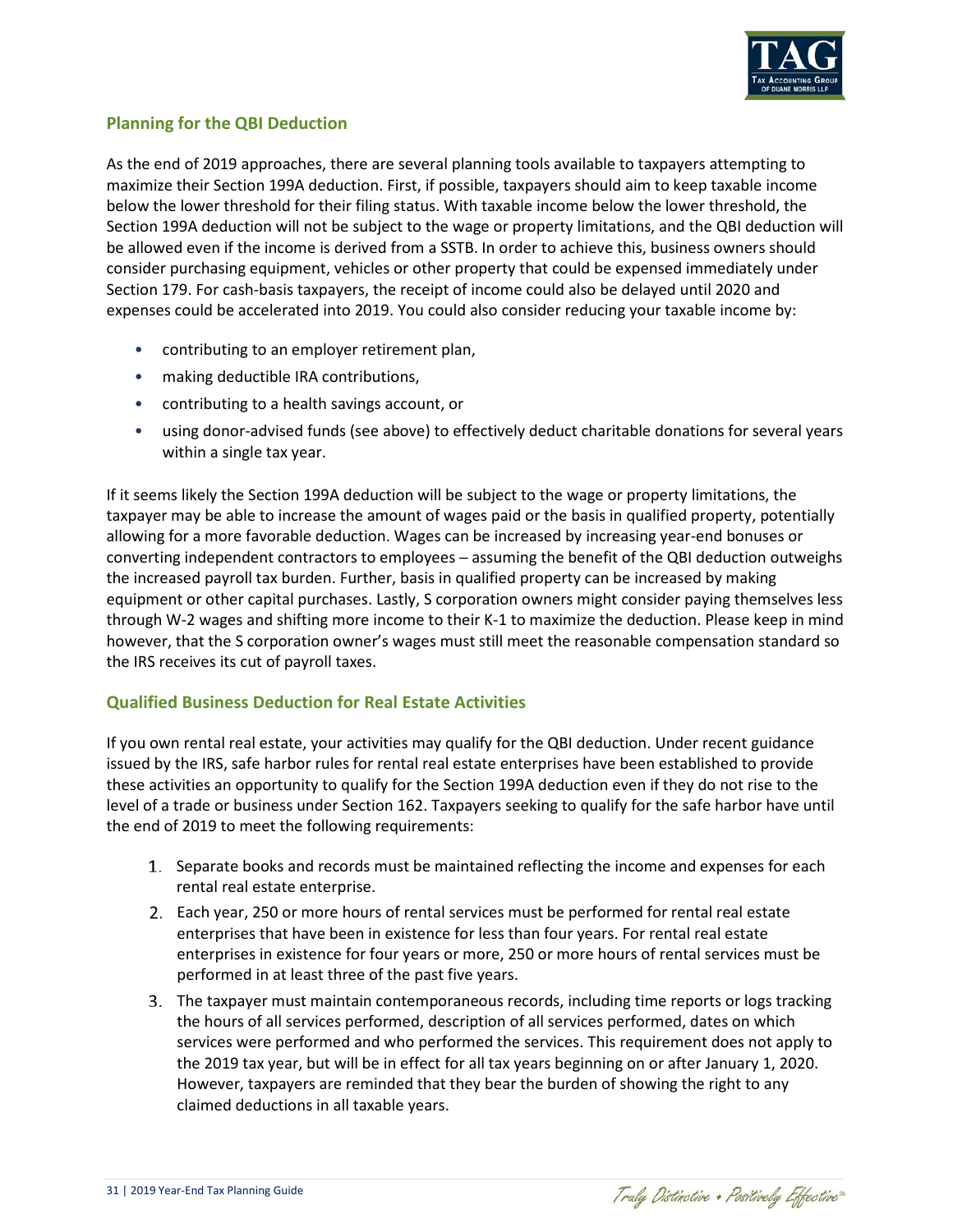

The taxpayer or relevant pass-through entity (RPE) must attach a statement to a timely filed original return (or an amended return for the 2018 tax year only) for each tax year in which the taxpayer or RPE relies on the safe harbor.

Also, in order to qualify for the safe harbor, residential and commercial properties must be treated as separate enterprises. Taxpayers with interests in a mixed-use property can either treat the property as a single rental real estate enterprise or split the property into its residential and commercial components.

If you do not meet the above requirements, it is still possible that your rental activities qualify for the deduction. Further analysis and planning is advised to ensure the activities rise to the level of a trade or business.

# **Acquiring Assets to Reduce Tax Liability**

Making an investment in business assets may be a good tax planning strategy, depending upon the businesses' situation. The TCJA enhanced several depreciation related tax breaks. Thoughtful tax planning includes the integration of multiple strategies such as Section 179 expensing, bonus depreciation and tangible asset repair regulations. The following are some strategies you may employ to help reduce business tax liability.

# **Write-Off Asset Purchases with the Section 179 Deduction**

Your business may be able to take advantage of generous Section 179 deduction rules. Under these rules, businesses can deduct 100 percent of qualifying assets, rather than recovering their cost over multiple years through depreciation. The maximum amount that can be expensed for 2019 is \$1.02 million. This amount is reduced (but not below zero) by the amount by which the cost of qualifying property exceeds \$2.55 million. Some qualifying assets include business equipment, computers and business related vehicles. Further, the TCJA expanded qualifying assets to include improvements to nonresidential buildings placed in service subsequent to the building being placed in service. These assets include qualified improvement property, roofs, HVAC, fire protection and security systems. In addition, in order to qualify for Section 179 treatment, the business must be in a positive income position and not operating at a net loss.

# **OBSERVATION**

Please note that if the qualified improvement property either exceeds the Section 179 limit or is not eligible for the Section 179 deduction due to a glitch in the drafting of the TCJA, this property must be depreciated over 39 years, rather than 15 years, as intended. While this was one of the most anticipated "fixes" to be addressed by technical corrections legislation, its status remains in limbo due to the current political stalemate in Washington.

# **Utilize Bonus Depreciation**

Above and beyond the Section 179 deduction, your business also can claim first-year bonus depreciation. The TCJA established a 100 percent first-year deduction for qualified property acquired and placed in service after September 27, 2017, and before January 1, 2023 (January 1, 2024, for certain property with longer production periods). Unlike under prior law, this provision applies to new and used property. This deduction is allowed even if the business yields a net loss for the year.

Traly Distinctive . Positively Effective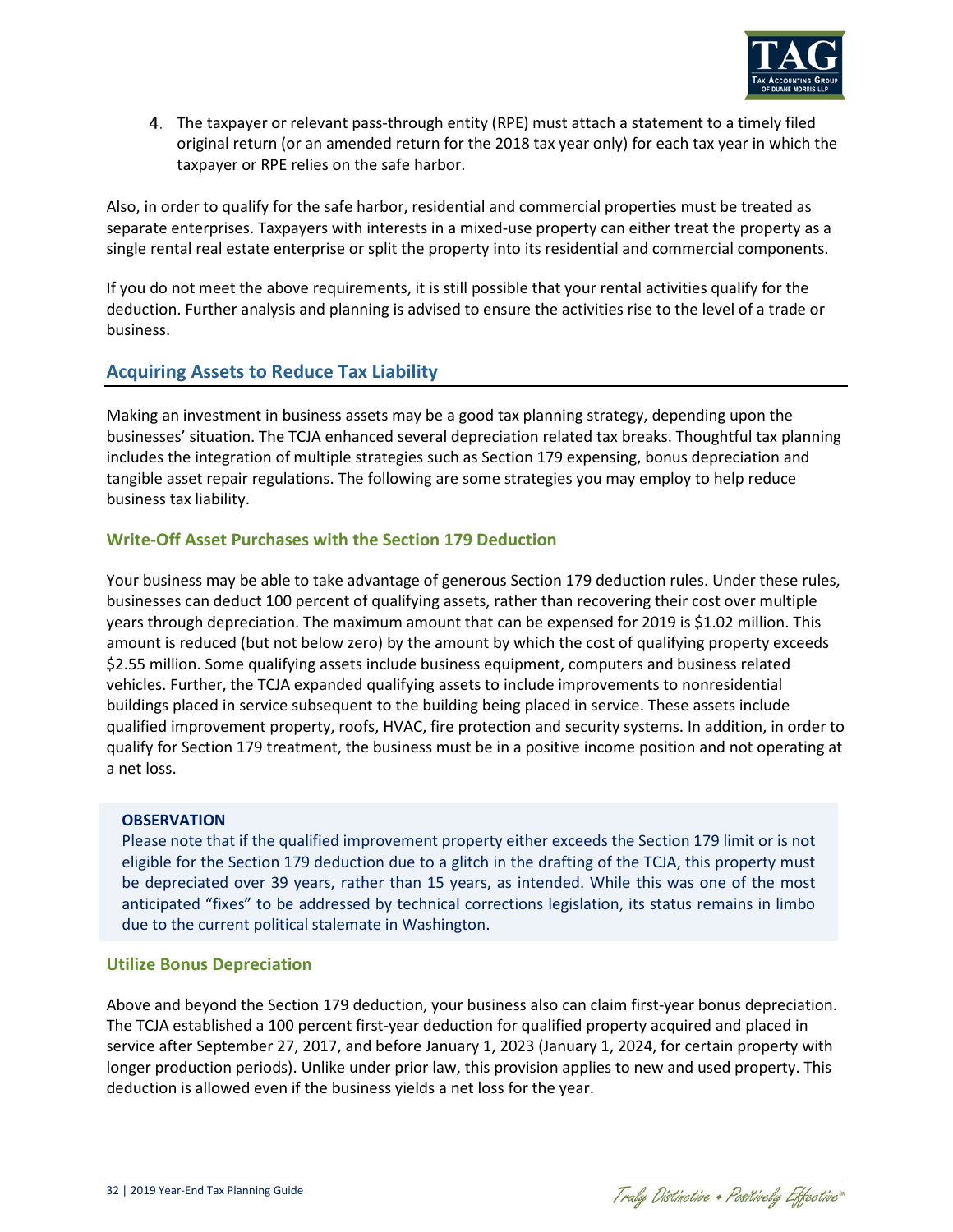

# **Enhance Your QBI Deduction by Acquiring Assets**

A way for taxpayers to maximize the QBI deduction is by increasing the unadjusted basis immediately after acquisition (UBIA). As UBIA considers the fixed assets owned at year-end, in order to maximize the QBI deduction, business owners may want to consider acquiring additional assets if they have the wherewithal do so. The UBIA of qualified property essentially equals the cost of tangible property subject to depreciation that satisfies the following criteria:

- The property is held by *and* available for use in the trade or business at the close of the tax year;
- The property is used during the tax year in the production of the trade or business's QBI; and
- The property's depreciable period has not ended before the close of the taxpayer's tax year.

Keep in mind, the asset must be owned at the end of the year to be considered in the UBIA; therefore, disposal of assets should be deferred until the following year.

# **Planning Tip**

*For planning purposes, in order to maximize the UBIA of qualified property, you may wish to consider foregoing the annual* de minimis *safe-harbor election, which allows the taxpayer to deduct fixed assets up to \$2,500 (\$5,000 if the taxpayer has an applicable financial statement) per item or invoice. By foregoing this election, and claiming depreciation instead, the business would have more fixed assets and a higher UBIA, which may lead to a larger QBI deduction.*

## **Select the Appropriate Business Automobile**

The TCJA also greatly enhanced the depreciation available for business vehicles. For business passenger cars first placed in service in 2019, the ceiling for depreciation deductions has increased to \$10,100. Higher deductible amounts apply for certain trucks and vans (passenger autos built on a truck chassis, including SUVs and vans). Vehicles such as SUVs and vans with gross vehicle weight ratings between 6,000 pounds and 14,000 pounds are restricted to a first-year deduction of \$3,560, in addition to the \$25,000 that is permitted to be expensed under IRC Section 179. Automobiles that are used 100 percent for business are also eligible for bonus depreciation of \$8,000. For vehicles placed in service in 2019 and later, the depreciation limitation for passenger automobiles is \$10,100 for the year the automobile is placed in service, \$16,100 for the second year, \$9,700 for the third year and \$5,760 for the fourth year and later years in the recovery period.

# **Defer Taxes with Cost Segregation**

Property that is placed in service after September 27, 2017, and has a class life of up to 20 years will generally qualify for 100 percent bonus depreciation. Real estate that is nonresidential property is generally regarded as 39-year property and is not eligible for bonus depreciation. A cost segregation analysis allows for the appropriate allocation of costs amongst various class lives and may permit the owners to take advantage of greater depreciation deductions (including 100 percent bonus depreciation). Further, by frontloading allowable depreciation deductions to the early years of the property's life, reclassification can result in significantly shorter tax lives and greater tax deferrals.

Traly Distinctive . Positively Effective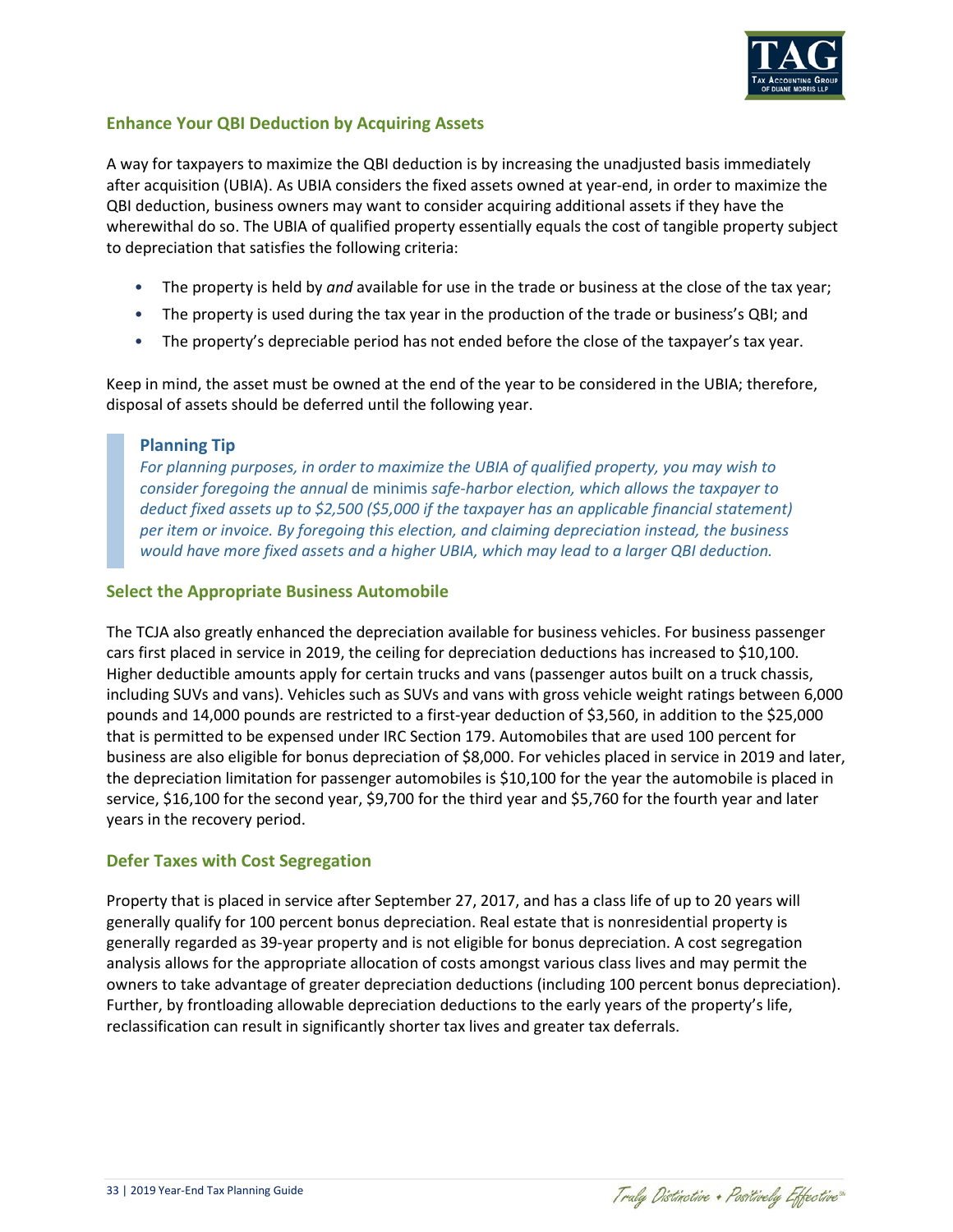

# **Maximize Your Deductions**

# **Increase Your Home Office Deduction by Figuring Actual Expenses Rather than Using the Simplified Method**

One of the largest and most controversial changes instituted by the TCJA was the state and local tax (SALT) deduction cap of \$10,000. Because of this change, many taxpayers are limited in the amount of property taxes they can claim as an itemized deduction. Therefore, taxpayers with business income who are claiming the home office deduction may want to reevaluate whether it is more beneficial to use the actual-expense method rather than the simplified method. If the actual-expense method is used, a greater portion of the real estate taxes paid, which are limited on Schedule A, may be shifted to offset business income on Schedule C or E.

When using the simplified method to calculate the home office deduction, the square footage of the home office, up to a maximum of 300 square feet, is multiplied by \$5, resulting in a maximum home office deduction of \$1,500. This method is simpler because there is no requirement to document actual expenses and an allocation factor of the percentage of the home exclusively dedicated to the office does not need to be determined.

Although greater effort may be required when using the actual-expense method, a greater home office deduction may also be achieved. Under the actual-expense method, direct business expenses may be deducted in full and indirect business expenses, such as mortgage interest and real estate taxes, are allocated based on the percentage of the home exclusively dedicated to the office. Instead of deducting real estate taxes on Schedule A and being limited by the \$10,000 cap on SALT, which may have already been reached with other taxes paid, it may be more beneficial for some taxpayers to report their real estate taxes as an indirect home office expense.

Also, when using the actual-expense method, expenses such as utilities, insurance, security and repairs can be deducted. Any increases in the home office deduction may also decrease self-employment income and self-employment tax, thus enhancing the benefit of the deduction. One downfall of the actualexpense method compared to the simplified method is that any depreciation taken must be recaptured as ordinary income when the home is sold.

# **Be Sure to Receive Maximum Benefit for Business Interest**

Thanks to the TCJA, the interest expense for businesses is now limited to 30 percent of the adjusted taxable income of the business plus business interest income and floor financing interest paid by certain vehicle dealers. Certain smaller businesses (with less than \$26 million in average annual gross receipts for the three-year tax period ending with the prior tax period) are exempt from this limitation. In addition, real property trades or businesses can elect out of the limitation if they use the alternative depreciation system (ADS) to depreciate applicable real property used in a trade or business. Thus, if you are regularly near the income threshold for the small business exception, a little tax planning at year-end may allow you to avoid this limitation in some or all tax years.

# **Involve Your Children in the Family Business**

If you are self-employed, consider hiring your child (or grandchild) as an employee. This would shift income (which is not subject to the kiddie tax) from you to the child, who is likely in a lower tax bracket or may avoid tax entirely due to the standard deduction. There also may be payroll tax savings since wages paid by sole proprietors to their children age 17 and younger are exempt from Social Security, Medicare

Traly Distinctive . Positively Effective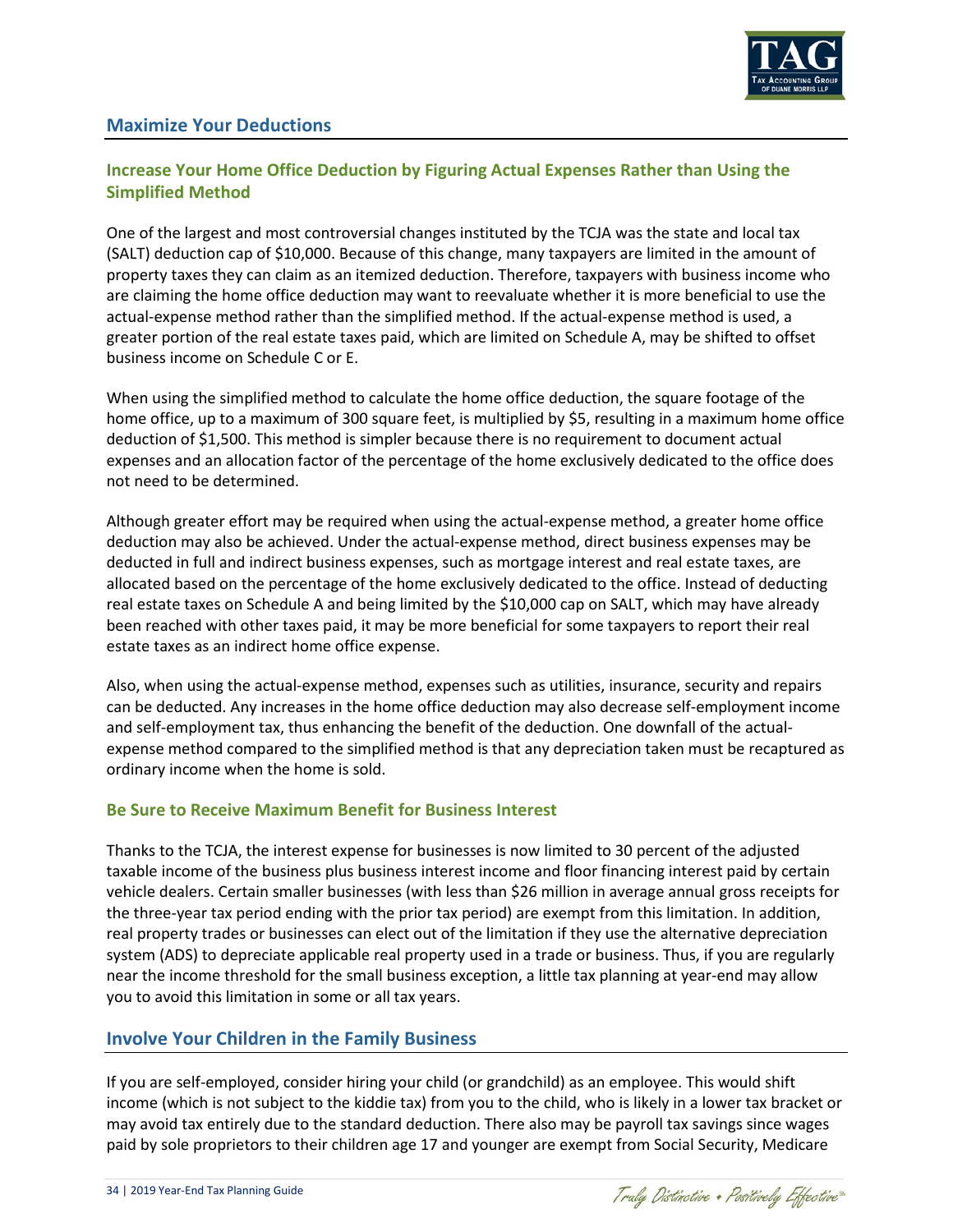

and federal unemployment taxes. However, regardless of the age of the child, wages are subject to income tax withholding.

Please remember, payroll savings apply to children being employed by sole proprietors, meaning there are certain instances in which payments for the services of a child are not only subject to federal withholding but also subject to Social Security, Medicare and FUTA taxes. For example, if a corporation employs the child, the child will face applicable taxes even if their parent controls the corporation. Similarly, if a partnership employs the child, the child will likely be subject to withholding and payroll taxes unless *each* partner is a parent of the child.

### **OBSERVATION**

When employing your child or grandchild, keep in mind that any wages paid must be reasonable given the child's age and work skills. Also, if the child is in college or entering soon, excessive earned income may have a detrimental impact on the student's eligibility for financial aid.

### **Jumpstart Retirement Savings for Your Children**

Employing your children has the added benefit of providing them with earned income, which enables them to contribute to an IRA. While teens and college students are rarely thinking of their own retirement, starting a retirement account early gives them a great head start. With over 40 years of compounding, the beginnings of a nest egg can grow considerably. The limit for contributions to an individual retirement account (IRA) is \$6,000 in 2019 and 2020 for those under 50, which would require \$6,000 of earned income. So, if an 18-year-old has \$6,000 in his or her IRA, by age 65, assuming no further contributions were made, the account would grow to over \$140,000, assuming a 7 percent annual rate of return. As the child would likely be in a low tax bracket, contributions to a Roth IRA, rather than a traditional IRA, are more advantageous, as the tax-free earnings in retirement would likely be a greater benefit than the deduction on the contribution now.

# **Establish a Tax-Efficient Business Structure**

Businesses may operate under various structures, including general partnership, limited liability company, limited liability partnership, S corporation, C corporation and sole proprietorship. To maximize tax savings, selecting the proper entity is critical. Of course, other factors drive entity selection as well, such as the level of protection desired for personal assets, the number and type of possible owners and administrative ease. With the passage of the TCJA, the 20 percent QBI deduction is now available for passthrough entities such as S corporations, partnerships and sole proprietorships. In a corresponding move, C corporations were afforded a tax cut under the TCJA, with a flat 21 percent corporate tax rate. These two recent, major changes could make this an opportune time to reevaluate your entity selection for an already existing business or rethink previous understandings for entity selection of a business you may want to open in the near future. The decision should be analyzed by you and your team of legal and tax advisers. The following chart highlights some of the advantages and disadvantages of possible entity structures.

Traly Distinctive . Positively Effective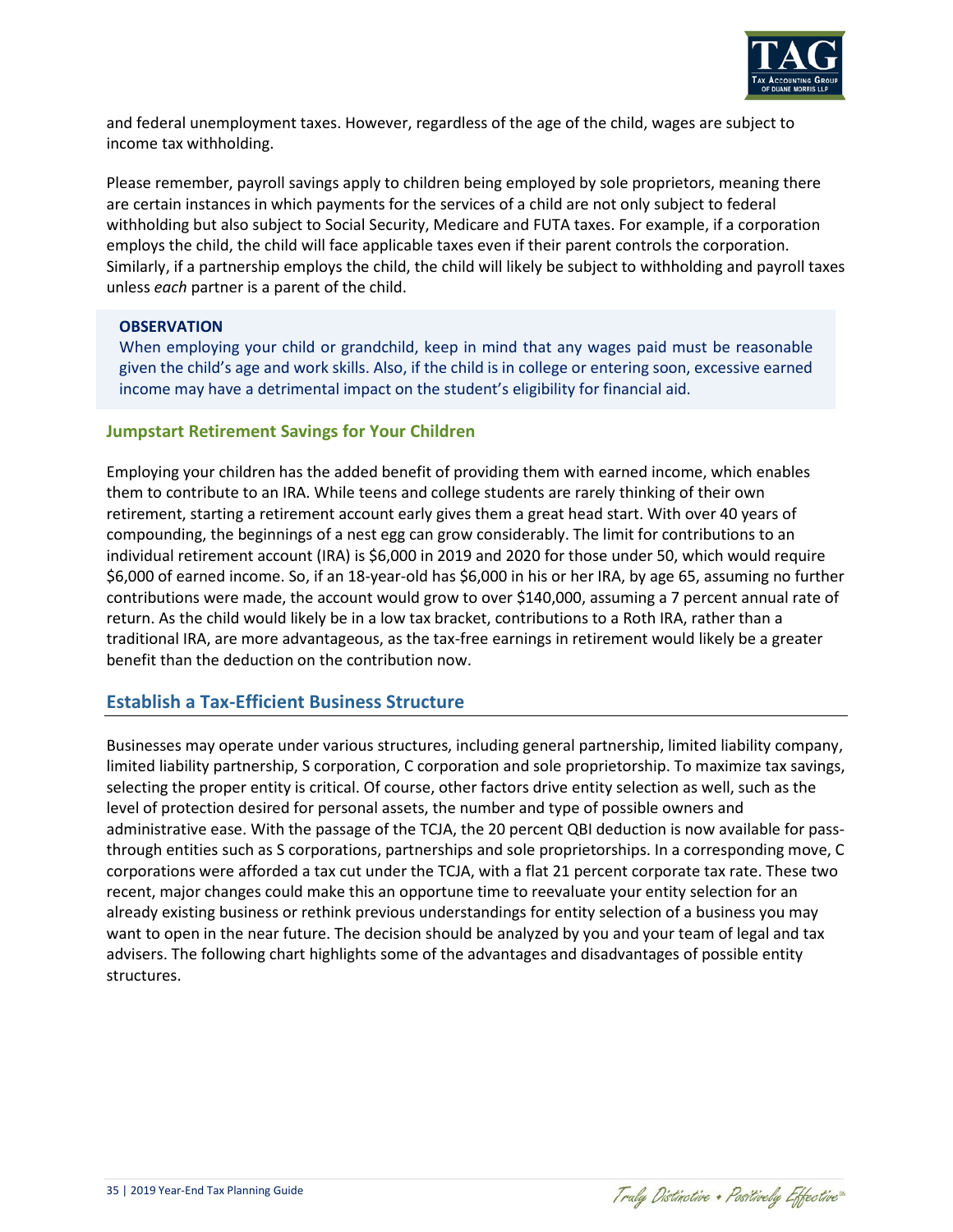

# **Entity Selection Attributes**

| <b>Type of Entity</b>  | Advantages                                   | <b>Disadvantages</b>                                      |
|------------------------|----------------------------------------------|-----------------------------------------------------------|
| Sole<br>proprietorship | Easy to setup                                | Unlimited personal liability (unless<br>formed as an LLC) |
|                        | Simplified ownership structure               | Can only have one owner                                   |
|                        | Eligible for QBI deduction                   | Difficult to raise investment capital                     |
| S corporation          | Income not subject to self-employment<br>tax | Restrictions on type and number of<br>owners              |
|                        | Protection of personal assets                | Officers must be paid reasonable<br>compensation          |
|                        | Eligible for QBI deduction                   | Only permitted to have one class of<br>stock              |
| C corporation          | New decreased 21% flat corporate tax<br>rate | Double taxation on dividend<br>distributions              |
|                        | Unlimited amount of shareholders             | Losses only deductible at corporate<br>level              |
|                        | Different classes of stock available         | Not eligible for QBI deduction                            |
| Partnership            | No limit on number or type of owners         | Dissolution upon death of a partner                       |
|                        | Eligible for QBI deduction                   | At least one owner has unlimited<br>personal liability    |

# **Use S Corporations to Develop Property**

Individuals who develop property are generally treated as real estate "dealers" under the tax code, with the profit earned by developing and selling land treated as ordinary income from inventory. At current rates, ordinary income can be taxed at up to 37 percent, plus a net investment income tax of 3.8 percent, resulting in an effective tax rate of 40.8 percent. While the gain resulting from the development must always be taxed at ordinary rates, there is no need to taint any predevelopment gain by selecting the wrong entity for the transaction. Rather, you can sell an appreciated property to an S corporation, and have the S corporation develop the property. While the S corporation's profits will be subject to ordinary rates, the sale of property held for investment to the S corporation is a capital transaction and, provided that it was held for more than one year, would be subject to a maximum rate of 23.8 percent.

# **TAG's Perspective**

As we enter the second year of the new tax regime – the most sweeping tax overhaul in a generation – the IRS continues to release guidance on the new law. However, due to the current political climate, and projected congressional inaction, we have a reasonable degree of certainty as to how the 2019 and 2020 tax years may look from a legislation perspective. With only one month remaining in the year, now is the time to focus on planning opportunities to minimize your tax obligations. By investing a little time before year-end, you may discover significant and immediate tax-saving opportunities, which will disappear on January 1. Don't let yourself learn of missed possibilities when your 2019 tax returns are being prepared

Traly Distinctive . Positively Effective